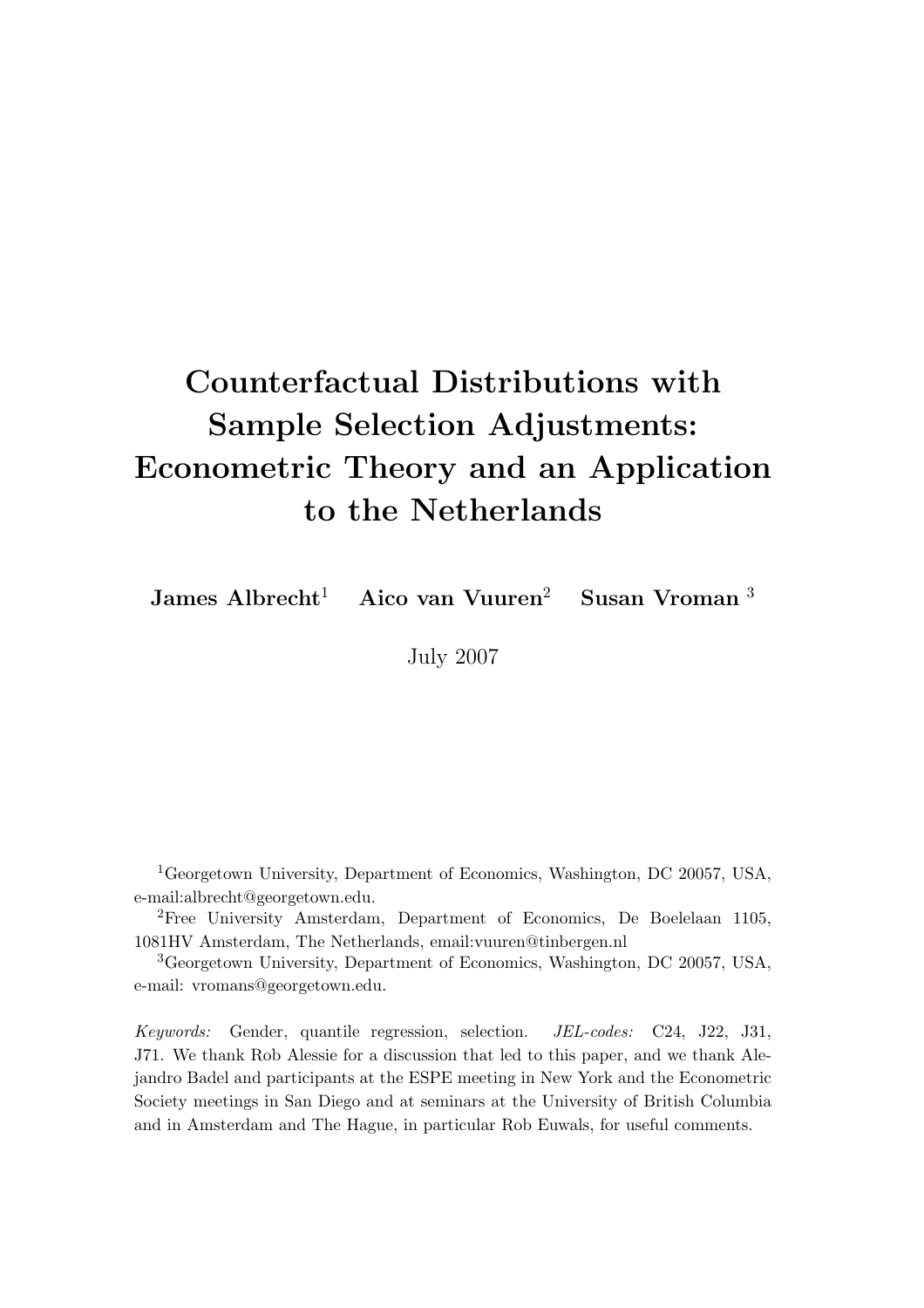### Abstract

Several recent papers use the quantile regression decomposition method of Machado and Mata (2005) to analyze the gender gap in log wages across the distribution. Since employment rates often differ substantially by gender, sample selection is potentially a serious issue for such studies. To address this issue, we extend the Machado-Mata technique to account for selection. In addition, we prove that this procedure yields consistent and asymptotically normal estimates of the quantiles of the counterfactual distribution that it is designed to simulate.

We illustrate our approach by analyzing the gender log wage gap between men and women who work full time in the Netherlands. Because the fraction of women working full time in the Netherlands is quite low, this is a case in which sample selection is clearly important. We find a positive selection of women into full-time work and find that about two thirds of this selection is due to observables such as education and experience with the remainder due to unobservables. Our decompositions show that the majority of the gender gap across the log wage distribution is due to differences between men and women in the distributions of returns to labor market characteristics rather than to differences in the distributions of the characteristics themselves.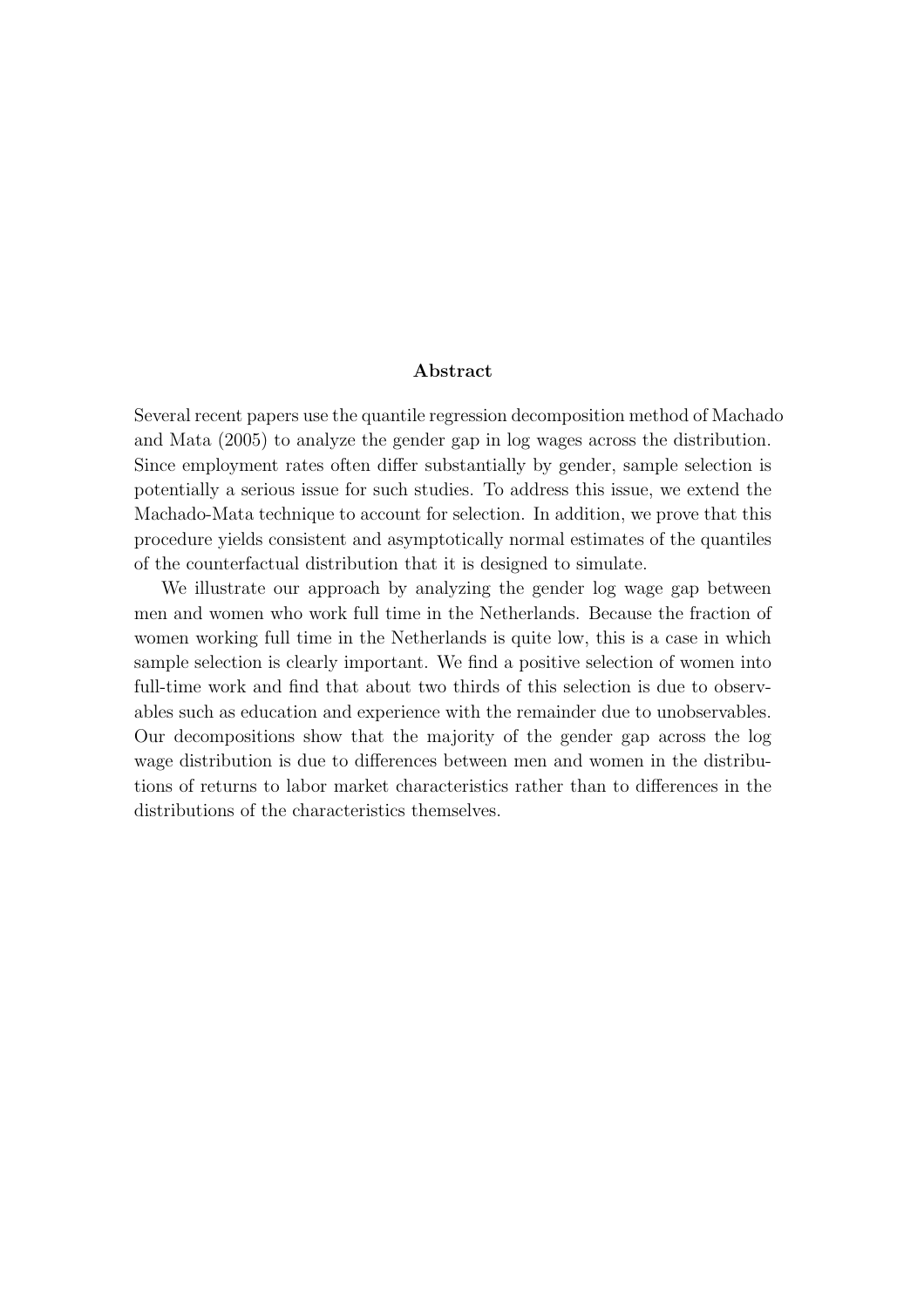## 1 Introduction

Several recent papers have used the Machado and Mata (2005) quantile regression decomposition technique to analyze the gender gap in log wages across the distribution. This technique allows one to decompose the difference between the male and female log wage distributions into a component due to the difference in the distributions of observable characteristics (education, experience, etc.) between the genders and a component due to the difference in the distributions of rewards to these characteristics between the genders. Such studies include Albrecht, Björklund, and Vroman (2003) for Sweden, de la Rica, Dolado, and Llorens (2007) for Spain, and Arulampalam, Booth, and Bryan (2007) across several European countries.

Male and female employment rates differ substantially in many countries, so sample selection is potentially an important issue for this type of analysis. To the extent that there is positive selection of women into employment, that is, the women who could get the greatest returns from market work tend to be those who are actually employed, the observed gender gap across the distribution is likely to understate the gap that would be observed were male and female employment rates equal. Similarly, correcting for selection is essential for comparing the gender gap across the distribution between two countries; for example, it makes no sense to compare the gender gap across the distribution in Sweden to the corresponding gap in Greece without correcting for selection. 1

In this paper, we extend Machado and Mata  $(2005)$  to account for selection. Specifically, we adapt the Machado-Mata procedure to take advantage of the Buchinsky (1998a) selection correction method for quantile regression. We provide proofs for the consistency and asymptotic normality of the procedure; that is, we establish the large-sample properties of the estimated quantiles of the counterfactual distribution that is generated by the Machado-Mata procedure. We illustrate our approach by analyzing the gender gap across the distribution for men and women who work full time in the Netherlands. (The rate of parttime work among women in the Netherlands is relatively high, but the rate of full-time work among women is low.) We find a strong positive selection effect. Had all women worked full time in the Netherlands, the gender gap would have been considerably larger. Our technique also allows us to decompose the selection effect into a part due to observables (about three quarters in our application) and a part due to unobservables. Finally, we construct a counterfactual to the selection-corrected distribution of log wages for women working full time; that

<sup>&</sup>lt;sup>1</sup>The gender employment gap in Greece was about  $30\%$  in 2000. The corresponding figure for Sweden was about 4%. See OECD (2002).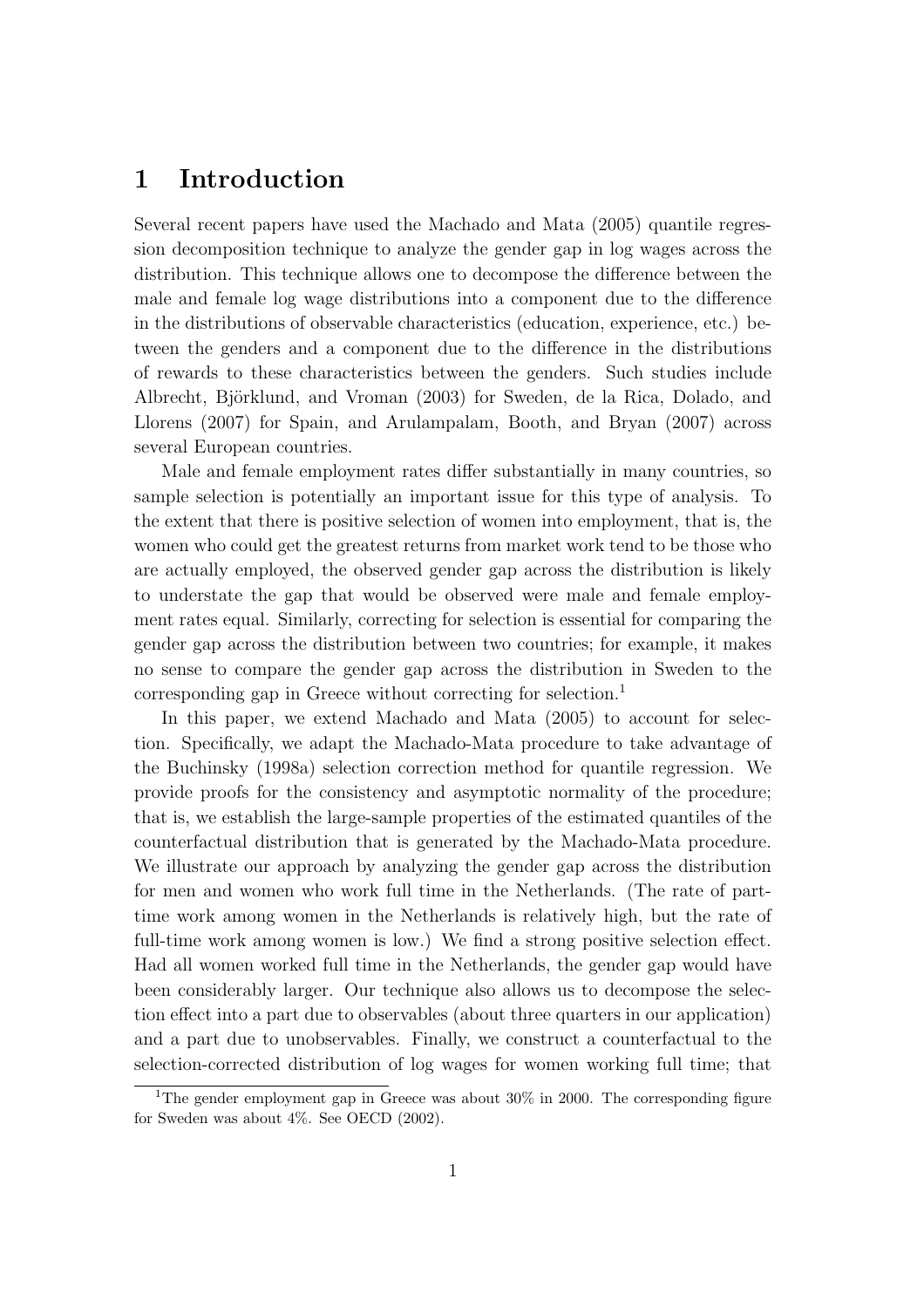is, we use the Machado-Mata technique to simulate the distribution of log wages that women would have earned if all women worked full time and had the male distribution of characteristics. We find that after adjusting for selection and for gender differences in the distribution of observed characteristics, there is still a significant positive gender log wage gap across the entire distribution. This gap is largest at the highest quantiles, suggesting a glass ceiling effect.

The rest of our paper is organized as follows. In the next section, we describe the Machado-Mata technique and prove consistency and asymptotic normality. In Section 3, we extend the technique to correct for selection. Section 4 contains our application to the Netherlands, and Section 5 concludes.

## 2 Machado - Mata Decompositions: Large-Sample Properties

In this section, we explain the Machado and Mata (2005) decomposition technique and give a proof of the consistency and asymptotic normality of the estimated quantiles of the counterfactual distribution generated by this method. Up to now, such a proof has been lacking in the literature.

We start by describing the Machado-Mata (M-M) method. Their procedure can be viewed as a generalization of the Oaxaca-Blinder decomposition (Oaxaca 1973).<sup>2</sup> Consider two groups,  $A$  and  $B$ , with characteristics given by the stochastic vectors  $X_A$  for group A and  $X_B$  for group B. We denote realizations of these stochastic vectors by  $x_A$  and  $x_B$ . Assume that  $X_A$  and  $X_B$  both have dimension k and have distribution functions  $G_{X_A}$  and  $G_{X_B}$ , respectively. The endogenous variable is  $Y_A$  for group A and  $Y_B$  for group B with unconditional distribution functions  $F_{Y_A}$  and  $F_{Y_B}$ , respectively. Let the sizes of the two samples be  $N_A$  and  $N_B$ , and suppose that the outcomes as well as the characteristics are observed for both groups.

The M-M assumption is that the regression quantiles are  $\beta^{A}(u)$  for group A and  $\beta^{B}(u)$  for group B for each  $u \in [0,1]$ ; that is,  $\text{Quant}_{u}(Y_{A}|X_{A} = x_{A}) =$  $x_A\beta^A(u)$  for each  $u \in [0,1]$  and likewise for  $Y_B$ . The conditional distribution of  $Y_A|X_A = x_A$  is completely characterized by the collection of regression quantiles  $\{\beta^{A}(u); u \in [0,1]\},$  and likewise for the conditional distribution of  $Y_B|X_B = x_B$ . Consider a counterfactual random variable  $Y_{AB}$  with the property that its

<sup>2</sup>There are other techniques that have the same objective, e.g., Dinardo, Fortin and Lemieux (1996), Lemieux (2002), and Donald, Green, and Paarsch (2000). Autor, Katz, and Kearney (2005) discuss the relationship between the Machado-Mata method and the Dinardo, et al. approach.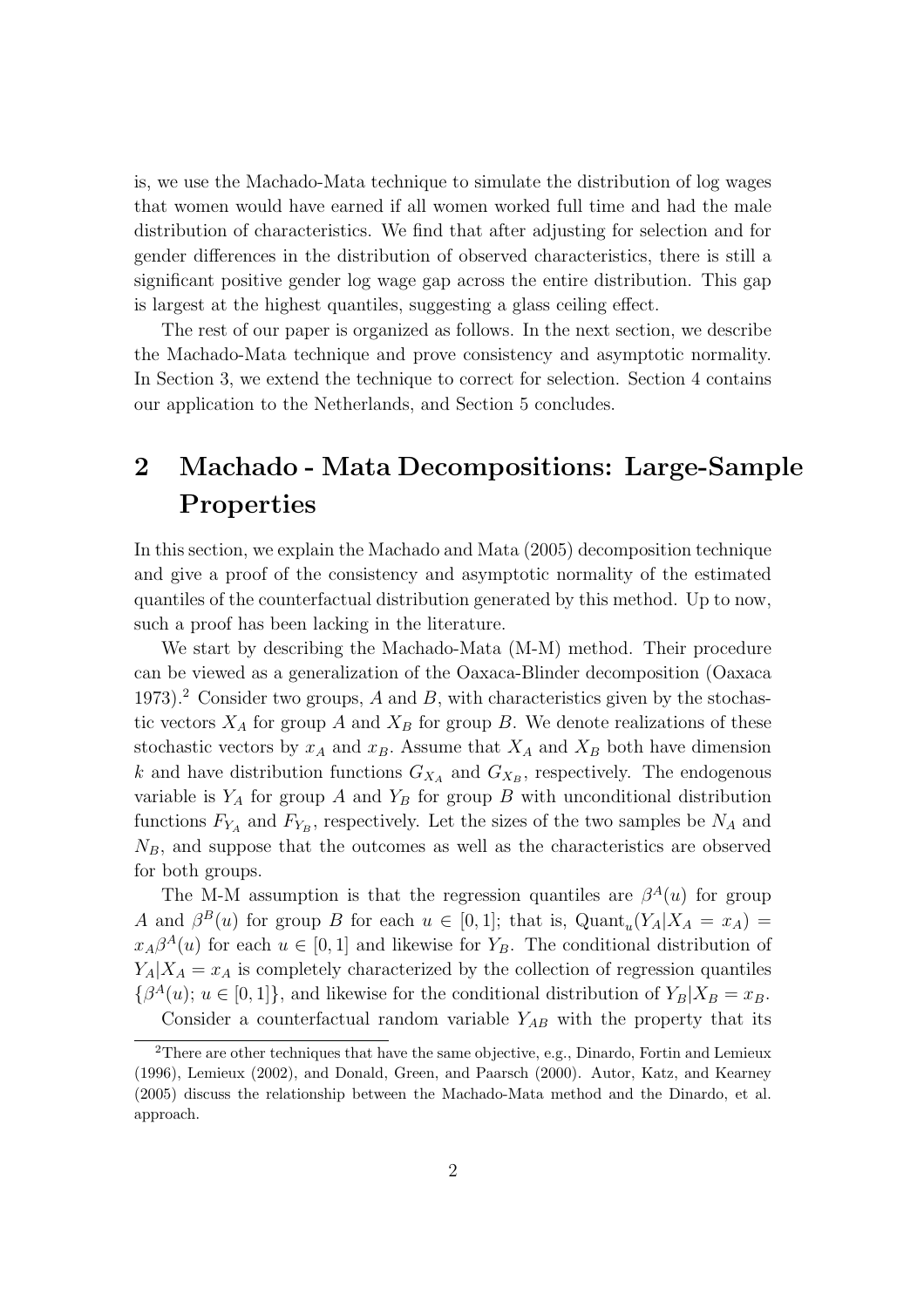quantiles conditional on  $x_A$  are given by

$$
Quant_u(Y_{AB}|X_A = x_A) = x_A \beta^B(u) \quad u \in [0, 1].
$$

The M-M method generates a sample from the unconditional distribution of  $Y_{AB}$ as follows:

- 1. Sample u from a standard uniform distribution.
- 2. Compute  $\hat{\beta}^B(u)$ , i.e., estimate the  $u^{\text{th}}$  regression quantile of  $y^B$  on  $x_B$ .
- 3. Sample  $x_A$  from the empirical distribution  $G_{X_A}$ .
- 4. Compute  $\widehat{\mathbf{y}}_{AB} = x_A \widehat{\beta}^B(u)$ .
- 5. Repeat steps 1 to 4  $M$  times.<sup>3</sup>

Of course, the sample generated in this way is not a true sample from the distribution of the stochastic variable  $Y_{AB}$  since it is based on estimates rather than on the true parameters of the distribution. This implies that estimators (like sample means, medians, etc.) based on the sample generated by the method cannot be interpreted as estimates based on the population  $Y_{AB}$ . However, as  $N_A$  and  $N_B$  become large, this problem should become unimportant. We now make this more precise by comparing the population quantiles of  $Y_{AB}$  with the corresponding sample quantiles computed using the M-M method.

Let  $\theta_0(q)$  be the  $q^{\text{th}}$  quantile of the unconditional distribution of  $Y_{AB}$ , i.e.,

$$
\theta_0(q) = F_{Y_{AB}}^{-1}(q)
$$

where  $F_{Y_{AB}}(y) = \int F_{Y_{AB}}(y|X_A = x_A)dG_{X_A}(x_A)$ , and let  $\widehat{\theta}(q)$  be the corresponding estimate obtained using the M-M technique. We make the following assumptions about the distributions of  $Y_B$ ,  $X_A$ , and  $X_B$ :

#### Assumptions A.

A1.  $F_{Y_B}$  has a compact support on R and is continuously differentiable on its support with positive density  $f_{Y_B}$ 

**A2.**  $G_{X_A}$  and  $G_{X_B}$  have a compact support on  $\mathbb{R}^K$ 

**A3.**  $N_B^{-1} X_B^T X_B$  converges in probability to a positive definite matrix

<sup>&</sup>lt;sup>3</sup>Instead of sampling u from a standard uniform and repeating the procedure  $M$  times, some authors estimate  $\hat{\beta}^B(u)$  for a grid of u's, e.g.,  $u = 0.001, \dots 0.999$ . They then repeat steps 3 and 4 many times for each value of u. This, in effect, removes sampling error from the first step in the M-M procedure. In practice, this procedure yields the same estimates, but our proof of consistency requires that Step 1 be used.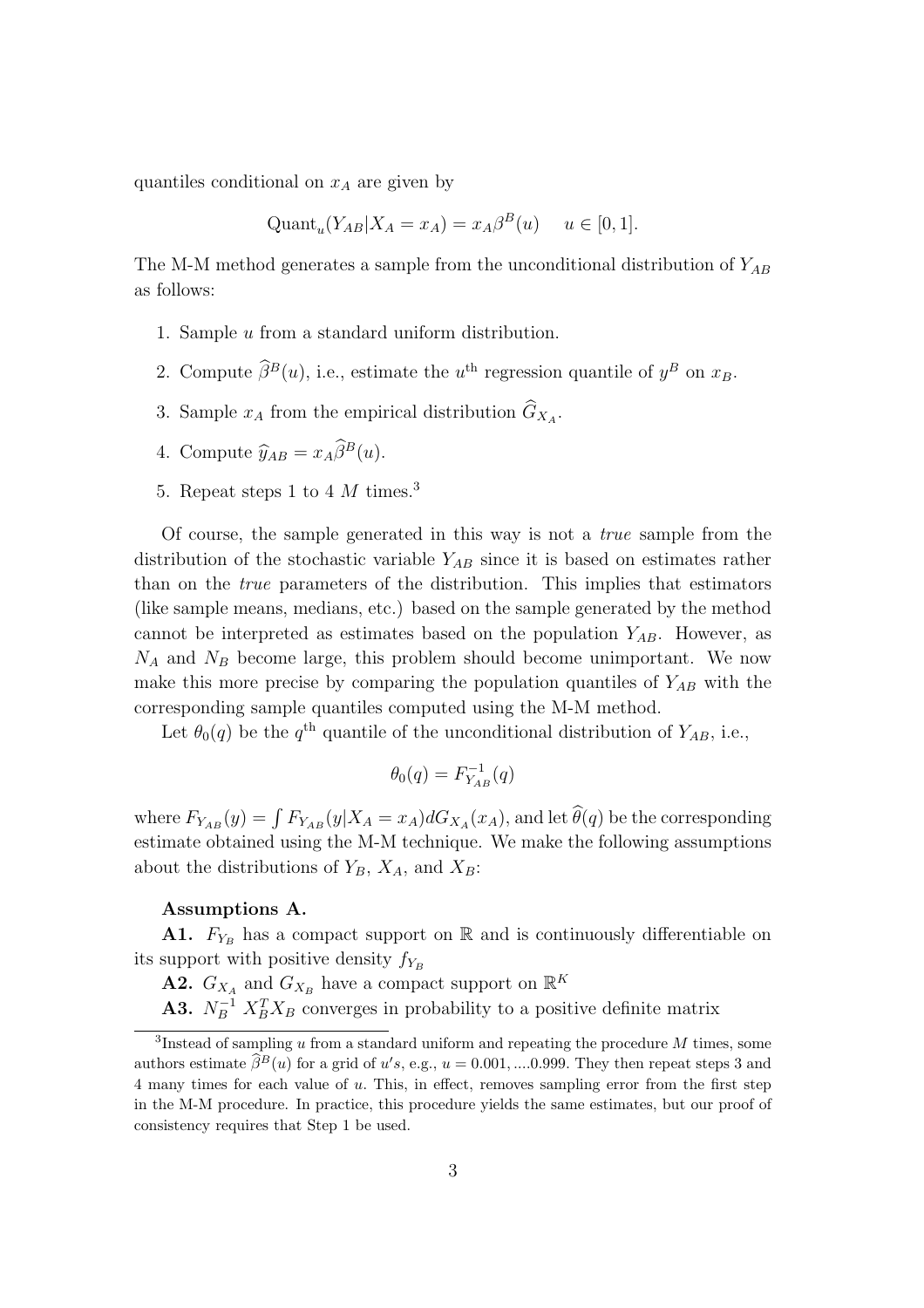**A4.**  $\forall u \in [0,1]$  and  $x_A \in \text{supp}(X_A) : \frac{dx_A\beta^B(u)}{du} > 0$ A5.  $X_A \perp X_B$ 

These assumptions ensure that the coefficient estimates that result from quantile regressions of  $Y_B$  on  $X_B$  are consistent and asymptotically normal (see, for example, Van der Vaart 1998, page 307 and Koenker and Bassett 1978). In addition, the joint compactness assumption (together with condition 4) guarantees that the support of  $F_{Y_{AB}}$  is also a convex and compact subset of  $\mathbb R$  (not proven here).<sup>4</sup> This is necessary to prove consistency and asymptotic normality of  $\theta(q)$ . Condition 4 states that the quantile regression lines cannot cross on the support of  $X_A$ . Condition 5 is made for convenience and is only necessary for the computation of the covariance. We make this assumption in order to satisfy the condition that the moments of the different subsamples of populations A and B are uncorrelated (for more details, see section 6.2 of Newey and McFadden, 1994).

We prove the following in Appendix A:

**Theorem 1** Let Assumptions A1-A4 be satisfied, and let  $M, N_A, N_B \rightarrow \infty$  with  $M/N_A \to I_A < \infty$ ,  $M/N_B \to I_B < \infty$ . Then  $\widehat{\theta}(q) \stackrel{\text{p}}{\to} \theta_0(q)$ .

The most important step in the proof is relatively simple and is based on the inverse transformation method (see, for example, Law and Kelton 1991). However, this method assumes that the underlying population distributions are known. In the M-M approach, these distributions are estimated. Hence, most of our proof is devoted to showing that when the sample sizes of both datasets are large, the impact of the estimation method is negligible.

In addition to consistency, it is important to prove asymptotic normality. Therefore, in Appendix A, we prove the following:

**Theorem 2** Let Assumptions A1-A5 be satisfied, and let  $M, N_A, N_B \rightarrow \infty$  with  $M/N_A \rightarrow I_A < \infty$ ,  $M/N_B \rightarrow I_B < \infty$ . Then

$$
\sqrt{M}(\widehat{\theta}(q) - \theta_0(q)) \rightsquigarrow N(0, \Omega)
$$
  
with 
$$
\Omega = \frac{I_A q(1-q) + I_B E_{X_A, U, V} \left\{ f_{Y_{AB}}^2 \left( \theta(q) \, | X_A = x_A \right) X_A^T \Lambda(\beta^B(U), \beta^B(V)) X_A \right\}}{f_{Y_{AB}}^2(\theta(q))}
$$

<sup>4</sup>The conditions are somewhat stronger than strictly necessary. Identification may still be satisfied even if the support of  $Y_{AB}$  is not a convex compact subset of  $\mathbb R$ . Details about this can be found in for example Van der Vaart, Lemma 21.4.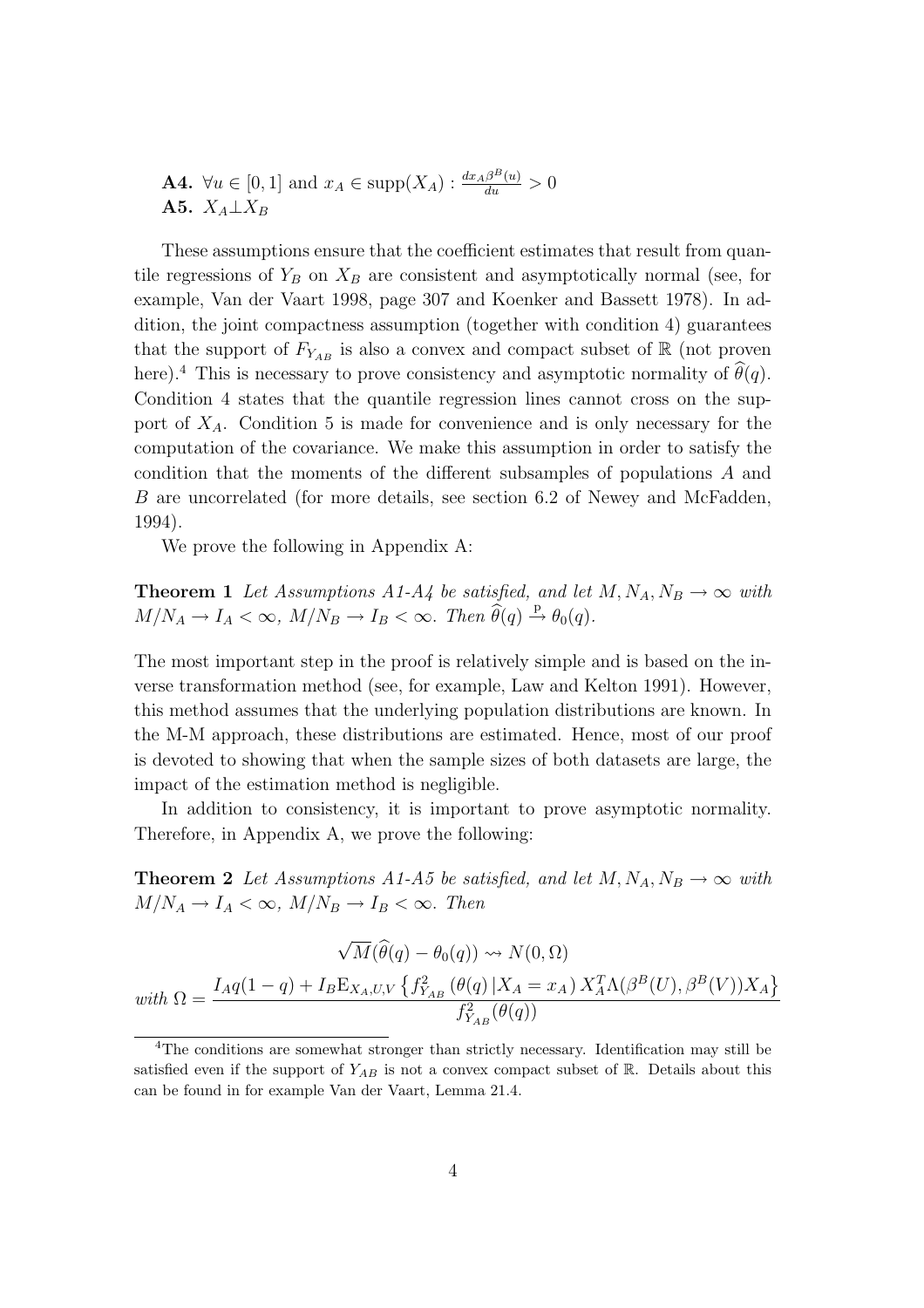and  $\Lambda(\beta^{B}(u), \beta^{B}(v)), u, v \in [0, 1]$  given by

$$
\Lambda(\beta^{B}(u),\beta^{B}(v)) = \begin{cases} \mathbf{E}_{X_{B}}\left(f_{Y_{B}}(X_{B}\beta^{B}(u))X_{B}X_{B}^{T}\right)^{-1}u(1-v)\mathbf{E}_{X_{B}}(X_{B}X_{B}^{T})\\ \times \mathbf{E}_{X_{B}}\left(f_{Y_{B}}(X_{B}\beta^{B}(u))X_{B}X_{B}^{T}\right)^{-1} & \text{if } u \leq v\\ \mathbf{E}_{X_{B}}\left(f_{Y_{B}}(X_{B}\beta^{B}(u))X_{B}X_{B}^{T}\right)^{-1}v(1-u)\mathbf{E}_{X_{B}}(X_{B}X_{B}^{T})\\ \times \mathbf{E}_{X_{B}}\left(f_{Y_{B}}(X_{B}\beta^{B}(u))X_{B}X_{B}^{T}\right)^{-1} & \text{otherwise} \end{cases}
$$

where U and V are independent standard uniform random variables.

Machado and Mata (2005) use a bootstrap procedure to estimate standard errors for the quantiles of the counterfactual distribution. So far as we know, no proof of the consistency of this procedure has been given in the M-M framework. In addition, bootstrapping can be computationally demanding in this setting. The result that we present in Theorem 2 therefore has three advantages relative to the existing literature on the M-M procedure; namely, (i) it provides a rigorous way to evaluate the precision of quantile-based decompositions, (ii) it offers a (relatively) computationally less demanding alternative to the bootstrap, and (iii) it shows that the use of the bootstrap is consistent in this setting (see, for example, Horowitz 2001, Theorem 2.2). Of course, it is useful to compare the estimated asymptotic standard errors that can be computed using Theorem 2 with the corresponding bootstrap estimates. We do this in Appendix B in the context of the application that we present in Section 4. In general, the estimates generated by the two alternative procedures match well. More details are given in Section 4. We also note that our results in Theorems 1 and 2 refer to the pointwise limits in  $(0, 1)$  of the quantile process. The same is true of the bootstrap procedure.

We have two additional comments about the results derived in Theorem 2. First, the expression for  $\Lambda(\beta^B(u), \beta^B(v))$ , which is derived in a separate lemma in Appendix A (see also Koenker and Bassett 1978, Theorem 4.2), is an extension of the usual expression for the covariance matrix for regression quantiles. This covariance matrix can be derived when  $u = v$  is substituted into the expression above. When  $u$  and  $v$  are different, the expression gives the covariance between regression quantiles at different points in the distribution. The expression is largest when  $u$  and  $v$  are close to each other, and its maximum occurs when  $u = v$ . This makes sense since if u and v are close to each other, we are essentially comparing nearby quantiles, so the regression quantiles are likely to be close to each other as well. When u and v are far apart, the regression quantile  $\beta^{B}(u)$ gives little information about  $\beta^{B}(v)$ . In that case, the covariance between the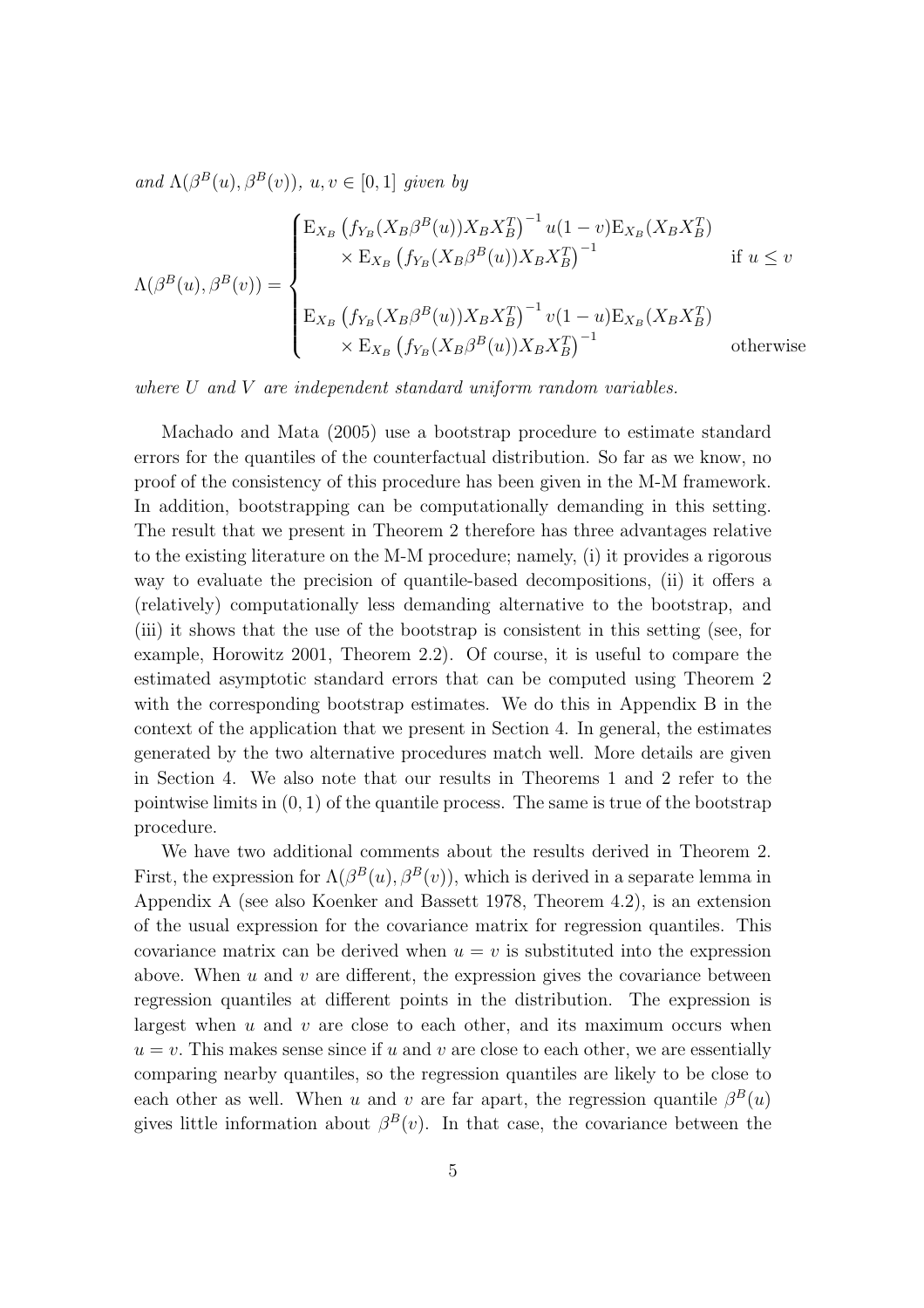two regression quantiles is low. The second additional comment about Theorem 2 is related to the two terms in the numerator of  $\Omega$ . The first term is the standard deviation of the estimated quantile at q based on a sample of size  $N_A$ . Indeed if  $I_B \rightarrow 0$ , the variance converges to this term since in that case the only randomness comes from the  $X_A$ 's. The second term, which is quite complicated, takes into account the estimation of the  $\beta^{B}(u)$ 's across the distribution. The complexity of this term is mainly due to the fact that even though we sample independent draws from a uniform distribution, the resulting quantile regression estimates are not independent of each other.

In terms of implementing our procedure, we use a kernel density method to estimate the covariance matrix  $\Lambda(\cdot)$  (see Buchinsky 1998b). In addition, we use the following estimates to complete the calculation of  $\Omega$ :

$$
\widehat{I}_A = \frac{M}{N_A}
$$

$$
\widehat{I}_B = \frac{M}{N_B}
$$

$$
\widehat{\mathbf{E}}_{X_A, U, V} \left\{ f_{Y_{AB}}^2(\theta(q) | X_A = x_A) X_A \Lambda(\beta^B(U), \beta^B(V)) X_A^T \right\}
$$
\n
$$
= \left[ \frac{1}{M h_M} \sum_{i=1}^M K\left(\frac{\theta(q) - y_{AB_i}}{h_M}\right) x_{A_i} \right]^T \left[ \frac{1}{M^2} \sum_{i=1}^M \sum_{j=1}^M \widehat{\Lambda}(\beta^B(u_i), \beta^B(u_j)) \right] \times \left[ \frac{1}{M h_M} \sum_{i=1}^M K\left(\frac{\theta(q) - y_{AB_i}}{h_M}\right) x_{A_i} \right]
$$

$$
\widehat{\Lambda}(\beta^{B}(u_{i}), \beta^{B}(u_{j})) = \left[\frac{1}{Mh_{M}} \sum_{l=1}^{M} K\left(\frac{y_{B_{l}} - x_{B_{l}} \widehat{\beta}^{B}(u_{i})}{h_{M}}\right) x_{B_{l}} x_{B_{i}}^{T}\right]^{-1} \times \left[u_{i}(1 - u_{j}) \frac{1}{M} \sum_{l=1}^{M} x_{B_{l}} x_{B_{l}}^{T}\right] \left[\frac{1}{Mh_{M}} \sum_{l=1}^{M} K\left(\frac{y_{B_{l}} - x_{B_{l}} \widehat{\beta}^{B}(u_{j})}{h_{M}}\right) x_{B_{i}} x_{B_{i}}^{T}\right]^{-1}
$$
\n
$$
\widehat{f}_{Y_{AB}}(y) = \frac{1}{Mh_{M}} \sum_{l=1}^{M} K\left(\frac{x_{A_{l}} \widehat{\beta}^{B}(u_{l}) - y}{h_{M}}\right)
$$

where  $h_M$  is the bandwidth and K is the kernel function.

In our application, we are interested in log wage gaps, i.e., differences between quantiles of two log wage distributions. The quantiles of the distributions of  $Y_A$ and  $Y_{AB}$  are correlated. The covariance between a particular quantile of these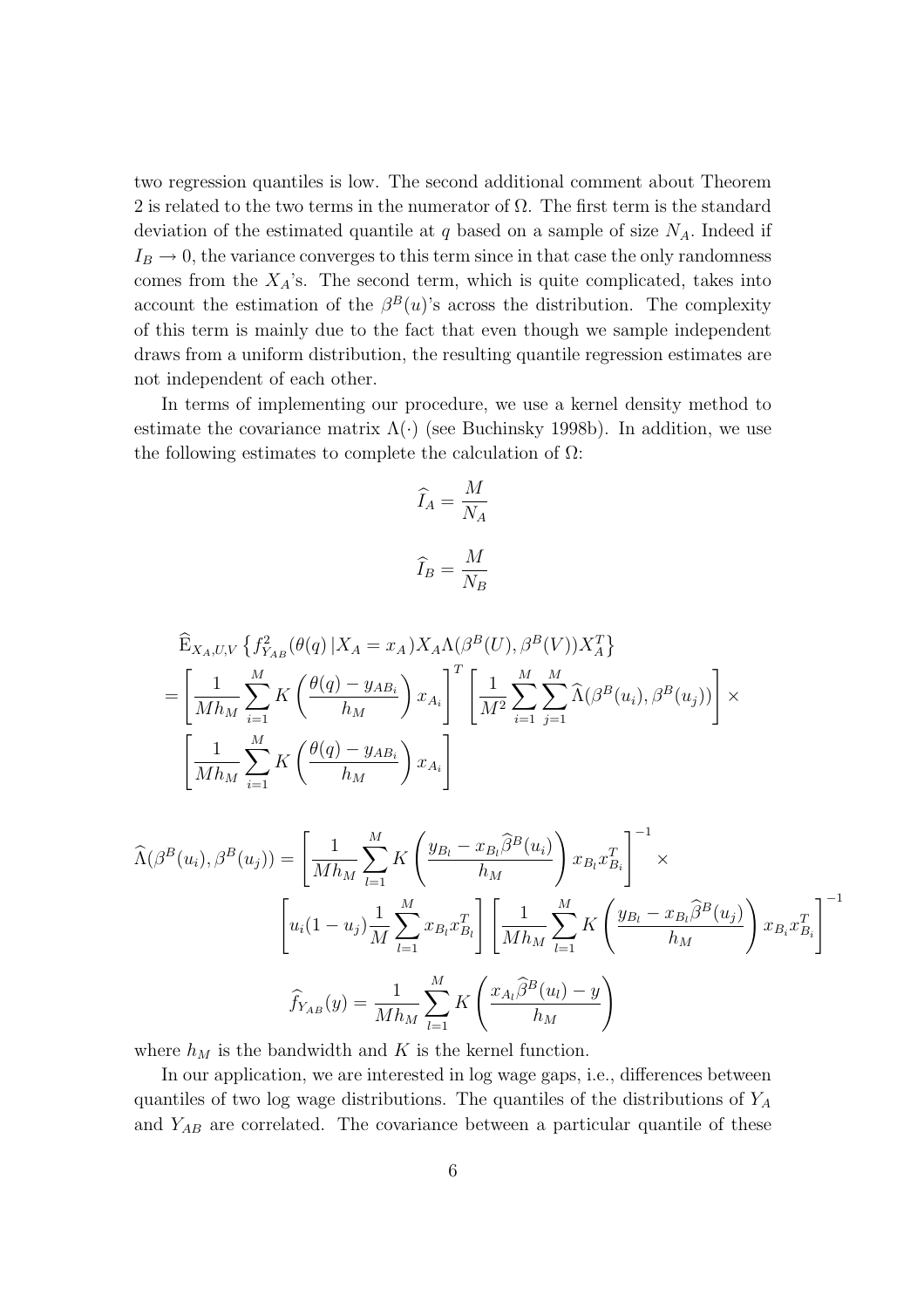two distributions can be shown to be equal to  $q(1-q)/(f_{Y_A}(\theta(q))f_{Y_{AB}}(\theta(q)))$ . This results in a reduction in the variance of the log wage gap at the  $q<sup>th</sup>$  quantile. The reduction does not arise when we consider differences in quantiles of the distributions  $Y_B$  and  $Y_{AB}$ .<sup>5</sup>

# 3 Machado - Mata Decompositions with Sample Selection Adjustment

In this section, we extend the M-M procedure to allow for selection.<sup>6</sup> In our application, we consider the selection of women into full-time work, so we explain our selection adjustment procedure in those terms. In the notation of the previous section, groups A and B could stand for any arbitrary groups so, for example,  $A$ could be women and  $B$  could be men. When we adjust for selection of women into full-time work, however, we let  $A$  denote all women and  $B$  denote the women who actually work full time.

We thus let  $Y_A$  be the counterfactual random variable representing the log wage that a randomly selected woman would earn were she to work full time. The quantiles of  $Y_A$  conditional on  $x_A$  are given by

$$
Quant_u(Y_A | X_A = x_A) = x_A \beta(u) \quad u \in [0, 1],
$$

<sup>6</sup>Considerable attention has been devoted to sample selection in the literature. Much of this work extends Heckman's (1979) classic model to allow for non-normality. See, e.g., Gallant and Nychka (1998), Newey (1988), Das, Newey and Vella (2003), or Vella (1998) for a survey. There are other techniques we could have used to correct for sample selection across the distribution. For example, Blundell, Gosling, Ichimura and Meghir (2007) use the approach suggested in Manski (1994) to bound the possible impact of selection. The idea is simple: even if we know nothing about the productivity of non-workers, bounds can be obtained by assuming either that all non-workers are more productive than workers (resulting in the upper bound) or that all non-workers are less productive than workers (resulting in the lower bound). In contrast to Blundell et al., our objective is to construct point estimates of a counterfactual distribution. This, of course, implies that we need to make much stronger identifying assumptions than they do.

<sup>&</sup>lt;sup>5</sup>The intuition is as follows. The conditional quantiles of  $Y_A$  given  $x_A$  are given by  $Y_A$  =  $x_A\beta^A(u)$  for  $u \in [0,1]$ , while those of  $Y_{AB}$  given  $x_A$  are given by  $Y_{AB} = x_A\beta^B(u)$  for  $u \in$  $[0, 1]$ . We can use the M-M method to recover the unconditional distribution of both  $Y_A$  and  $Y_{AB}$ . The sample from  $X_A$  is used in constructing both distributions. This means that the correlation between the two generated stochastic variables is essentially that between  $X_A\hat{\beta}^A(u)$ and  $X_A\hat{\beta}^B(u)$ . The correlation between  $Y_B$  and  $Y_{AB}$  does not have this feature because in that case, we generate  $Y_B$  and  $Y_{AB}$  by sampling from  $X_B$  and  $X_A$ , respectively. Note that a similar correlation arises in the Oaxaca decomposition method. Details are available from the authors on request.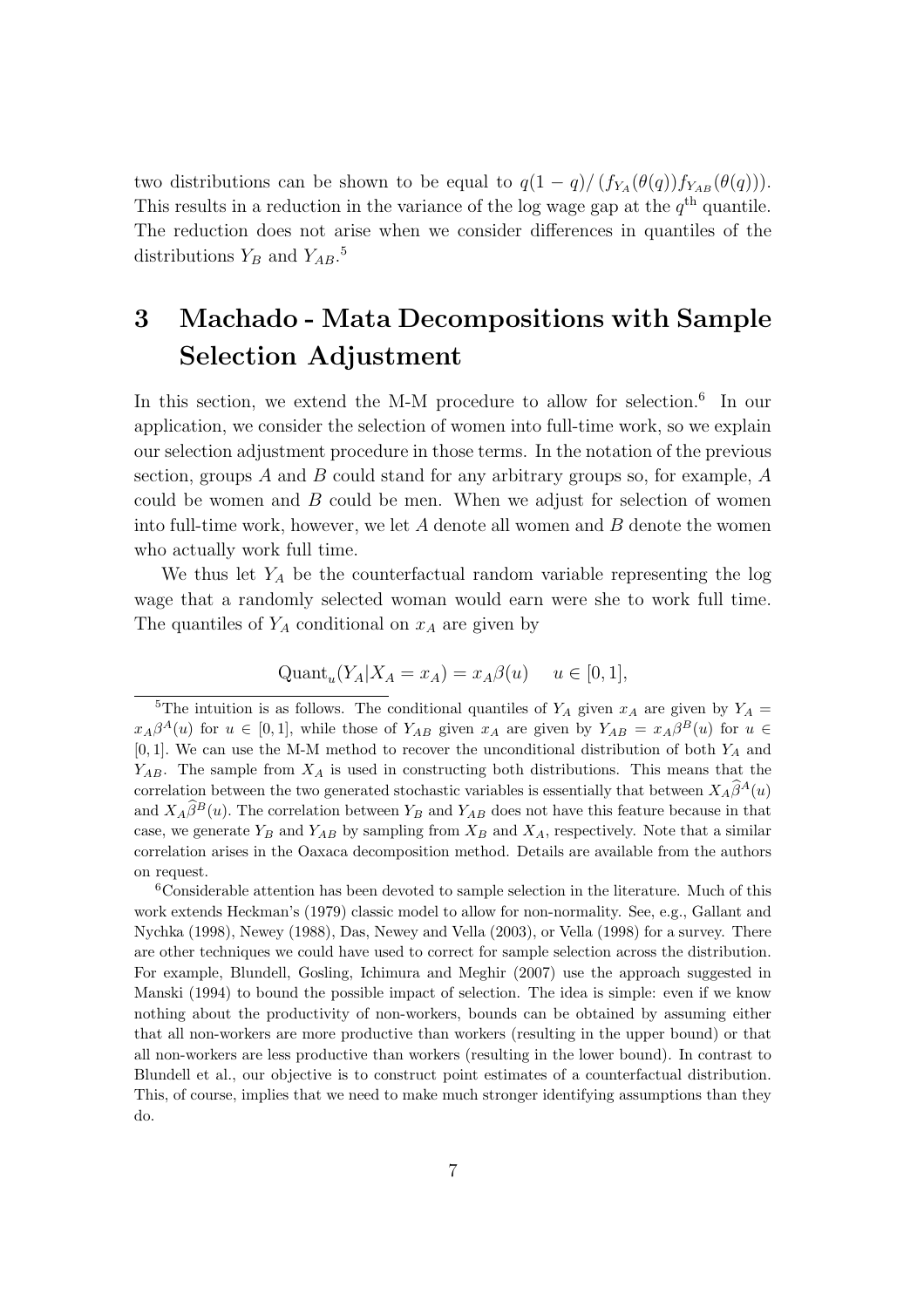where  $\beta(u)$  is the true value of the coefficient correcting for selection. We follow Buchinsky (1998a) by estimating

$$
Quant_u(Y_B | Z_B = z_B) = x_B \beta(u) + h_u(z_B \gamma) \quad u \in [0, 1].
$$

The stochastic vector  $Z$  is the set of observable characteristics that influence the probability that a woman works full time. In our application, these include the observables that influence her wage for full time work, i.e., the  $X's$ , but for identification, Z must also contain at least one variable that is not included in X. This variable (or variables) should, of course, be uncorrelated with the log wage. Note that whereas  $z_A$  is a draw from the distribution of covariates among all women,  $z_B$  is a draw from the distribution of the same covariates but now only among those women who work full time. That is, we can only estimate  $\beta(u)$ using observations on the women who actually work full time.

The term  $h_u(z_B \gamma)$  corrects for selection at the  $u^{\text{th}}$  quantile. It plays the role that the Mill's ratio plays in the usual Heckman (1979) procedure, but it is quantile-specific and more general so as not to assume normality. Note that we are making a single-index assumption. In doing so, we are directly following the argument given on pp. 3-5 in Buchinsky (1998a). This argument compares the market wage, i.e., the wage a woman would earn in full-time work, with her reservation wage. Of course, both the market wage and the reservation wage depend in part on unobservables. Buchinsky (1998a) gives conditions (his Assumptions C and E, p. 4) on the joint distribution of these unobservables, both unconditionally and conditional on  $x$ , that justify the single-index representation.<sup>7</sup> These assumptions, while sufficient for the single-index representation, do not pin down the form of  $h_u(\cdot)$ . Buchinsky (1998a) therefore suggests a series estimator (see also Newey 1988), namely,

$$
\widehat{h_u}(z_B\gamma) = \delta_0(u) + \delta_1(u)\lambda(z_B\gamma) + \delta_2(u)\lambda(z_B\gamma)^2 + \dots,
$$

where  $\lambda(\cdot)$  is the inverse Mills ratio. The function  $\widehat{h_u}(z_B\gamma)$  is a power series approximation of  $h_u(z_B\gamma)$ . For appropriate values of the  $\delta$ 's,  $h_u(z_B\gamma) \to h_u(z_B\gamma)$ as the number of terms goes to infinity. Of course, the use of the inverse Mills ratio is not necessary. Any function of  $z_B\gamma$ , the single index, could be used, including the single index itself.

Two problems remain before we can present our extension of the M-M procedure to adjust for selection. First, we need to estimate  $\gamma$ . If we could regress the

<sup>7</sup>Buchinsky (1998a) does not provide a formal proof of identification, but the conditions required for identification in his model are the same as those required for identification of the censored quantile regression model, as presented in Powell (1986).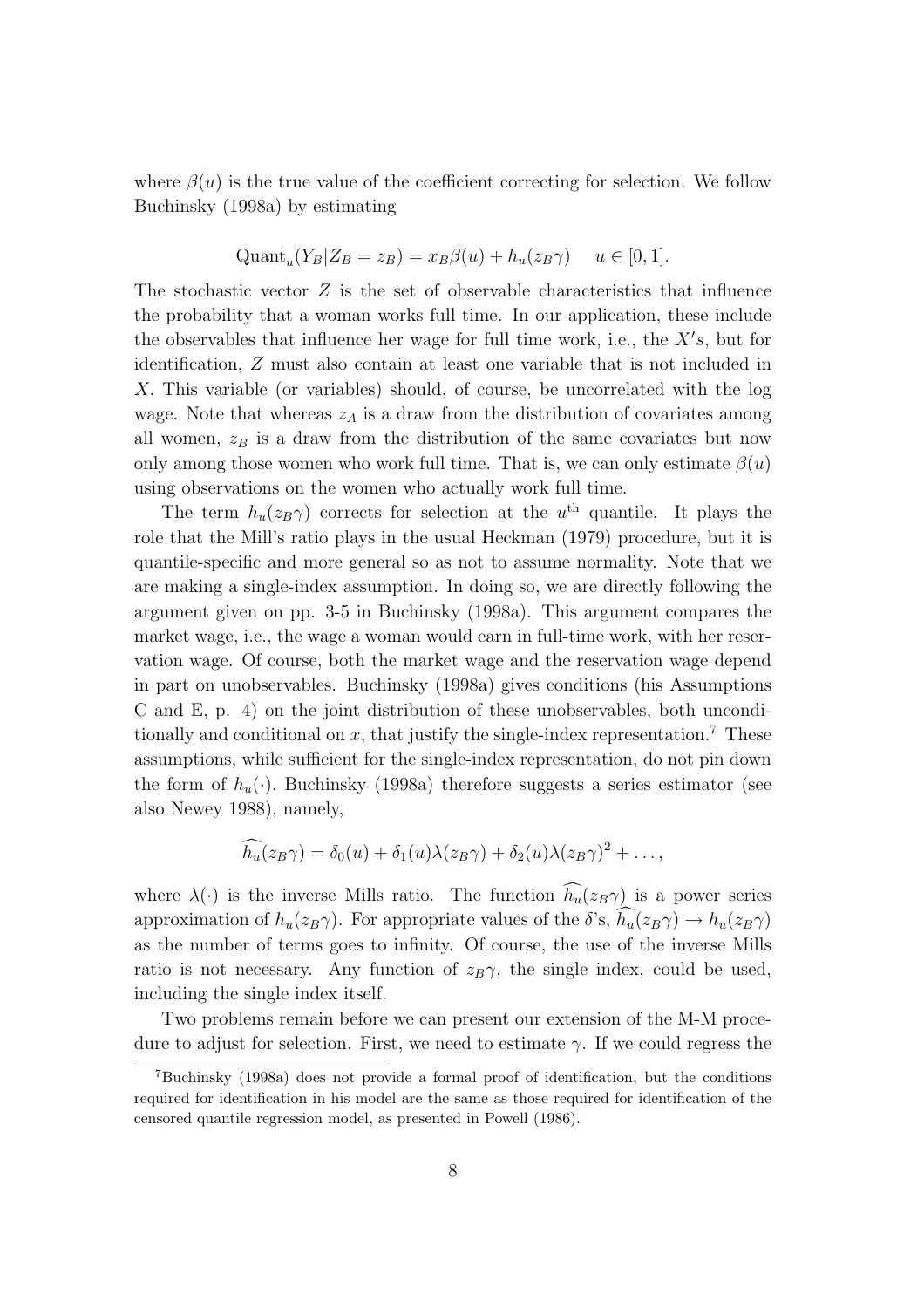reservation wage on the observables, that would give a consistent estimate of  $\gamma$ . However, we only observe whether the difference between the market wage and the reservation wage is positive – in the usual notation of the selection literature, we only observe whether a dummy indicator  $D$  equals 1 or 0. We proceed by minimizing the squared distance between D and  $P(D = 1|Z = z) \equiv G(z\gamma)$ . As we do not know the form of this conditional probability, we estimate  $G(\cdot)$  using kernel regression. This semi-parametric least squares procedure, as described in Ichimura (1993), gives a consistent estimate of  $\gamma$ . Again, we are following the approach taken in Buchinsky (1998a).

Second, we need to take account of the fact that when estimating a semiparametric sample selection model as described above, the intercept in the wage equation is not identified. The problem is one of distinguishing between the intercept,  $\beta_0(u)$ , that we want to estimate and the first term in the power series approximation to the selection correction term,  $\delta_0(u)$ . As in Buchinsky (1998a) and Andrews and Schafgans (1998),  $\beta_0(u)$  can be estimated through an identification at infinity approach. That is, one chooses a subsample of observations with values of the observables such that the probability of full-time work given those values is arbitrarily close to one and then uses that subsample to estimate  $\beta_0(u)$  without adjusting for selection.

Our extension of the M-M algorithm to adjust for selection is as follows:

- 1. Estimate  $\gamma$  using a single-index method, e.g., Ichimura (1993).
- 2. Sample u from a standard uniform distribution.
- 3. Compute  $\widehat{\beta}(u)$  using the Buchinsky technique.
- 4. Sample  $x_A$  from the empirical distribution  $G_{X_A}$ .
- 5. Compute  $\widehat{y}_A = x_A \widehat{\beta}(u)$ .
- 6. Repeat steps  $2 5$  *M* times.

Since population  $B$  in our case is a subset of population  $A$ , Assumption A5 is not likely to be satisfied. Therefore we make an alternative assumption for this problem.

**Assumption A5':** Quant<sub>u</sub> $(Y_B - x_B\beta(u) - h_u(z_B\gamma))Z_B = z_B) = 0$   $u \in [0, 1]$ .

Assumption A5' is necessary to estimate  $\beta(u)$  consistently. Thus, this assumption is necessary for consistency when adjusting for selection (unlike Assumption A5 in Theorem 1). Assumption A5′ was also made by Buchinsky (1998a). Finally,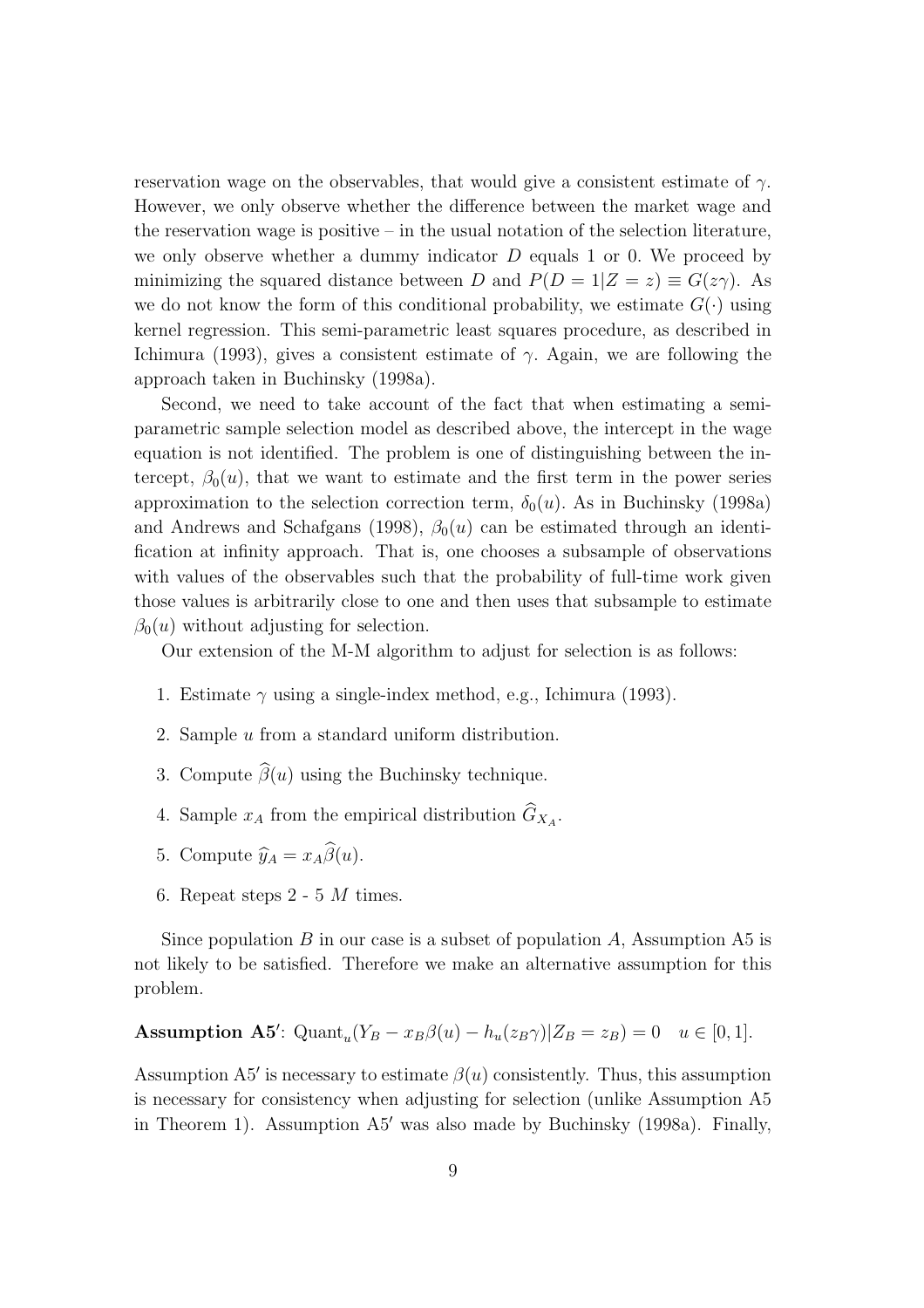we can extend Theorem 2 by replacing  $\Lambda(\cdot)$  by the covariance matrix that is computed using the Buchinsky (1998a) technique.

Following the above procedure simulates the distribution of women's log wages that we would expect to observe if all women worked full time. The difference between this distribution and the distribution across women who actually work full time gives the effect of selection. We can decompose the selection effect into a part due to observables and a part due to unobservables. To do this, we construct another hypothetical distribution by modifying step 4 and sampling from the data on women who work full time. We then obtain the distribution that would result if women who do not work full time had the same distribution of observed characteristics as those who do work full time. The difference between these two distributions is the portion of the selection effect due to observed characteristics. The remainder of the sample selection effect is the part due to unobserved characteristics. This latter portion can be obtained by comparing the distribution obtained by sampling from full-time working women with the original distribution of observed women's wages.

# 4 Application: Log Wage Gender Gap in the Netherlands

In this section, we use the M-M technique to analyze the gender gap across the log wage distribution for men and women who work full time in the Netherlands. Studies of other European countries have found significant differences in the gender gap at different quantiles of the log wage distribution.<sup>8</sup> As in Sweden and Denmark, but unlike, for example, Switzerland, we find a glass ceiling effect in the Netherlands. That is, comparing the distributions of log wages of men and women who work full time, the gender gap is greatest at the highest quantiles, although this effect is not as pronounced as in the Scandinavian countries. As a first step to understand this pattern, we use the M-M method without correcting for selection as applied in Albrecht, Björklund, and Vroman (2003) to decompose the difference between the male and female full-time log wage distributions into a component due to the difference in the distributions of observable characteristics between genders and a component due to the difference in the distributions of

 $8$ See Albrecht, Björklund and Vroman (2003) for Sweden, Blundell, Gosling, Ichimura and Meghir (2007) for the UK, Bonjour and Gerfin (2001) for Switzerland, Datta Gupta, Oaxaca and Smith (2006) for Denmark, de la Rica, Dolado and Llorens (2007) for Spain, Fitzenberger and Wunderlich (2002) for Germany, and Arulampalam, Booth and Bryan (2007) for several European countries.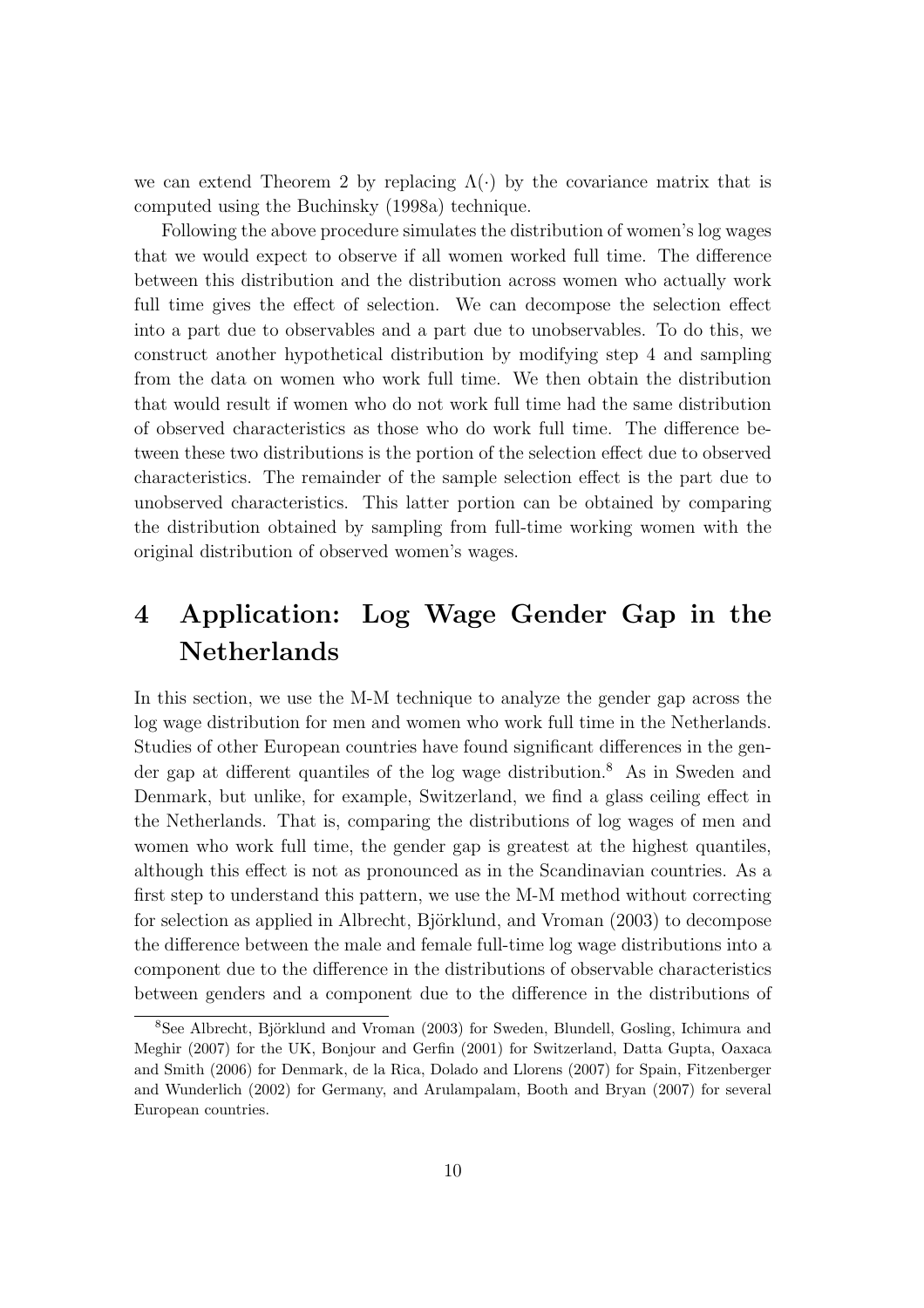rewards to these characteristics between genders. As in the Swedish case, the difference in the distributions of characteristics explains little of the difference between the two log wage distributions.

This, however, ignores an important part of the story. As noted in the introduction, part-time work is common among women in the Netherlands, so sample selection is a serious issue.<sup>9</sup> Consequently, we use our extension of the M-M technique to adjust for this selection and construct a counterfactual distribution of full-time log wages for women, namely, the distribution that would have prevailed had all women worked full time. The overall selection effect is strongly positive; that is, the women who actually work full time are those with the highest potential wages. Had all women worked full time in the Netherlands, the gender gap would have been considerably larger. Our technique also allows us to decompose the selection effect into a portion due to observables and a portion due to unobservables. Most of the selection effect is explained by observables. Finally, we use the M-M technique to construct a counterfactual to the counterfactual, namely, the distribution of log wages that women would earn if all women worked full time and had the male distribution of labor market characteristics.

## 4.1 Data

We use data from the OSA (Dutch Institute for Labor Studies) Labor Supply Panel. This panel dates from 1985 and is based on biannual (1986, 1988, etc.) interviews of a representative sample of about 2,000 households. All members of these households between the ages of 16 and 65 who were not in (daytime) school and who could potentially work were interviewed. The survey focuses on respondents' labor market experiences. Van den Berg and Ridder (1998) give a

<sup>&</sup>lt;sup>9</sup>In terms of gender, the Dutch labor market has changed dramatically over the past 20 years. In 1980, the gender gap in employment was about 40%, similar to that of Spain, Greece, Italy, and Ireland. By 2000, this gap had fallen to a level (about 18%) more like that of most other Western European countries, albeit still above the levels observed in the U.S., the U.K., and the Scandinavian countries. Most of this change was due to an expansion of part-time work for women. In 2000, the Netherlands had the highest rate of part-time work (defined as fewer than 30 hours per week) among women in all the OECD countries. About 56% of employment among women aged 25-54 was part time. This is considerably higher than the corresponding rates for Germany and Belgium (35%), France (23%), the U.K. (38%) and the U.S. (14%). Only Switzerland (47%) is remotely comparable. This difference relative to other countries was mainly caused by high part-time employment rates for mothers. For example, 83% of working mothers aged 25-54 with 2 or more children worked part time. The comparable figure for the U.S. is 24%. The part-time employment rate of men in the same age group in the Netherlands (6%) is not substantially different from other countries, especially when we look at fathers. These figures are taken from the July 2002 OECD Economic Outlook.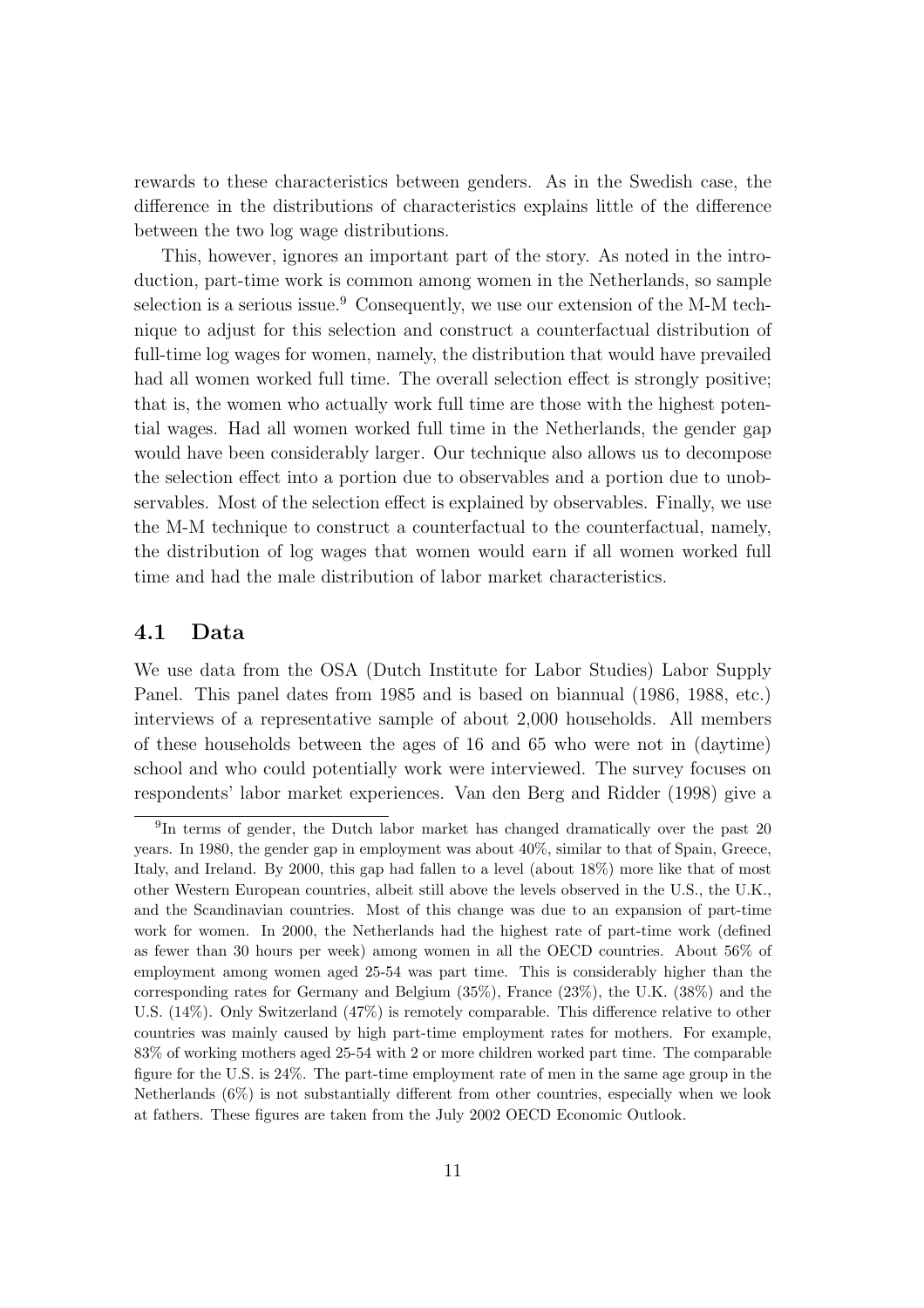detailed description.<sup>10</sup> We use data from the 1992 survey for all of our analysis. This year is particularly rich in terms of variables that can be used to explain participation in full-time work.<sup>11</sup> The sample size for 1992 is 4536. In order to focus on those who are most likely to be working full time, i.e., on those who are least likely to still be in school or already retired, we restrict our sample to individuals between 25 and 55 years of age inclusive. We deleted 1238 individuals who fell outside this range. In addition, there are relatively many individuals with missing data for years of work experience among those who were not working at the survey date. We set work experience equal to 0 for those who did not work in the previous 2 years. All others lacking experience data were dropped from our dataset. This resulted in an additional 113 deletions. This leaves a sample of 1617 females and 1568 males. Of course, not all of these individuals worked full time. In terms of full-time wage data, we deleted observations lacking a reported wage. These include 1463 individuals who did not work full-time plus 94 nonresponses. We also deleted two individuals reporting wages below 2 euros or exceeding 20 euros per hour.<sup>12</sup> Finally, we deleted two individuals who reported contractual hours per week above 60 hours, as this is likely to be due to measurement error. This leaves 391 women and 1233 men who reported usable full-time wages. We use the data on all 1617 women to carry out the selection analysis.

In Table 1, we give some descriptive statistics for the key variables for all women, women working part time, women working full time and women working full time with reported wages. Similar descriptive statistics for men are presented in Table 2 (likewise for all men, men working part time, men working full time and men working full time with reported wages). Most men between the ages of 25 and 55 work, and among those who are working, almost all work full time. Among women, the situation is quite different. In terms of the variables that we can use to explain variation in wages, there are also some important differences between the genders. Among those working full time and reporting wages, men are on average almost 3 years older than women, and years of work experience are much higher for men than for women. We measure education using four categories – (i) up to elementary education, (ii) lower secondary education, (iii) upper secondary education, and (iv) bachelors/masters degree. <sup>13</sup> Overall, men

 $^{10}\text{See}$  also http://www.uvt.nl/osa.

<sup>&</sup>lt;sup>11</sup>We have repeated our analysis using data from the 1998 survey and have found qualitatively similar results. We prefer to use the 1992 data because they are better suited for dealing with the selection issue.

<sup>12</sup>The minimum wage in the Netherlands was the equivalent of 983 Euros per month for a full-time worker over 22 years of age. This implies a gross wage of about 5.5 Euros per hour. The reported wages are net wages, but this cannot explain wages below 2 Euros per hour.

<sup>&</sup>lt;sup>13</sup>Our education variable is based on the first digit of the ISCED codes. Lower secondary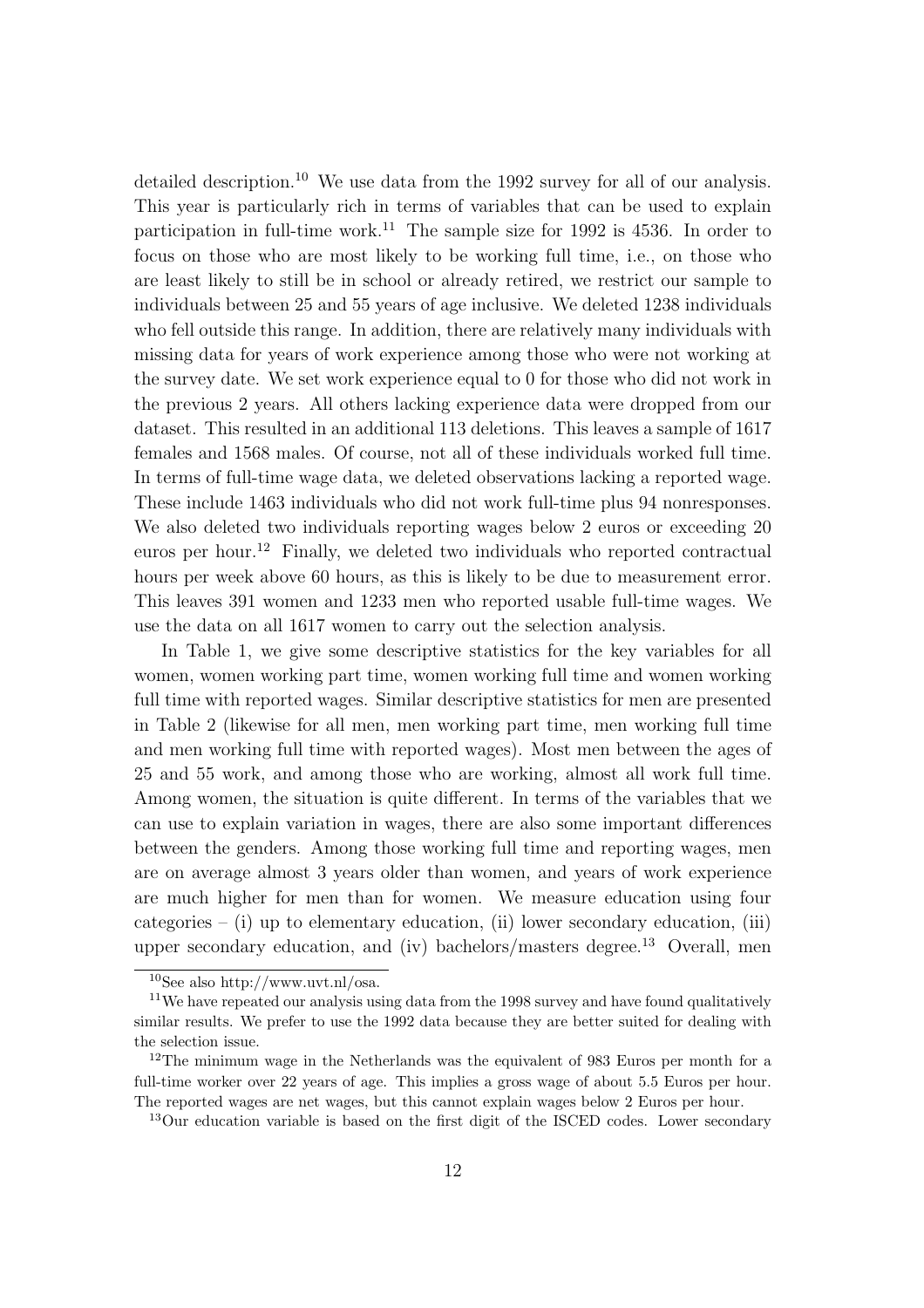have achieved higher levels of education than women have, but if we compare men and women who work full time, this pattern is reversed. In general, women are slightly more likely to be married than men are. This is simply because women tend to marry men who are older than they are. However, women who work part time are much more likely to be married than are women in general, and women who work full time are much less likely to be married. Finally, men and women are approximately equally likely to live in cities, but women who work full time are much more likely to do so than are men who work full time.

The data include variables concerning attitudes about working and about the relationship between family and work.<sup>14</sup> We use reactions to the statement, "Parents should be willing to reduce working hours for childcare." Respondents could reply that they completely disagreed, disagreed, were indifferent, agreed or completely agreed. We count those individuals who either agreed or completely agreed as agreeing with the statement. Women who work full time are less likely to agree with this statement than are other women. We also have data on whether there are children in the household. We report whether there are children living at home and whether the youngest child is (i) below 5 years of age, (ii) age 5-11, or (iii) age 12-17. Relatively few women who are working full time have children living at home (32%); relatively many women working part time do. This phenomenon is even more apparent when we look at the youngest age group. Only 8 percent of the full-time working women who report wages have children below the age of 5 living at home, while among all women in the sample, this figure is 18 percent. The same holds true for children 5-11 and 12-17, but the percentage differences are smaller. Finally, we have a variable that summarizes religious attitudes. Overall, women seem to be a bit more "religious" than men, but this difference disappears when we compare full-time workers among men and women.

In sum, full-time working women are more educated, less likely to be married, less likely to have (young) children at home, and have different attitudes towards working than women who do not work full time.

Table 3 gives wages for women who work part time, for women who work full time, and for men. These are net hourly wages excluding extra payments for overtime, shift work, bonuses, tips etc. As expected, men's wages are on average higher than women's wages. The average wage among women working full time is slightly higher than the corresponding average among women who work part time.

education is level 3, upper secondary education is level 4 and our last category includes all education levels exceeding level 4.

<sup>&</sup>lt;sup>14</sup>These attitude variables are the reason that we use the 1992 data for our analysis.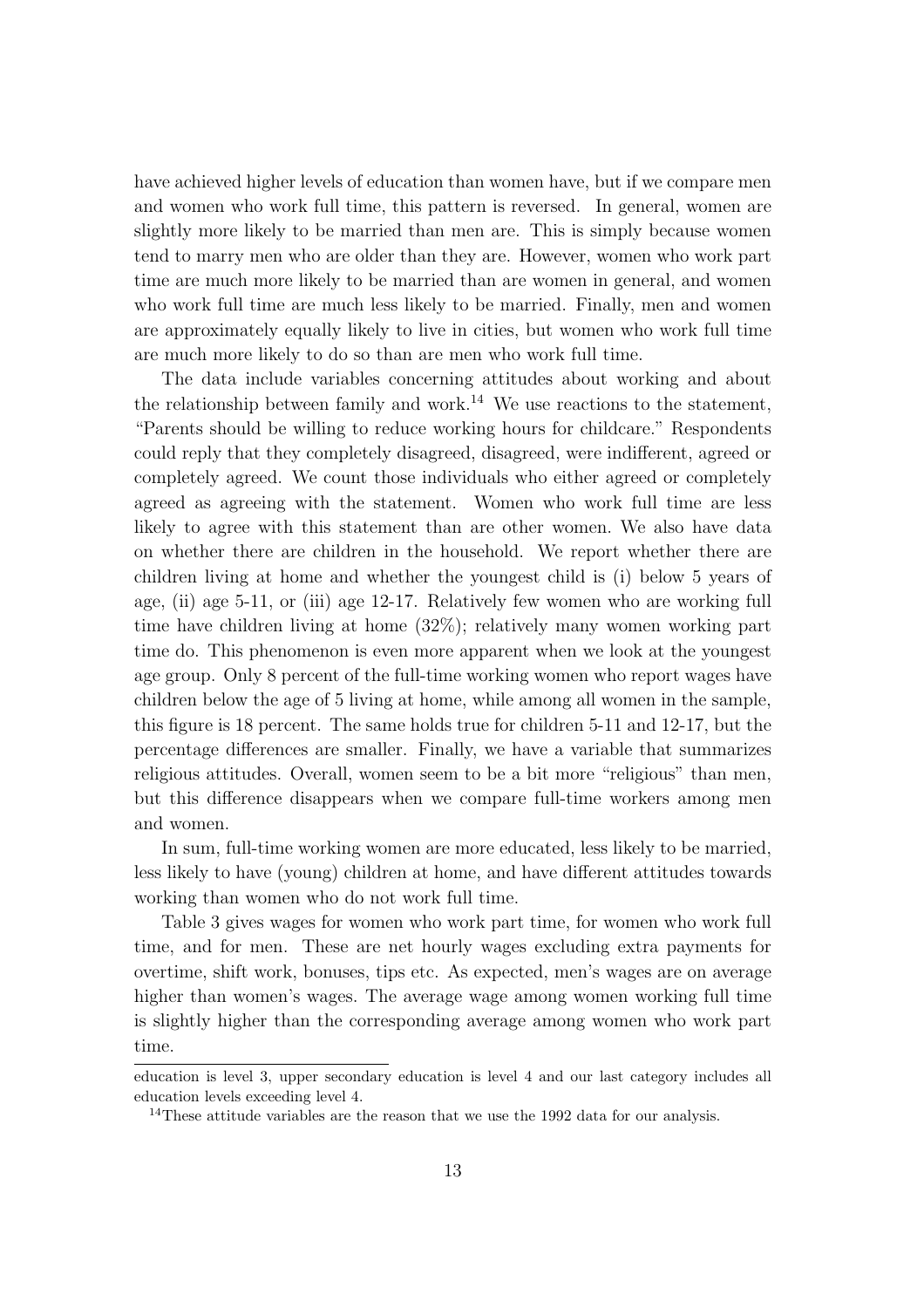Figure 1 plots the estimated kernel densities of men's and women's wages. In this figure, we use all wages, including those of part-time workers. The gender gap, i.e., the difference in log wages between males and females at each quantile of their respective distributions, is plotted in Figure 2. This figure shows the gap for all working men versus all working women, i.e., both the male and female distributions include part-time workers. We show the 95% confidence bands in Figure 2. The variance used in the calculation of the confidence interval for difference in the  $q^{th}$  quantiles is estimated using  $\frac{q(1-q)}{\hat{q}(1-q)}$  $f_A(\theta(q))^2$  $+\frac{q(1-q)}{\widehat{z}\widehat{z}}$  $f_B(\theta(q))^2$ , where

 $\widehat{\theta}(q)$  is our estimate of the  $q^{th}$  quantile and the densities  $f_A(\cdot)$  and  $f_B(\cdot)$  are estimated using a kernel density method. Figure 3 shows the corresponding gap for men versus full-time women. Figures 2 and 3 show different patterns for the gender gap across the distribution. In Figure 2, the gender gap is relatively flat, but in Figure 3, the gender gap is larger at higher quantiles. That is, the gender gap between men and women who work full time exhibits a glass ceiling effect; full-time working women do relatively well at the bottom of the wage distribution but not as well at the top. This pattern is presented in a different form in Figure 4, which plots the gap between the log wages of women who work full time and those who work part time. We focus on the pattern in Figure 3. That is, we focus on men versus women who work full time.

### 4.2 Single-Index Estimation and Quantile Regressions

We begin by estimating log wage quantile regressions for women and for men who work full time. We regress log wage on the basic human capital variables, years of work experience and education (with less than secondary education as the left out category), as well as marital status and whether the individual lived in a city. However, in comparing the quantile regressions for men and women, we need to account for the selection of women into full-time work. As described above, we use the method introduced by Buchinsky (1998a) to correct for selection in quantile regression. We make this adjustment only for women.

Table 4 presents our estimates of the determinants of full-time work among women.<sup>15</sup> The first column gives probit results, while the second column contains the results for an estimation using the Ichimura (1993) single-index technique.<sup>16</sup> Table 4 indicates that older and married women are less likely to work full time.

<sup>15</sup>We model full-time work as a matter of choice for women. We base this on our comparison of histograms for desired versus contractual working hours for both men and women (not shown). In fact, the match between desired and contractual hours is much closer for women than for men.

<sup>&</sup>lt;sup>16</sup>Note that the constant and the coefficient of one of the continuous variables are not iden-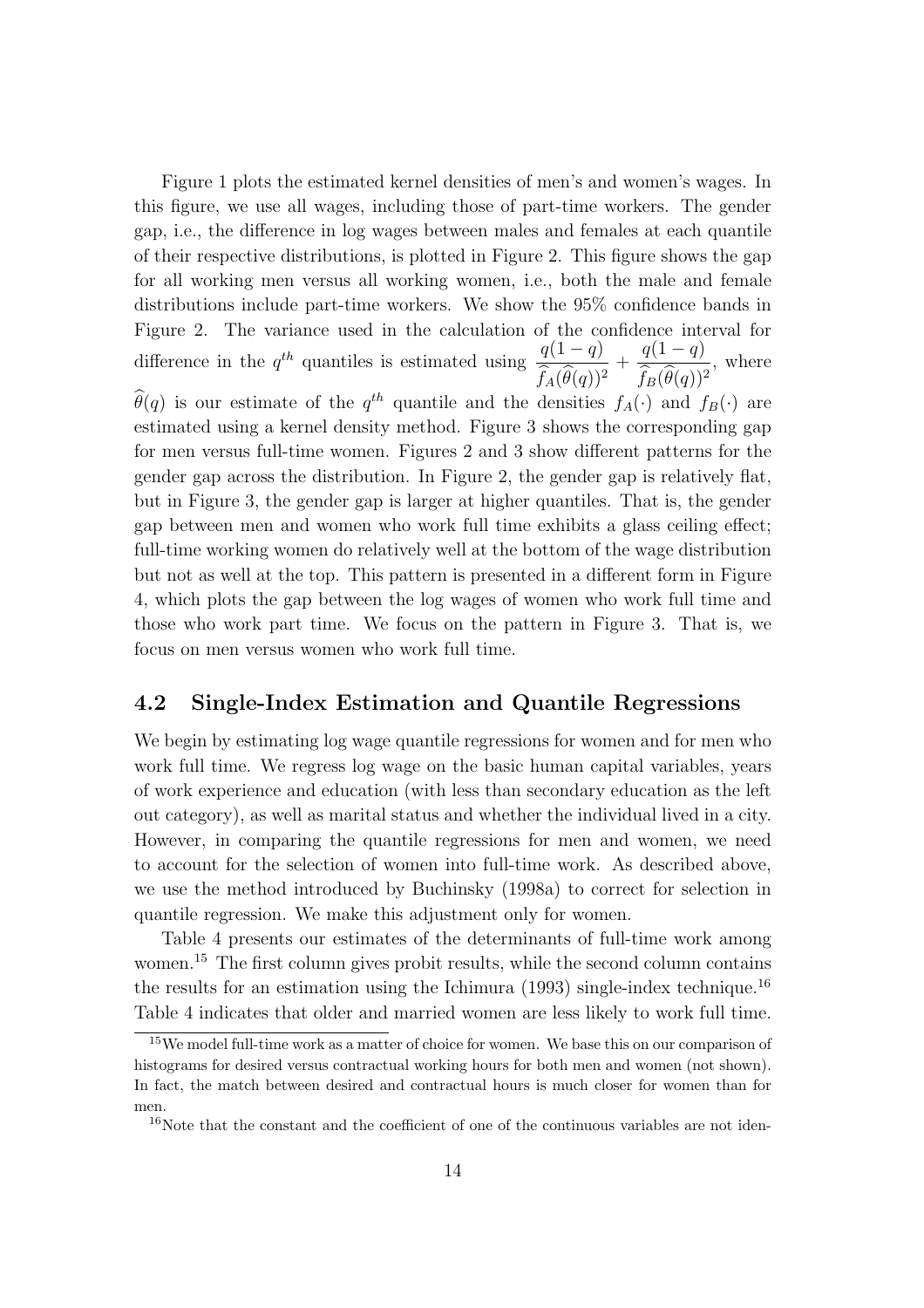Highly educated women are more likely to work full time, as are women with a relatively high level of work experience. Having a young child at home has a strong negative impact on the propensity to work full time and is more important the lower the age of the youngest child. Finally, women with children who respond that it is better for women to stay at home when they have children are less likely to work full time. Whether or not a woman lives in a city seems to have little impact on the incidence of full-time work nor does the religion variable.

Table 5 presents the uncorrected quantile regressions results for full-time working women, while Table 6 presents the corresponding results with the Buchinsky correction.<sup>17</sup> The quantile regression results for men are in Table 7. In the uncorrected estimates for women, the basic human capital variables are the most important and have the anticipated effects. That is, work experience has a positive effect, which rises across the quantiles, and education has a strong positive effect. Marital status and the dummy for living in a city have insignificant effects at almost all the quantiles. Correcting for selection has several effects. First, the estimated constant terms decrease once we adjust for selection, especially towards the top of the distribution. Second, the rewards to education increase in the upper part of the distribution after correcting for selection. Finally, Table 7 indicates that men also receive a positive return to education. As is the case for women, the coefficients on years of experience are strongly positive and increase across the distribution. Finally, the data show a strong marriage premium for men in the Netherlands, which is relatively constant across the distribution.

### 4.3 Decomposition Results without Selection Correction

Next we turn to the decompositions. We first present a decomposition of the gender gap without correcting for selection. The results over the whole distribution are best viewed graphically. For reference, recall that Figure 3 presented the gender log wage gap for men versus women working full time based on the raw data. This was derived by simply subtracting the log wage of the full-time women at each quantile of their log wage distribution from the log wage of the men at the corresponding quantiles of the male log wage distribution. As noted above, without conditioning on covariates or adjusting for selection, there is a significant

tified in a single-index model. Hence, we normalize by setting the constant and the coefficient on age equal to their values in the probit model so that the probit and single-index results are comparable.

 $17$ To implement the identification at infinity approach, we used a subsample of women, namely, those who are young, not married, highly educated (with a bachelors or masters degree), have no children, are not religious, live in the city and do not agree with the statement that parents should reduce working hours to care for their children.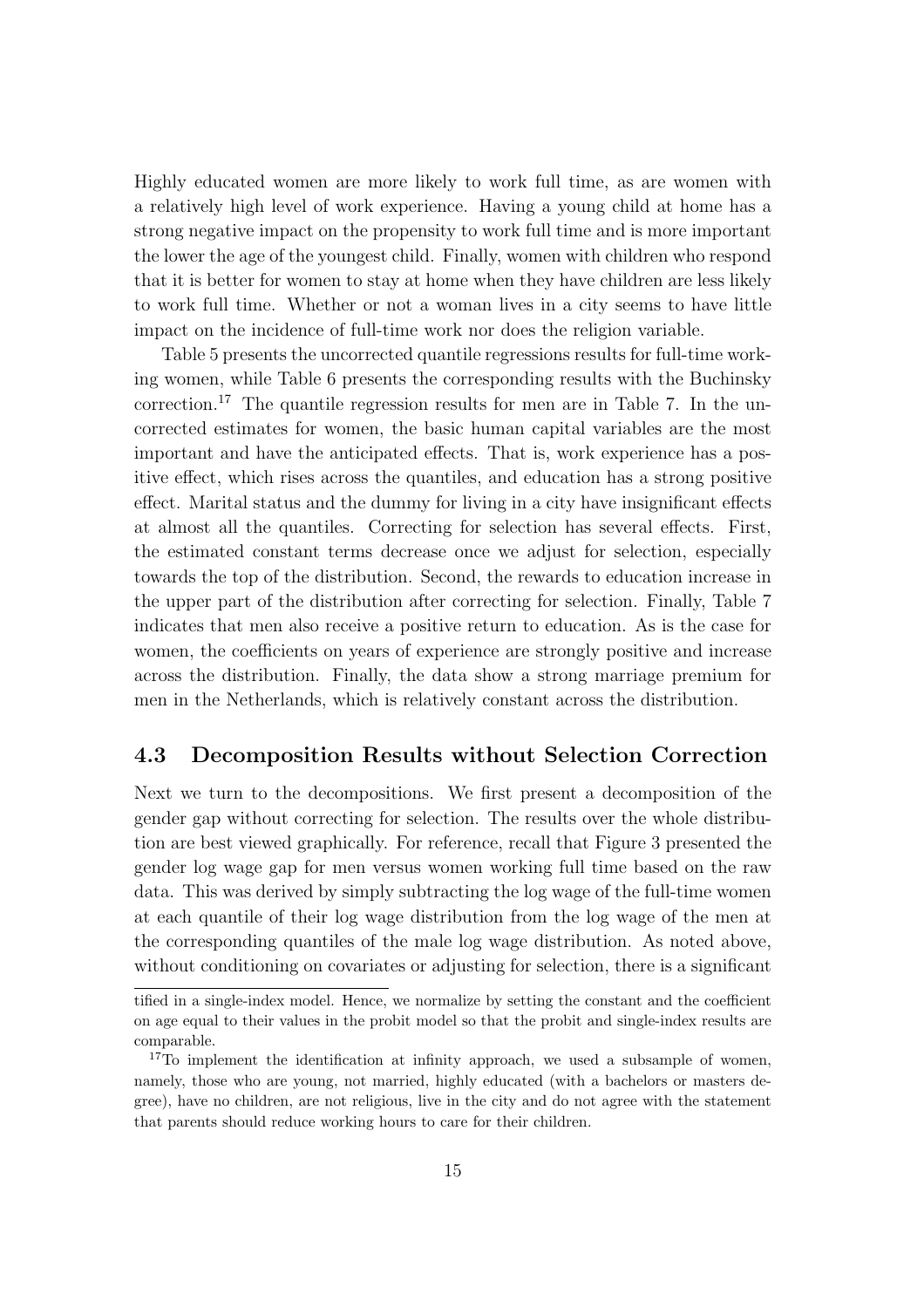glass ceiling effect in the data, i.e., the gender gap is significantly higher at the higher quantiles of the distribution. We now use the M-M procedure to analyze what proportion of the gap is due to differences in labor market characteristics between the genders and what proportion is due to differences in the returns to these characteristics between the genders.

Figure 5 plots the wage gap that remains after we take into account the difference in distributions of observed characteristics between men and women. That is, we construct a counterfactual distribution using the M-M method that gives the log wage distribution that women would have earned if they had the same distribution of characteristics as men but were still paid for those characteristics like women. The characteristics that we include are those given in the quantile regression tables, namely, experience, education, marital status, and whether the individual lived in a city. As can be seen in Figure 5, a significant positive gender gap across the whole distribution remains. Comparing Figure 5 to Figure 3, we can see that only a small part of the gender gap for full-time workers in the Netherlands is due to differences in characteristics between men and women who work full time.

To confirm that most of the gender gap is due to differences in returns to characteristics, we also construct a counterfactual distribution of log wages that represents the wages that women who work full time would earn if they retained their observed characteristics but were paid for them like men. The gap between the log wages of men and the log wages given in this counterfactual distribution is presented in Figure 6. The gap is smaller over the whole distribution. Figures 5 and 6 again show that at almost all of the gender log wage gap between men and women who work full time is explained by differences in the returns to observed characteristics between the genders as opposed to differences in these characteristics.

We note that the standard errors presented in Figures 5 and 6 are computed using the expression for the variance of the limiting distribution of  $\widehat{\theta}(q)$  that is given in Theorem 2. The standard errors in these two figures are standard errors for differences between the quantiles of two distributions, and as noted in Section 2, there is a positive covariance between the quantiles of  $Y_A$  and those of  $Y_{AB}$ .

## 4.4 Decomposition Results with Selection Correction

We next investigate the effect of sample selection on the women's log wage distribution and on the counterfactual distribution. To see the direct effect of selection, we first look at the gap between the log wage distribution for women working full time and the log wage distribution that we would have observed had all women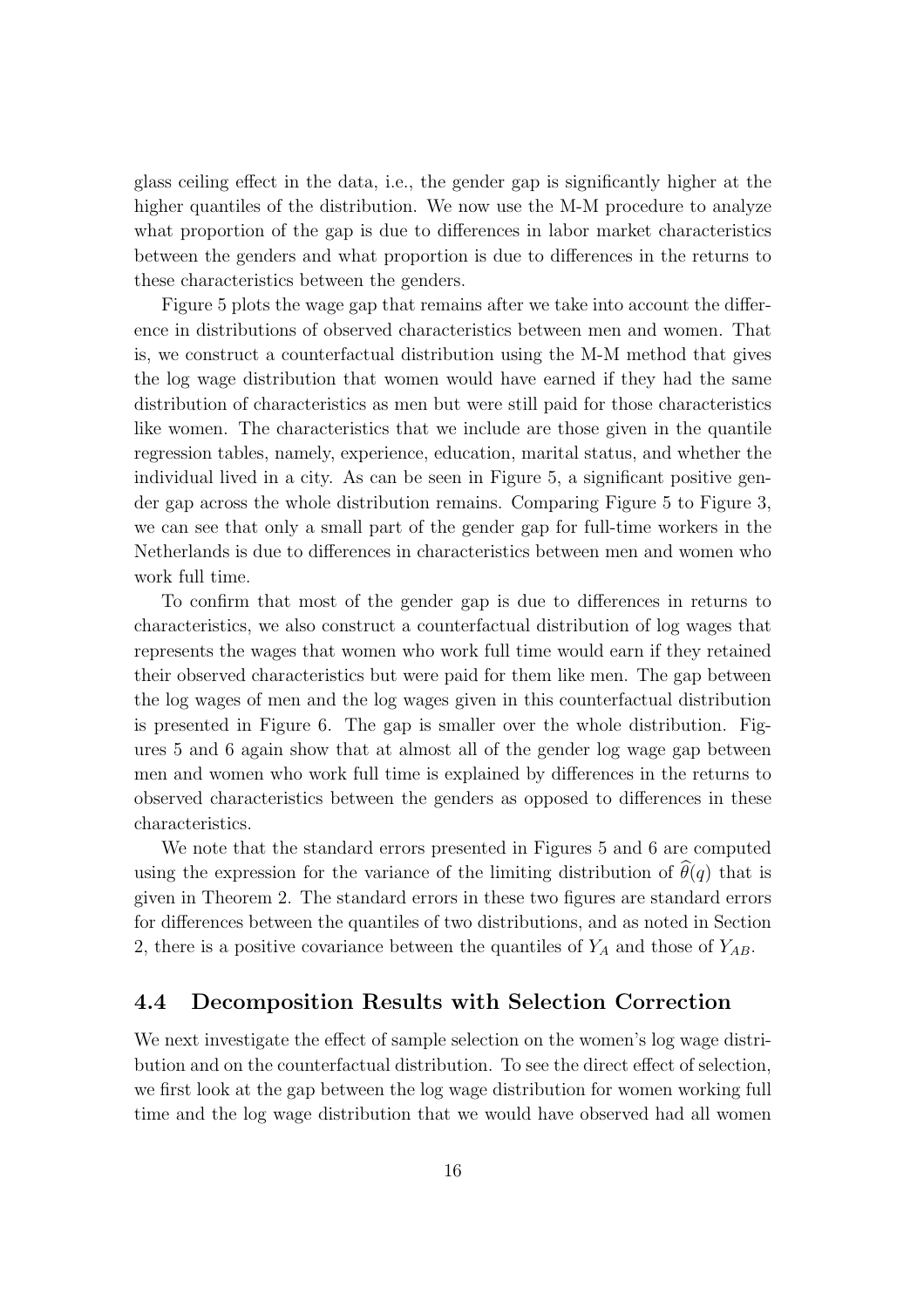worked full time. Figure 7 shows that the overall selection effect is positive. That is, women who actually work full time have higher earnings potential in full-time work than do women in general. This difference is significantly positive across almost all of the distribution.

In Figure 8, we show the gender log wage gap after adjusting for selection, i.e., we plot the difference between the male log wage distribution and the log wage distribution for women that we would expect to observe if all women worked full time. This can be compared with the gender log wage gap in the raw data shown in Figure 3. This gap after adjustment for selection is significantly greater at almost all quantiles.

The results taking the selection effects into account are based on sampling characteristics from the data set for all women. In Step 4 of our modification of the M-M procedure to deal with selection, if we had only sampled women working full time, we would have ignored the impact of the difference between the observed characteristics of women who do and do not work full time. Although this would have resulted in the wrong distribution and hence the wrong wage gaps, it is a useful exercise in order to explain the sample selection effect. This distribution can be interpreted as the distribution of wages that would have resulted if the women who do not work full time had the same characteristics as those who do work full time. Hence, comparing the distribution with the proper sample selection correction with this distribution allows us to view the portion of the selection effect due to observed characteristics. The remainder of the sample selection effect is the part due to unobserved characteristics. The portion due to the unobserved characteristics can be obtained by comparing the distribution obtained from sampling from full-time working women with the original distribution of observed women's wages. Figures 9 and 10 present the observed and unobserved parts of the selection effect. The observed part is positive across the distribution, reflecting the fact that women who work full time are in general better educated and have more work experience than women who are not working full time. The unobserved part of the sample selection effect is also positive across the distribution. In general, observables account for most of the selection effect. For example, at the median, observables account for more than three quarters of the sample selection bias.

Finally, we can address the issue of what proportion of the wage gap shown in Figure 8, that is, the gap between men and women that we would observe if all women worked full time, is due to differences in characteristics between men and women and what proportion is due to differences in returns to these characteristics between the genders. Figure 11 shows the difference between the male log wage distribution and the distribution of log wages that women would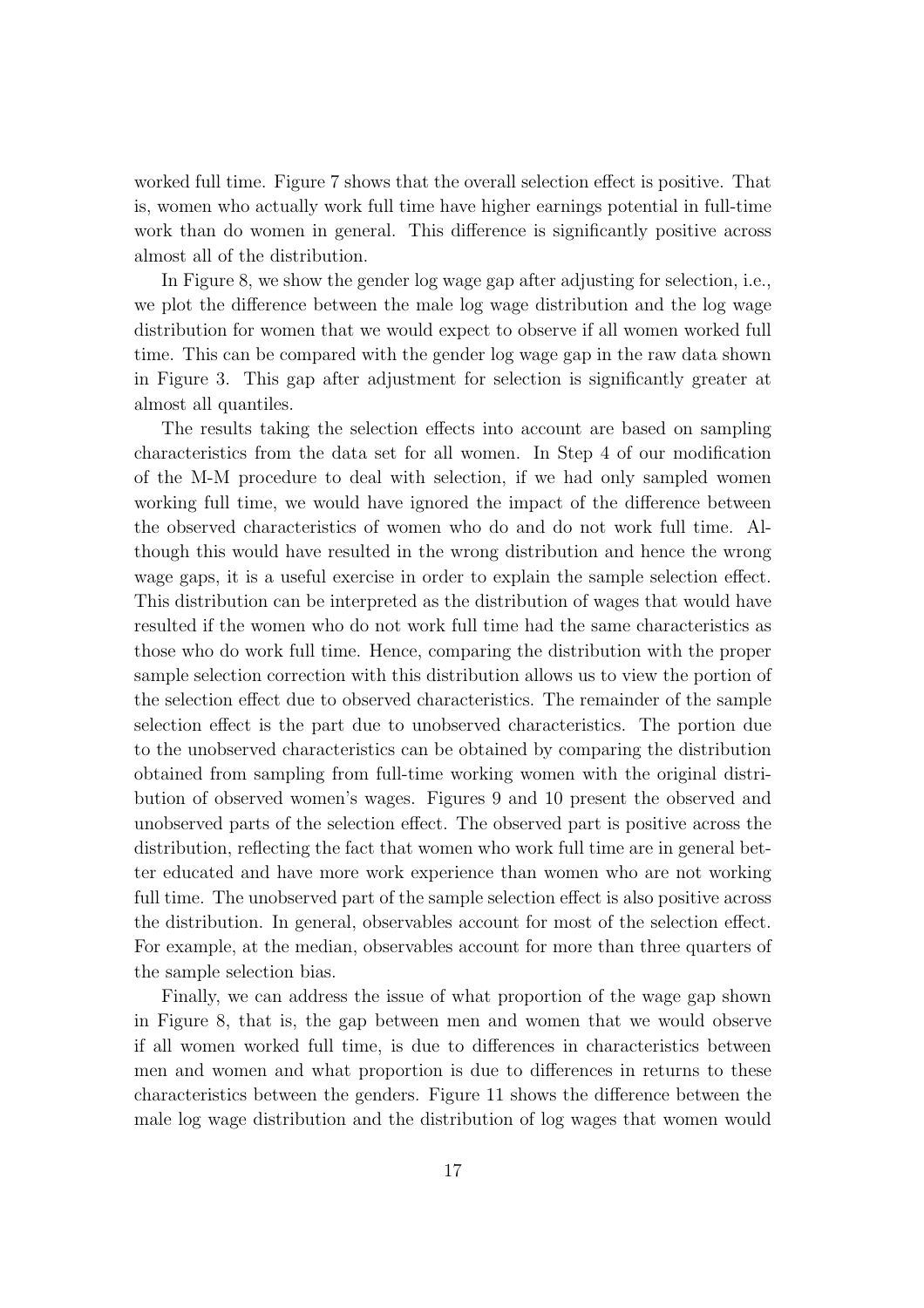earn if all women worked full time and had the characteristics of men but received the returns of women (adjusted for sample selection). As can be seen from the figure, accounting for the difference in characteristics reduces the gender gap by a bit less than one third on average with the greatest effect in the middle of the distribution.

Concluding, we find a positive and significant selection effect for full-time work in the Netherlands. A large part of the selection effect is due to observables. Compared with the decomposition results presented in Section 4.3, where differences in the distribution of characteristics between men and the women who work full time had little effect on the gender gap, accounting for differences in observables between men and all women, including those who do not work full time, does have an impact on the gender log wage gap. This result reflects the fact that, in contrast to what we observe in the population of women working full time, education and years of work experience in the population of all women are lower than the corresponding levels for males.

## 5 Conclusions

In this paper, we have made two contributions. First, we have contributed to the econometrics underlying the M-M quantile regression decomposition technique. This method is an intuitively appealing generalization of the Oaxaca-Blinder approach, which decomposes differences between groups in average outcomes into differences in average characteristics and differences in rewards to those characteristics. The M-M method is designed to simulate counterfactual distributions; for example, what would the distribution of full-time log wages for women have been if working women had the same distribution of labor market characteristics as men do? We have shown that the M-M method leads to consistent estimators for the quantiles of the counterfactual distribution that it is designed to simulate, and we have developed asymptotic standard errors for these estimators. We have also extended the M-M technique to account for selection. The idea is to use the technique to simulate another counterfactual distribution; for example, what would the distribution of full-time log wages for women have been if all women worked full time? Our method for accounting for selection also allows us to decompose the selection effect into a component due to observables and one due to unobservables.

Our second contribution has been to apply our extension of the M-M technique to help understand the gender gap in the Netherlands. Specifically, we examined the difference between the male and female distributions of log wages among full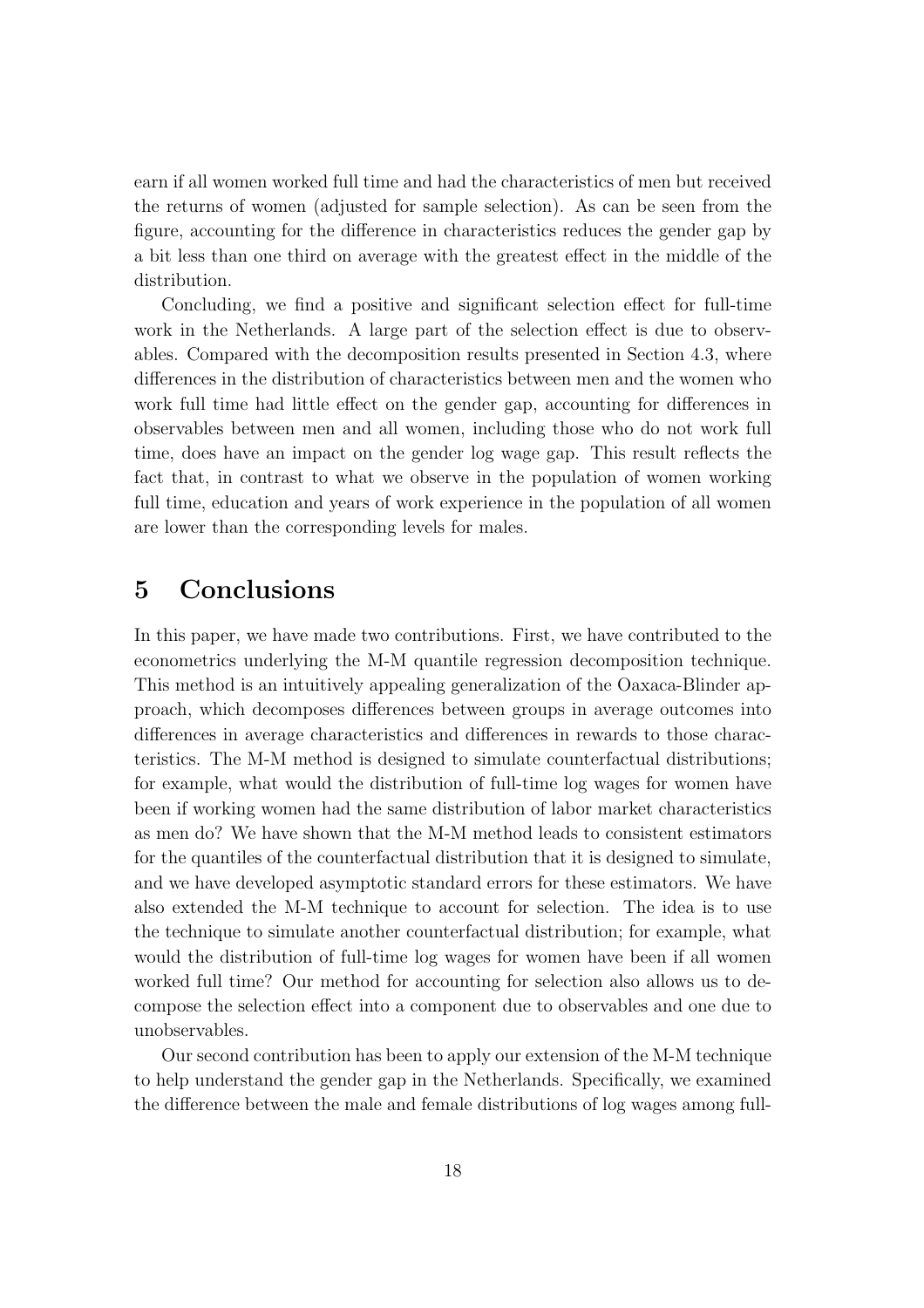time workers. Taking the population of women working full time as given, we found an average log wage gap on the order of 15-20%, and we documented that this gap increases as we move up the distribution. That is, a glass ceiling effect is present in the Netherlands. Very little of this gender gap can be attributed to differences between men and women in labor market characteristics; almost all can be ascribed to gender differences in rewards to those characteristics. However, relatively many women work part time in the Netherlands, so the sample of women working full time is a selected one. We addressed several questions in connection with this selection process. First, what would the difference between the male and female distributions of log wages among full-time workers have looked like if all women had worked full time? In fact, correcting for selection turns out to be very important. Were all Dutch women to work full time, the average log wage gap between the genders would be much higher; that is, there is a strong positive selection into full-time work among women in the Netherlands. Second, how can we explain the selection we observe? Our technique allows us to ascribe most of the selection effect to observables – women who are working full time have higher education and more work experience than other women do. Finally, if we compare the distribution of log wages that we would observe if women worked full time with the corresponding distribution across men, to what extent would the difference between the counterfactual female distribution and the actual male distribution be ascribed to differences in characteristics? To what extent would it be ascribed to differences in rewards? We found that a bit less than one third of this counterfactual difference would be ascribed to differences in the distributions of characteristics between men and women. That is, once we correct for selection, differences in labor market characteristics between men and women play a larger role in explaining the gender gap in the Netherlands. Nonetheless, most of the gender gap across the distribution continues to be accounted for by differences in how men and women are rewarded.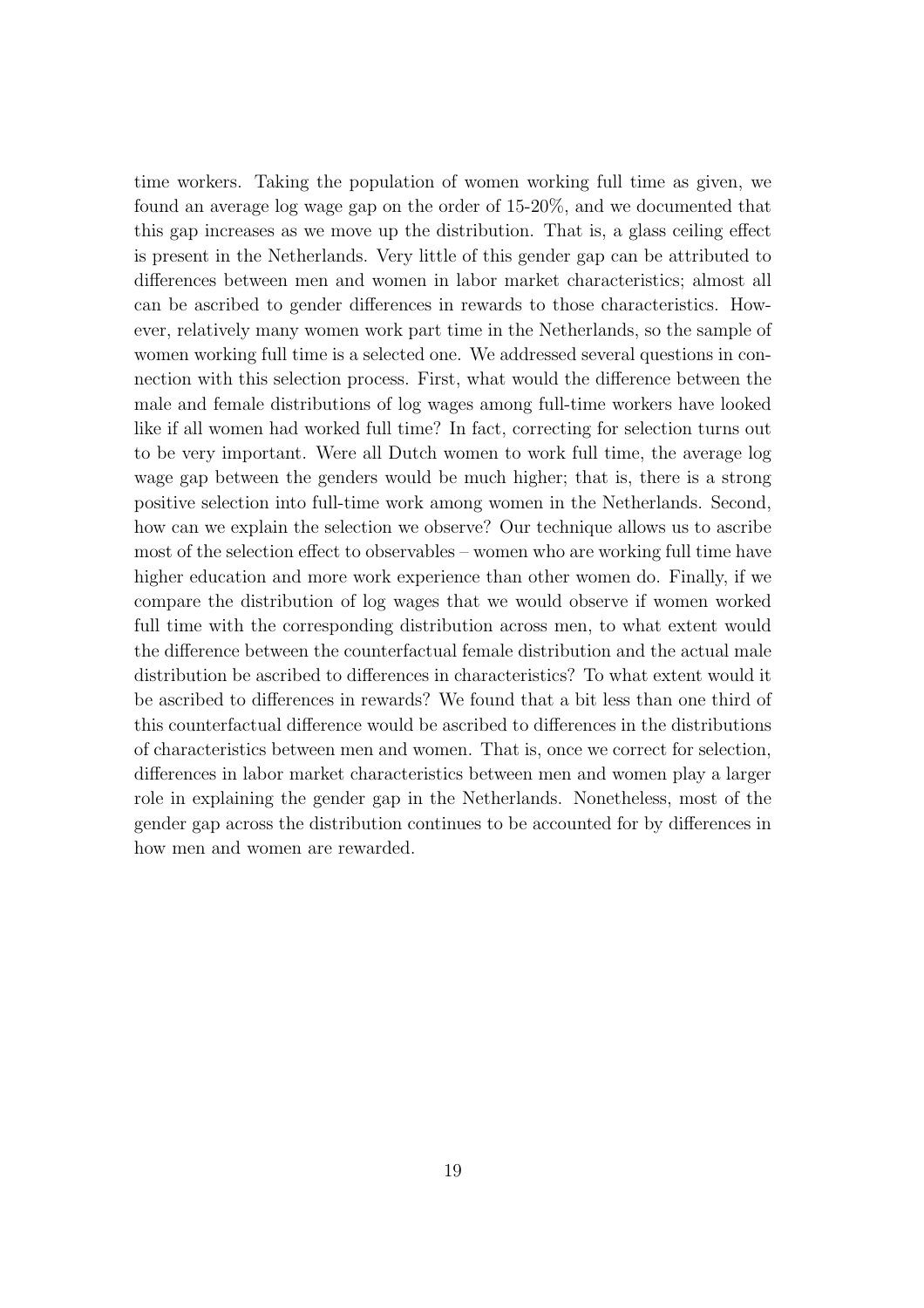#### References

- Albrecht, J., A. Björklund and S. Vroman  $(2003)$ , Is there a glass ceiling in Sweden?, Journal of Labor Economics, 21, 145–177.
- Andrews D.W. and M.A. Schafgans (1998), Semiparametric estimation of the intercept model, Review of Economic Studies, 65, 497–517.
- Arulampalam, W., A. Booth, and M. Bryan (2007), Is there a glass ceiling over Europe? Exploring the gender pay gap across the wages distribution, Industrial and Labor Relations Review, 60, 163-186.
- Autor, D.H., L.F. Katz, and M.S. Kearney (2005), Rising wage inequality: The role of composition and prices, NBER working paper 11628
- Blundell, R., A. Gosling, H. Ichimura and C. Meghir (2007), Changes in the distribution of male and female wages accounting for employment composition using bounds, Econometrica, 75, 323-364.
- Bonjour, D. and M. Gerfin (2001), The unequal distribution of unequal pay an empirical analysis of the gender wage gap in Switzerland, Empirical Economics, 26, 407–427.
- Buchinsky, M. (1998a), The dynamics of changes in the female wage distribution in the USA: a quantile regression approach, Journal of Applied Econometrics, 13, 1–30.
- Buchinsky, M. (1998b), Recent advances in quantile regression models: a practical guideline for empirical research, Journal of Human Resources, 33, 88-126.
- Das, M., W.K. Newey and F. Vella (2003), Nonparametric estimation of sample selection models, Review of Economic Studies, 70, 33–58.
- Datta Gupta, N., R. Oaxaca, and N. Smith (2006), Swimming upstream, floating downstream: Trends in the U.S. and Danish gender wage gaps, Industrial and Labor Relations Review, 59, 243-266.
- de la Rica, S., Dolado, J. and V. Llorens (2007), Ceilings or floors? Gender wage gaps by education in Spain, Journal of Population Economics, forthcoming.
- Dinardo, J., N.M. Fortin and T. Lemieux (1996), Labor market institutions and the distribution of wages 1973-1992: a semiparametric approach, Econometrica, 64, 1001-1024.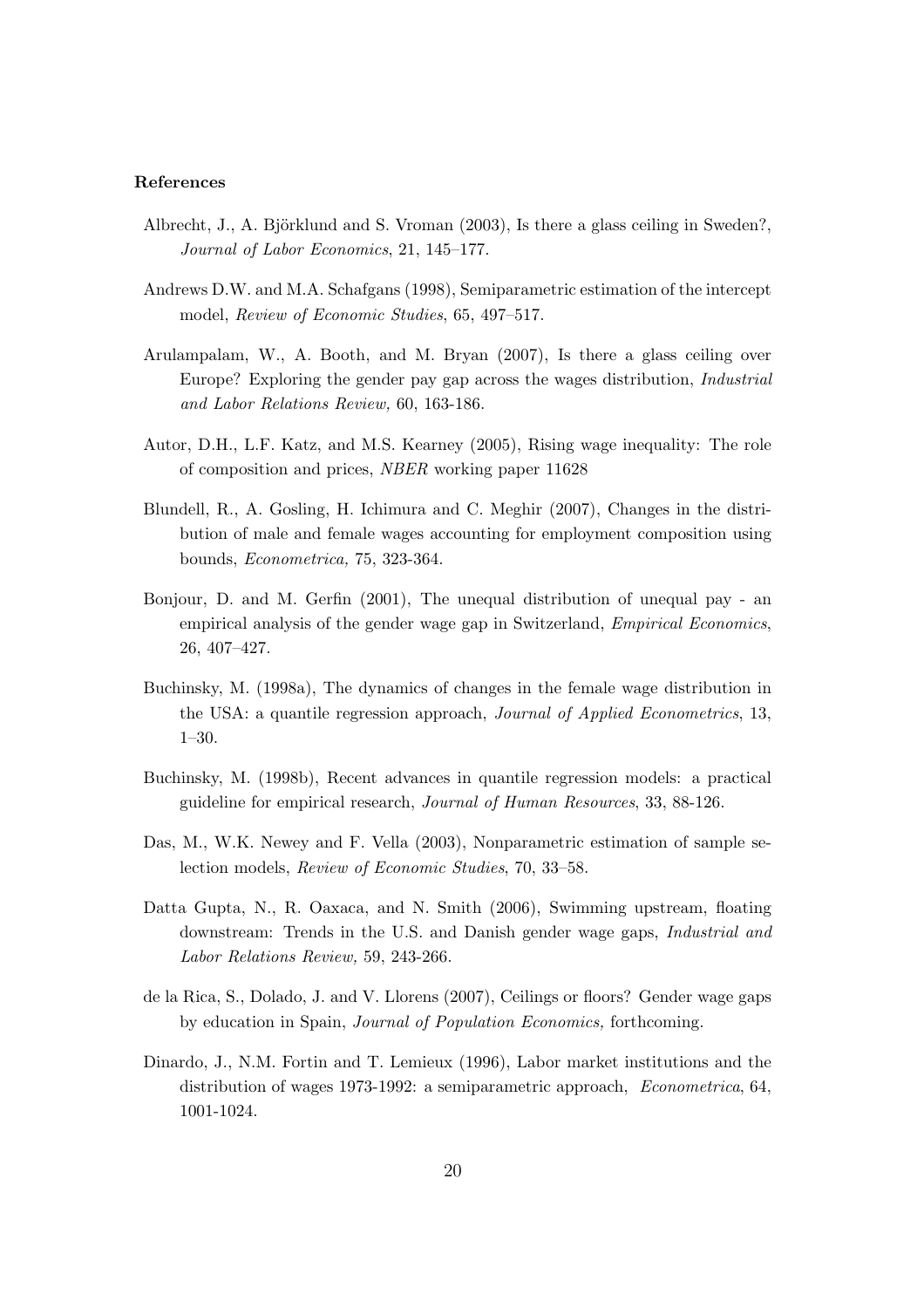- Donald, S., D. Green, and H. Paarsch (2000), Differences in wage distributions between Canada and the United States: An application of a flexible estimator of distributions in the presence of covariates, Review of Economic Studies, 67 609-633.
- Fitzenberger, B. and G. Wunderlich (2002), Gender wage differences in West Germany: a cohort analysis, German Economic Review, 3, 379–414.
- Gallant, A.R. and D.W. Nychka (1987), Semi-Parametric Maximum Likelihood Estimation, Econometrica, 55, 363-390.
- Heckman, J. (1979), Sample Selection Bias as a Specifcation Error, Econometrica, 47, 153-161.
- Horowitz, J. (2001), The Bootstrap, in: J.J. Heckman and E.E. Leamer, *Handbook of* Econometrics, 5, Elsevier B.V.
- Ichimura, H. (1993), Semiparametric least squares (SLS) and weighted SLS estimation of single index models, Journal of Econometrics, 58, 71–120.
- Koenker, R. and G. Bassett (1978), Regression Quantiles, Econometrica, 46, 33-50.
- Law, A.M. and W.D. Kelton (1991), Simulation modelling and analysis, McGraw-Hill, New York.
- Lemieux, T. (2002), Decomposing differences in distributions; A unified approach, Canadian Journal of Economics, 35, 646-688.
- Machado, J.A.F. and J. Mata (2005), Counterfactual decomposition of changes in wage distributions using quantile regression, *Journal of Applied Econometrics*, 20, 445-65.
- Manski, C. (1994), The selection problem, in C. Sims, Advances in Econometrics, Sixth World Congress, 1, Cambridge University Press.
- Newey, W.K. (1988), Two step series estimation of sample selection models, working paper, Cambridge.
- Newey, W.K. and D. McFadden (1994), Large Sample Estimation and Hypothesis Testing, in R.H. Engle and D. McFadden (eds.), Handbook of Econometrics, volume 4, North-Holland, Amsterdam.
- Oaxaca, R. (1973), Male-Female Differentials in Urban Labor Markets, International Economic Review, 14, 693-709.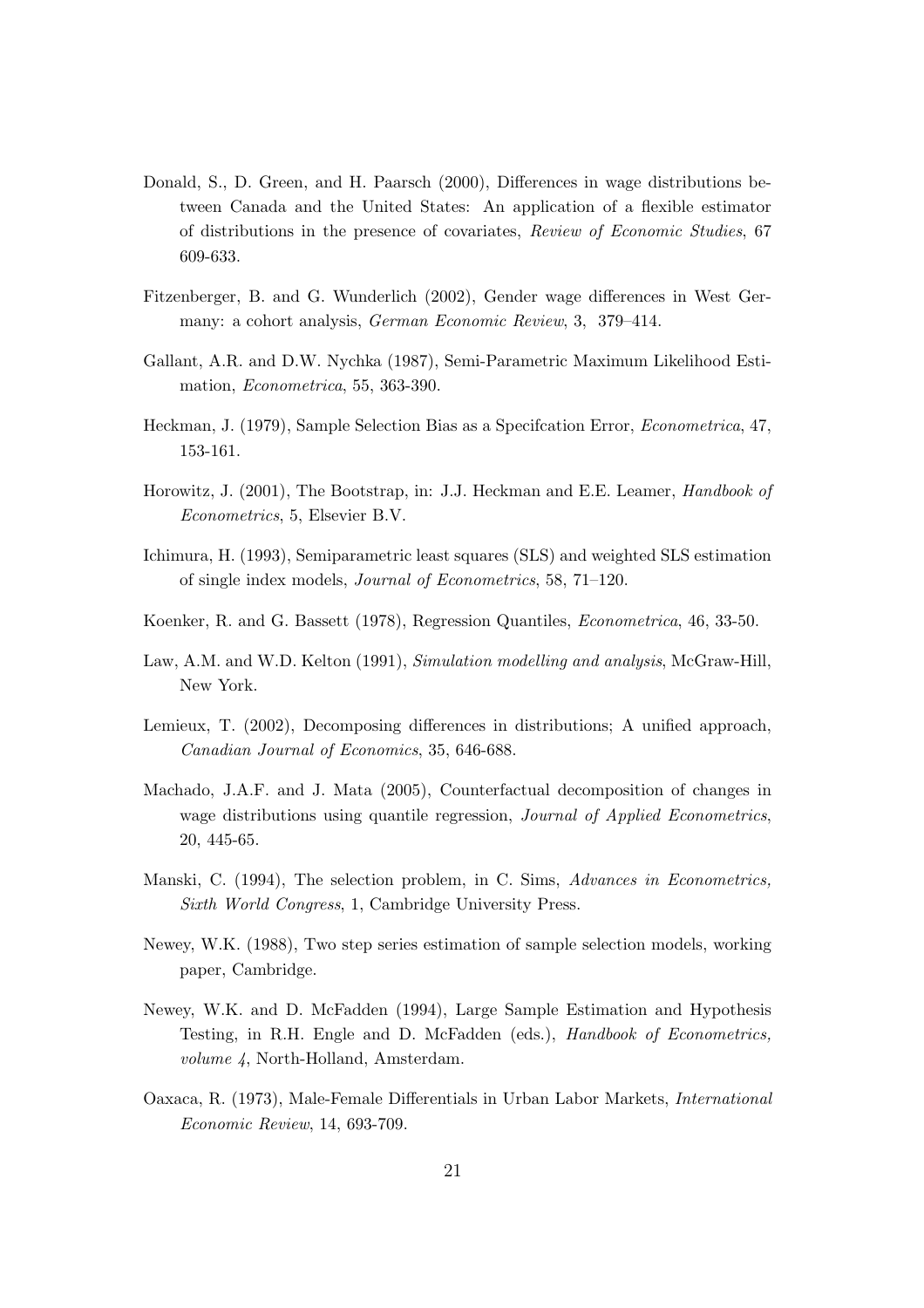OECD (2002), Employment Outlook 2002, OECD, Paris.

- Powell, J. (1986), Censored Regression Quantiles, Journal of Econometrics, 32, 143- 55.
- Silverman, B.W. (1986), Density estimation, Chapman and Hall, London.
- Van den Berg, G.J. and G. Ridder (1998), An empirical equilibrium search model of the labor market, Econometrica, 66, 153–161.
- Van der Vaart, A. (1998), Asymptotic statistics, Cambridge University Press, Cambridge.
- Vella, F. (1998), Estimating models of sample selection bias, Journal of Human Recourses, 61, 191–211.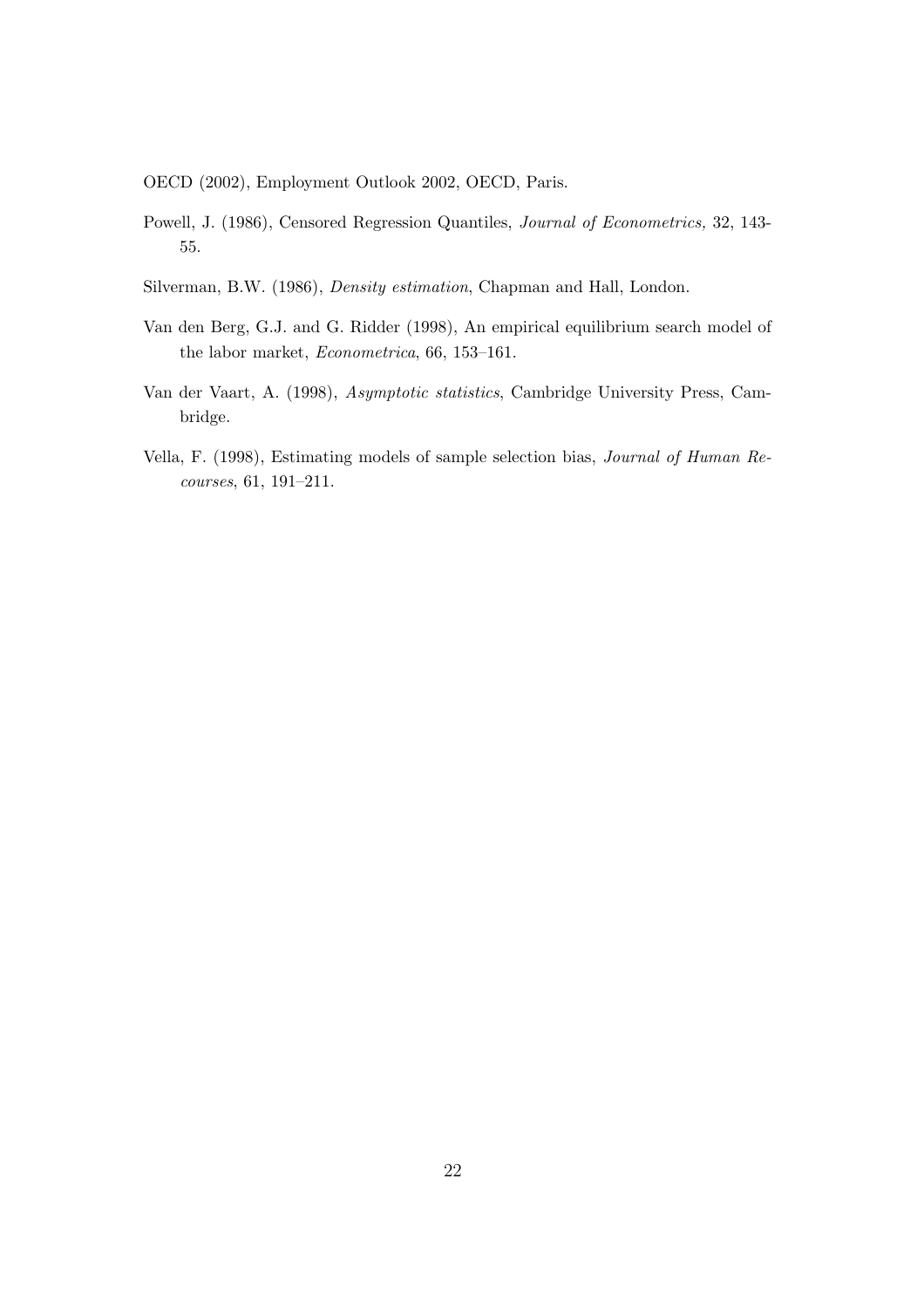## Appendix A: Proofs of theorems

#### Proof of theorem 1

We first consider the estimator  $\tilde{\theta}(q)$ , which is the sample quantile obtained from the sample  $\tilde{y}_i$ ;  $i = 1 \dots M$ . This sample is obtained as follows

- 1. Sample  $u_i$  from a standard uniform distribution
- 2. Sample  $\widetilde{x}_i$  from the distribution  $G_{X_A}$
- 3. Compute  $\widetilde{y}_i = \widetilde{x}_i \beta^B(u_i)$
- 4. Repeat steps 1 to 3 M times.

The realizations of this method can itself be seen as realizations of a stochastic variable. Denote this variable by  $\widetilde{Y}_{AB}$ . The distribution function of this variable is

$$
F_{\widetilde{Y}_{AB}}(y) = \int_0^1 \int_{\text{supp}(X_A)} P(\widetilde{Y}_{AB} \le y | U = u; X_A = x_A) dG_{X_A}(x_A) du
$$
  
\n
$$
= \int_0^1 \int_{\text{supp}(X_A)} 1_{\{x_A \beta^B(u) \le y\}} dG_{X_A}(x_A) du
$$
  
\n
$$
= \int_0^1 \int_{\text{supp}(X_A)} 1_{\{F_{AB}^{-1}(u | X_A = x_A) \le y\}} dG_{X_A}(x_A) du
$$
  
\n
$$
= \int_{\text{supp}(X_A)} \int_0^{F_{Y_{AB}}(y | X_A = x_A)} du dG_{X_A}(x_A)
$$
  
\n
$$
= \int_{\text{supp}(X_A)} F_{Y_{AB}}(y | X_A = x_A) dG_{X_A}(x) = F_{Y_{AB}}(y)
$$
  
\n(1)

Hence,  $\widetilde{Y}_{AB} \stackrel{d}{=} Y_{AB}$ . This implies that the observations from the sampling method are sampled from the population distribution  $Y_{AB}$ . For the remainder of this proof we use  $v_i$  as a k-dimensional vector that is used to sample from the distribution  $G_{X_A}$  and  $\hat{G}_{X_A}$ . The elements of  $v_i$  are sampled from the standard uniform distribution.<sup>18</sup> Hence  $\widetilde{X}_{A,i} = \widetilde{X}_A(v_i) = G_{X_A}^{-1}(v_i)$  and likewise for  $\widehat{X}_{A,i}$ . Let  $\widetilde{\Psi}_M(\theta(q)) = \frac{1}{M} \sum_i m_q(\widetilde{y}_{AB,i}, \theta(q))$ and  $\widehat{\Psi}_M(\theta(q)) = \frac{1}{M} \sum_i m_q(\widehat{y}_{AB,i}, \theta(q), \text{ where})$ 

<sup>18</sup>It is always possible to sample from a k-dimensional distribution with a known distribution function based on repetitive conditioning and a draw from a k-dimensional vector sampled from univariate uniform distributions. Although it is also possible to do this using the empirical distribution function of a k-dimensional stochastic vector, bootstrapping from the data would be a much easier way to obtain such a sample. For the remainder of the proof it does not matter.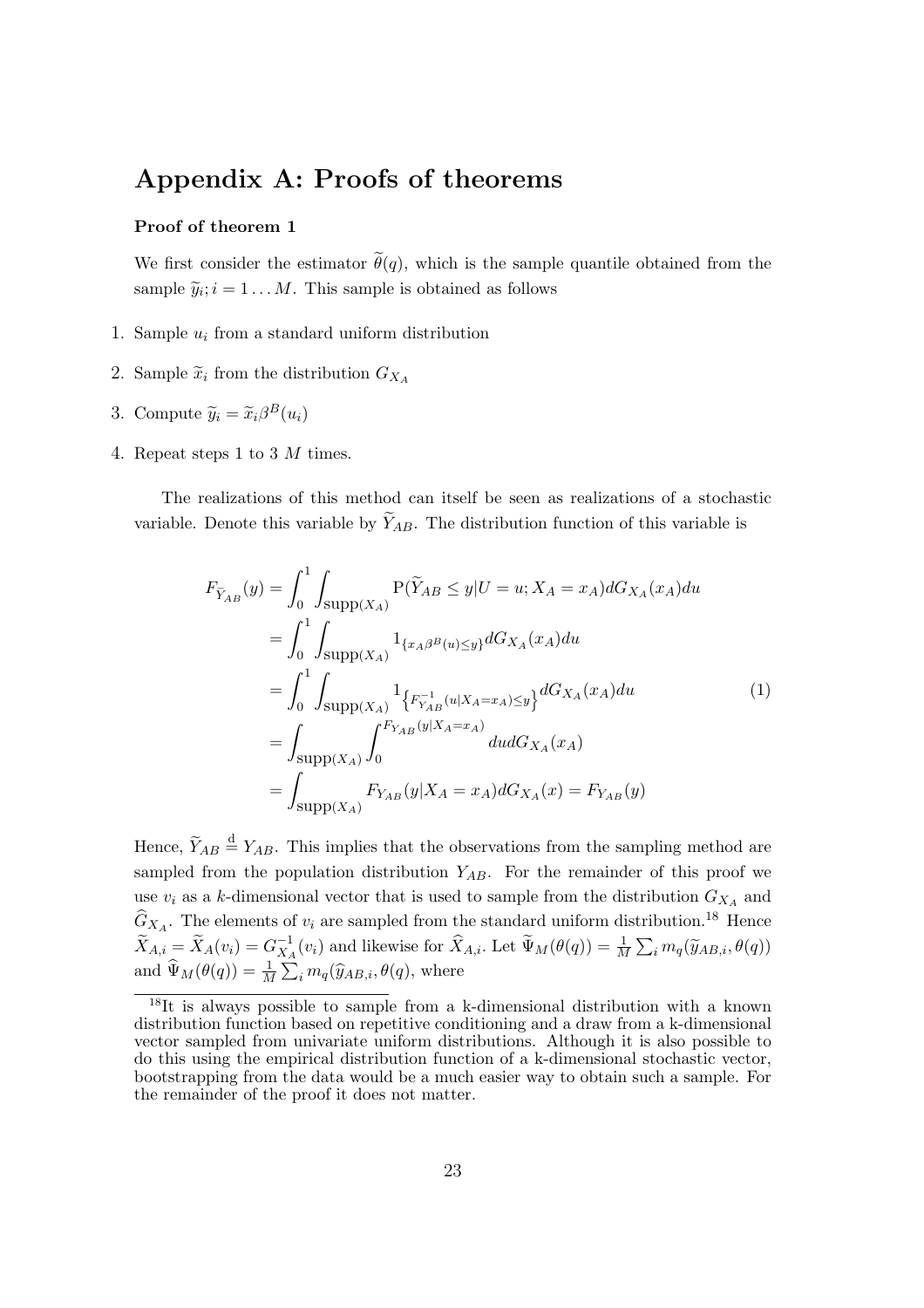$$
m(y_{AB}, \theta(q)) = \begin{cases} q(y_{AB} - \theta(q)) & \text{if } y_{AB} > \theta(q) \\ (1 - q)(\theta(q) - y_{AB}) & \text{if } y_{AB} \le \theta(q) \end{cases}
$$

In addition, define  $\Psi(\theta(q))$  as

$$
\Psi(\theta(q)) \equiv \int_{\text{supp}(Y_{AB})} m(y_{AB}, \theta(q)) dF_{y_{AB}}(y)
$$
\n
$$
= (1 - q) \int_{-\infty}^{\theta(q)} F_{y_{AB}}(y) dy + q \int_{\theta(q)}^{\infty} \overline{F}_{y_{AB}}(y) dy
$$
\n(2)

Taking derivatives, we obtain

$$
\Psi_{\theta(q)}(\theta(q))=(1-q)F_{y_{AB}}(\theta(q))+q\overline{F}_{y_{AB}}(\theta(q))
$$

It can be easily checked that under assumption A-2 and A-4, this derivative has a single root. This is a sufficient condition for the identification for quantiles. It remains to show that

$$
\sup_{\theta(q)} \left| \widehat{\Psi}_M(\theta(q)) - \Psi(\theta(q)) \right| = o_P(1)
$$

By the triangle inequality

$$
\sup_{\theta(q)} \left| \widehat{\Psi}_M(\theta(q)) - \Psi(\theta(q)) \right| \leq \sup_{\theta(q)} \left| \widehat{\Psi}_M(\theta(q)) - \widetilde{\Psi}_M(\theta(q)) \right| + \sup_{\theta(q)} \left| \widetilde{\Psi}_M(\theta(q)) - \Psi(\theta(q)) \right|
$$
\n(3)

The last term on the last line is  $o_P(1)$  by the law of large numbers and the fact that  $\widetilde{Y}_{AB} \stackrel{\text{d}}{=} Y_{AB}$ . It remains to show that the first term is  $o_P(1)$  as well. We have that (dropping the subscripts  $AB$  for  $\hat{y}$  and  $\tilde{y}$  for the remainder of the proof)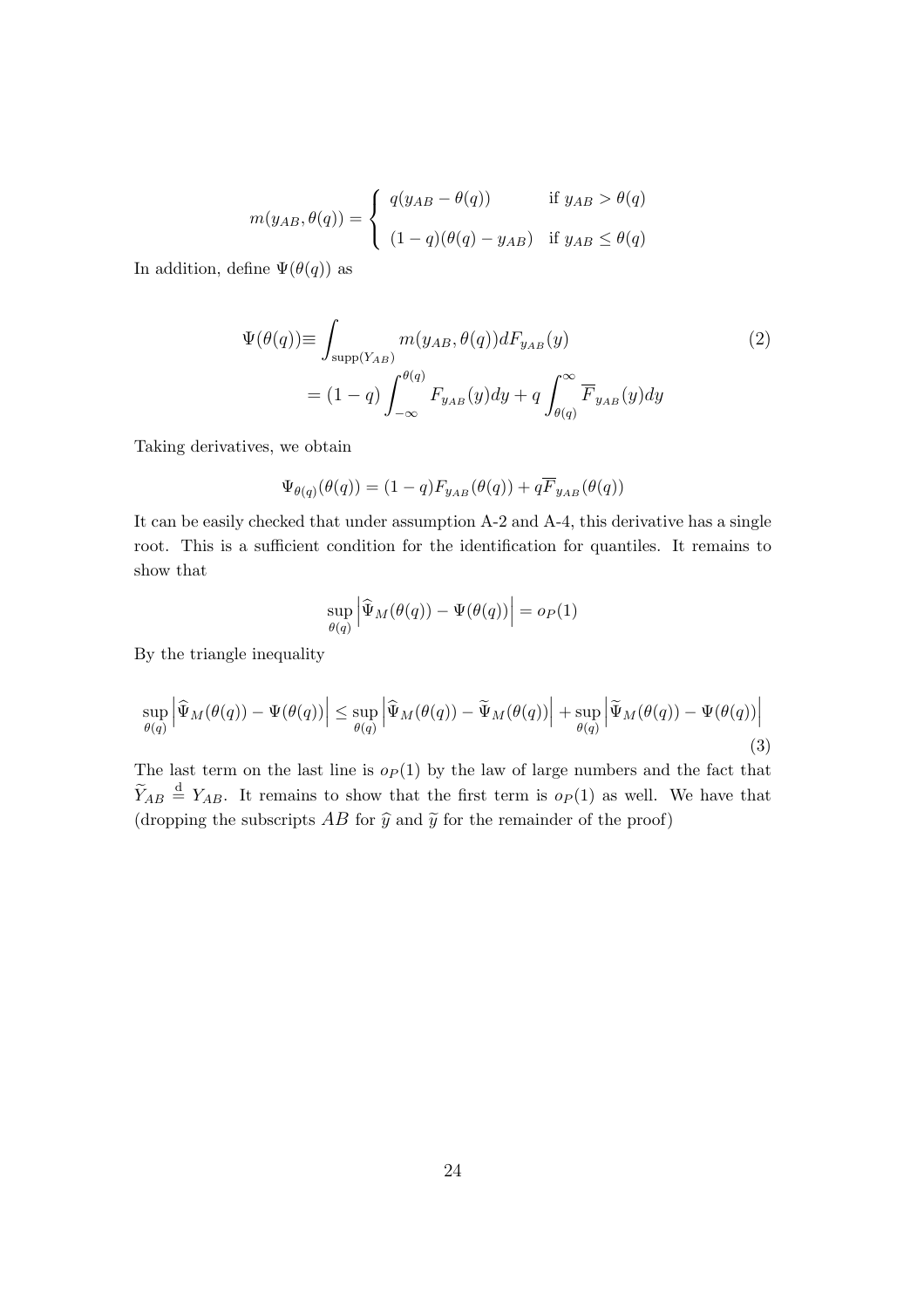$$
\sup_{\theta(q)} \left| \widehat{\Psi}_{M}(\theta(q)) - \widetilde{\Psi}_{M}(\theta(q)) \right| = \sup_{\theta(q)} \left| \frac{1}{M} \sum_{\widehat{y}_{i} < \theta} q(\widehat{y}_{i} - \theta(q)) - \frac{1}{M} \sum_{\widehat{y}_{i} < \theta} q(\widetilde{y}_{i} - \theta(q)) + \frac{1}{M} \sum_{\widehat{y}_{i} < \theta} (1 - q)(\theta(q) - \widehat{y}_{i}) - \frac{1}{M} \sum_{\widehat{y}_{i} < \theta} (1 - q)(\theta(q) - \widetilde{y}_{i}) \right|
$$
\n
$$
\leq q \sup_{\theta(q)} \left| \frac{1}{M} \sum_{\widehat{y}_{i} < \theta(q)} (\widehat{y}_{i} - \widetilde{y}_{i}) \right| + (1 - q) \sup_{\theta(q)} \left| \frac{1}{M} \sum_{\widehat{y}_{i} > \theta(q)} (\widetilde{y}_{i} - \widehat{y}_{i}) \right|
$$
\n
$$
+ q \sup_{\theta(q)} \left| \frac{1}{M} \sum_{\widehat{y}_{i} < \theta(q) \le \widetilde{y}_{i}} (\widehat{y}_{i} - \theta(q)) \right| + q \sup_{\theta(q)} \left| \frac{1}{M} \sum_{\widehat{y}_{i} < \theta(q) \le \widehat{y}_{i}} (\widehat{y}_{i} - \theta(q)) \right|
$$
\n
$$
+ (1 - q) \sup_{\theta(q)} \left| \frac{1}{M} \sum_{\widehat{y}_{i} < \theta(q) \le \widetilde{y}_{i}} (\theta(q) - \widehat{y}_{i}) \right|
$$
\n
$$
+ (1 - q) \sup_{\theta(q)} \left| \frac{1}{M} \sum_{\widehat{y}_{i} < \theta(q) \le \widehat{y}_{i}} (\theta(q) - \widehat{y}_{i}) \right| \tag{4}
$$

Making use of the definition of  $\hat{y}_i$ ,  $\hat{y}_i$ ,  $\hat{x}_i$  and  $x_i$  and using the triangle inequality again, we obtain (dropping superscript B for  $\beta$  and A for x)

$$
q \sup_{\theta(q)} \left| \frac{1}{M} \sum_{\widetilde{y}_i < \theta(q)} (\widehat{y}_i - \widetilde{y}_i) \right| \leq \sup_{\theta(q)} \left| \frac{1}{M} \sum_{\widetilde{y}_i < \theta(q)} \widehat{x}_i(v_i) \left( \widehat{\beta}(u_i) - \beta(u_i) \right) \right| + \left| \frac{1}{M} \sum_{\widetilde{y}_i < \theta(q)} \left( \widehat{G}_{X_A}^{-1}(v_i) - G_{X_A}^{-1}(v_i) \right) \beta(u_i) \right| \tag{5}
$$

We have that  $\widehat{\beta}(u_i) \stackrel{\text{P}}{\rightarrow} \beta(u_i); i = 1, \dots M$  for  $N_B \rightarrow \infty$  (uniform consistency of quantile regressions on the open unit interval). Since  $M/N_B \to I_B < \infty$  when  $M, N_B \to \infty$ the first term is  $o_P(1)$ . For the second term, we have that  $\hat{G}_{X_A}^{-1}(v_i) \stackrel{\text{P}}{\rightarrow} G_{X_A}^{-1}(v_i)$  when  $n \to \infty$  due to a combination of the Glivenko-Cantelli theorem (satisfied by A-2) and the continuous mapping theorem.<sup>19</sup> Hence, the second term in equation (5) is  $o_P(1)$  as well (using  $M/N_A \to I_A < \infty$  as  $M, N_A \to \infty$ ). This implies that the right-hand side of

<sup>&</sup>lt;sup>19</sup>For the use of the continuous mapping theorem we need continuity of  $G_{X_A}(\cdot)$ . This is not an assumption in A1-A4. However, in case  $X_A$  is strictly discrete with mass  $x_{A_j}$ ;  $j = 1,...l$ , then the second part of this equation changes into  $\sum_i \sum_j x_j (\widehat{p}_j - p_j) \beta(u_i)$ , where the  $\widehat{p}_j$ 's and  $p_j$ 's are the sample and population frequencies of individuals with characteristics equal to  $x_j$ . This term obviously converges to zero in probability. Of course the most general case is when  $X_A$  contains both discrete as well as continuous elements. We do not prove this case in this paper.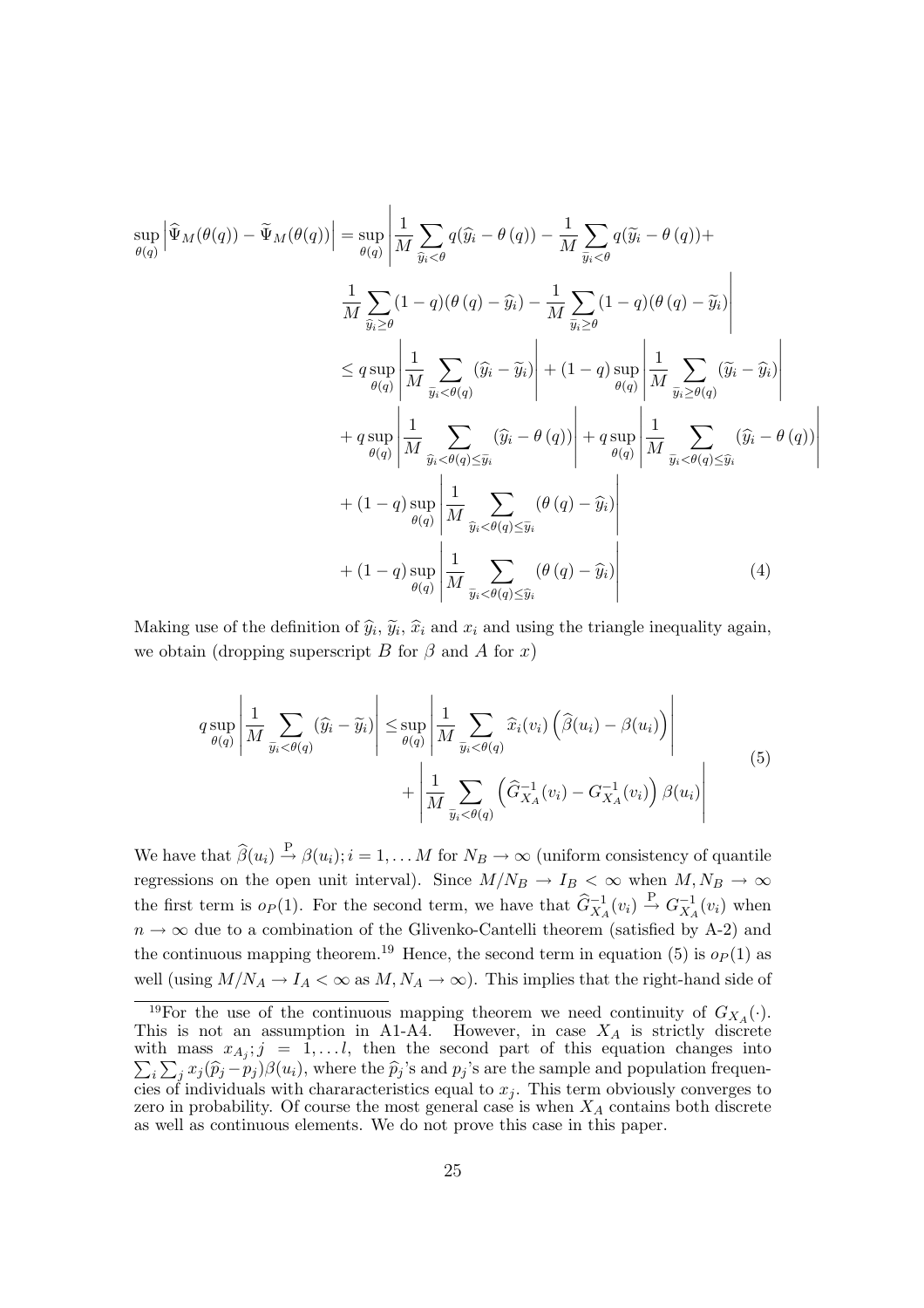equation (5) and hence the first term on the right-hand side of equation (4) converges in probability to zero. The proof that the other terms on the right-hand side of (4) are  $o_p(1)$  as well is along the same lines. Hence  $\sup_{\theta}(q) \left| \widehat{\Psi}_M(\theta(q)) - \widetilde{\Psi}_M(\theta(q)) \right|$  converges in probability to zero when  $N_A, N_B \to \infty$ . This implies that  $\sup_{\theta}(q) \left| \widehat{\Psi}_M(\theta(q)) - \Psi(\theta(q)) \right|$ (see equation (3)) converges to zero in probability since  $M/N_A^{\perp} \rightarrow I_A < \infty$ . Using theorem 5.7 of Van der Vaart (1998) completes the proof.

#### ш

### Proof of theorem 2

Before we are able to prove theorem 2 we need to prove the following lemma.

**Lemma 3** Let  $q_1, q_2, \ldots, q_m \in (0, 1)$ , X be a k-dimensional random vector with compact support on  $\mathbb{R}^k$ . In addition let  $\beta(q)$  be such that

$$
\mathrm{Quant}_{q}\left(Y|X=x\right)=x\beta(q)
$$

where Y is a random variable with compact support on  $\mathbb{R}$ . Then the regression quantiles  $\widehat{\beta}(q_1), \ldots \widehat{\beta}(q_m)$  satisfy

$$
\sqrt{n}\left(\begin{array}{c}\widehat{\beta}(q_1)-\beta(q_1)\\ \vdots\\ \widehat{\beta}(q_k)-\beta(q_k)\end{array}\right)\to N(0,\Lambda(\beta))
$$

with  $\Lambda(\beta)$  an  $m \times k$  by  $m \times k$  dimensional matrix, where the elements of  $\Lambda(\beta)$  are equal to

$$
\Lambda(\beta(q_i), \beta(q_j)) = \begin{cases} \mathbf{E}_X \left( f_Y(X\beta(q_i))XX^T \right)^{-1} q_i (1-q_j) \mathbf{E}_X (XX^T) \\ \times \mathbf{E}_X \left( f_Y(X\beta(q_j))XX^T \right)^{-1} & \text{if } i \leq j \\ \mathbf{E}_X \left( f_Y(X\beta(q_i))XX^T \right)^{-1} q_j (1-q_i) \mathbf{E}_X (XX^T) \\ \times \mathbf{E}_X \left( f_Y(X\beta(q_j))XX^T \right)^{-1} & \text{otherwise} \end{cases}
$$

#### Proof

We drop the subscripts B in the proof. When we define  $\varepsilon = Y - X\beta$  then if  $f_{\varepsilon}(\cdot|X =$  $x$ ) =  $f_{\varepsilon}(\cdot)$  the lemma is the same as theorem 4.2. of Koenker and Bassett (1978). The regression quantiles are estimated as the solution to

$$
\max_{\beta(q_1),\beta(q_2),\ldots,\beta(q_m)} z(y_i,\beta(q_1),\ldots,\beta(q_m),q_1,\ldots,q_m)
$$

where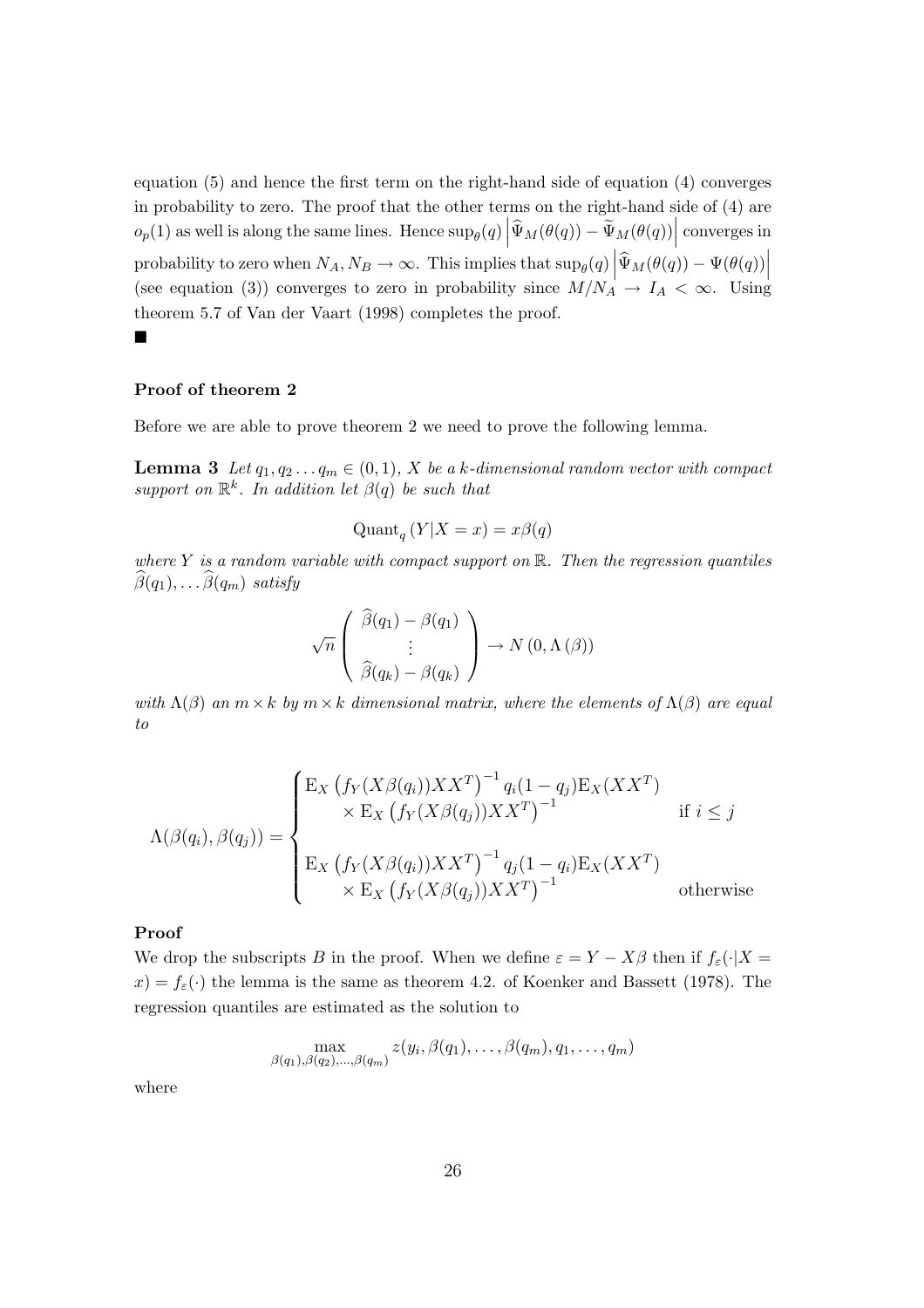$$
z(x, y, \beta(q_1), \ldots, \beta(q_m), q_1, \ldots, q_m) = \sum_{i=1}^m q_i(y-x\beta(q_i))1_{\{y>x\beta(q_i)\}} + (1-q_i)(x\beta(q_i)-y)1_{\{y\leq x\beta(q_i)\}}
$$

Define

$$
\Psi(\beta(q_1),\ldots,\beta(q_m),q_1,\ldots,q_m)=\mathrm{E}_{Y,X}\left(z(X,Y,\beta(q_1),\ldots,\beta(q_m),q_1,\ldots,q_m)\right)
$$

It is possible to show that

$$
\frac{\partial \Psi}{\partial \beta(q_i)} = \mathop{\mathrm{E}}\nolimits_{Y,X} \left[ X F_Y(X \beta(q_i)) - x q_i \right]
$$

We denote the hessian of  $\Psi$  by H. Its elements are equal to (*i.e.*  $k \times k$  matrices)

$$
H_{ij} = \frac{\partial \Psi}{\partial \beta(q_i)\partial \beta(q_j)} = \begin{cases} \mathbf{E}_{Y,X} \left[ XX^T f_Y(X\beta(q_i)) \right] & \text{if } i = j \\ 0 & \text{otherwise} \end{cases}
$$

The first order derivative of  $z(x, y, \beta(q_1), \ldots, \beta(q_m), q_1, \ldots, q_m)$  with respect to  $\beta(q_i)$  is equal to

$$
z_{\beta(q_i)}(y, x, \beta(q_1), \dots, \beta(q_m), q_1, \dots, q_m) = \begin{cases} -q_i x & y > x\beta(q_i) \\ (1 - q_i) x & y \leq x\beta(q_i) \end{cases}
$$

Hence the (expected) cross derivative matrix Z has the following elements  $i, j =$  $1, \ldots, m; j \geq i$  (*i.e.*  $k \times k$  matrices)

$$
Z_{ij} = \mathbf{E}_{Y,X} \left( z_{\beta(q_i)} z_{\beta(q_j)}^T \right) = q_i (1 - q_j) \mathbf{E}_X (XX^T)
$$

The covariance matrix of  $\sqrt{n}(\widehat{\beta}(q_1) - \beta(q_1), \ldots \widehat{\beta}(q_m) - \beta(q_m))$  is equal to  $\Lambda(\beta) =$  $H^{-1}ZH^{-1}$ . Taking the results above, the lemma follows immediately.

**Proof of theorem** 2: The criterion function to obtain  $\widehat{\theta}(q)$  is equal to

$$
\min_{\theta(q)} \frac{1}{M} \sum_{\hat{y}_{AB_i} > \theta(q)} q \|\hat{y}_{AB_i} - \theta\| + (1 - q) \sum_{\hat{y}_{AB_i} \le \theta(q)} \|\hat{y}_{AB_i} - \theta(q)\| = \min_{\theta} \sum_{i=1}^{M} m(\hat{y}_{AB_i}, \theta(q))
$$

 $where<sup>20</sup>$ 

п

<sup>20</sup>Note that the function presented is not differentiable everywhere. This is not necessary for the proofs presented below. In general it suffices to show that a Lipshitz condition holds. It is not difficult to show that this condition is satisfied. See Van der Vaart (1998) for more details.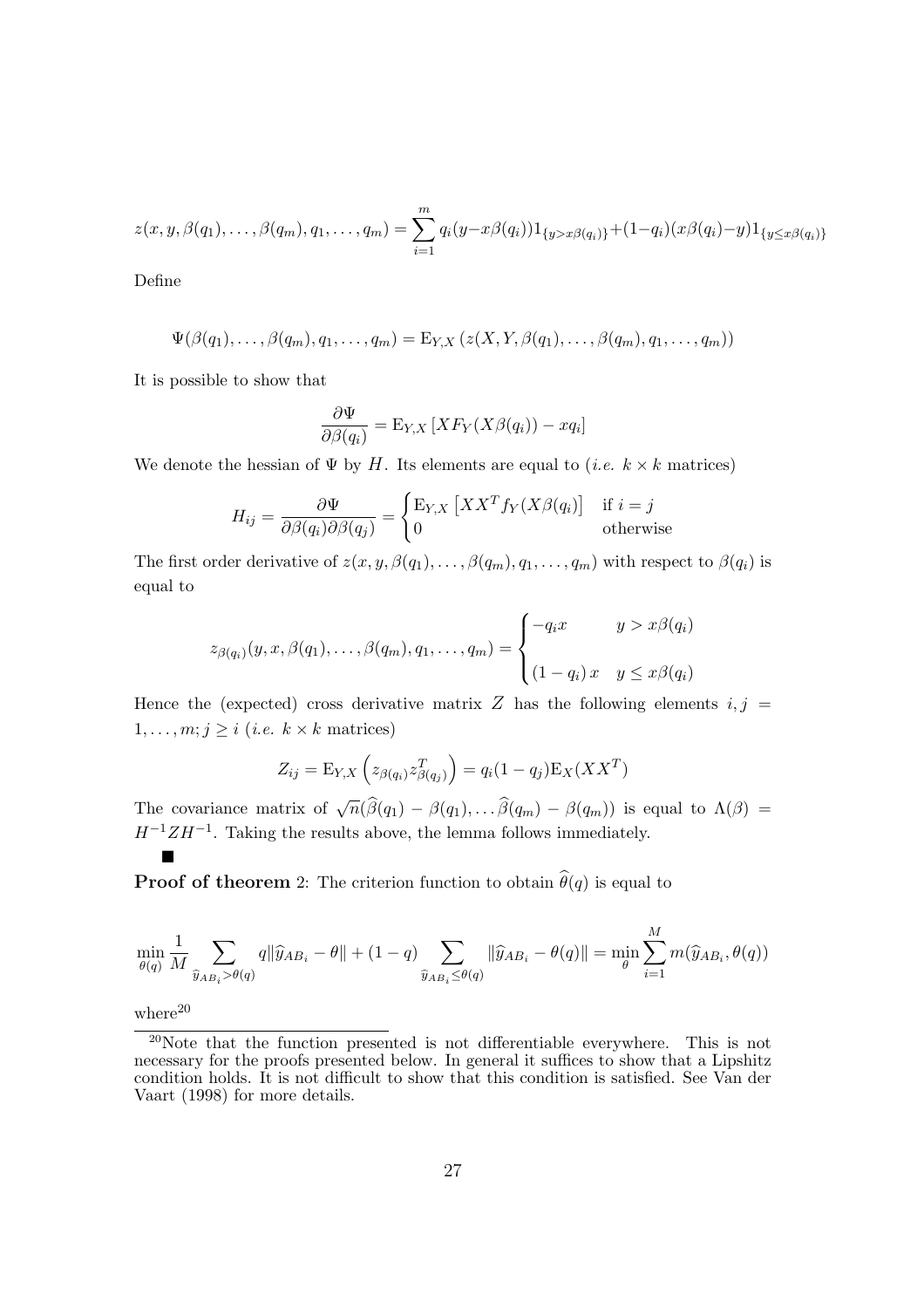$$
m(y_{AB}, \theta(q)) = \begin{cases} q(y_{AB} - \theta(q)) & \text{if } y_{AB} > \theta(q) \\ (1 - q)(\theta(q) - y_{AB}) & \text{if } y_{AB} \le \theta(q) \end{cases}
$$

and  $\hat{y}_{AB_i}$  is the estimated level of  $y_{AB_i}$  (*i.e.* the i-th observation from the sample using the M-M technique). The first order condition is equal to

$$
\sum_{i=1}^{M} \frac{\partial m(\widehat{y}_{AB_i}, \widehat{\theta}(q))}{\partial \theta(q)} = 0
$$

In general we should take account of the fact that we are taking bootstrap samples from  $X_A$  and hence the convergence of the expression above is dependent on this. As is proven in Van der Vaart (1998, page 333-334), this expression has the same limit as the statistic that results when we sample from the population instead of the data set. Hence we will not take this into account in the remainder of our analysis. Taking a first order Taylor series expansion of this results in

$$
0 = \frac{1}{\sqrt{M}} \sum_{i=1}^{M} \frac{\partial m(\widehat{y}_{AB_i}, \theta(q))}{\partial \theta(q)} + \frac{1}{M} \sum_{i=1}^{n} \frac{\partial^2 m(\widehat{y}_{AB_i}, \theta(q))}{\partial \theta(q)^2} \sqrt{M}(\widehat{\theta}(q) - \theta(q)) + op(1) \quad (6)
$$

We have that (see for example Van der Vaart (1998))

$$
\frac{1}{M}\sum_{i=1}^n \frac{\partial^2 m(\widehat{y}_{AB_i},\theta(q))}{\partial \theta(q)^2} \overset{\text{P}}{\to} f_{y_{AB_i}}(\theta(q))
$$

The first part on the right-hand side of equation (6) can be further expanded using a Taylor series expansion around the true value of the  $\beta(u)'s$ 

$$
\frac{1}{\sqrt{M}}\sum_{i=1}^{M}\frac{\partial m(\widehat{y}_{AB_i},\theta(q))}{\partial \widehat{\theta}(q)} = \frac{1}{\sqrt{M}}\sum_{i=1}^{M}\frac{\partial m(y_{AB_i},\theta(q))}{\partial \theta(q)} + \sqrt{\frac{M}{N_B}\frac{1}{M}\sum_{i=1}^{M}\frac{\partial^2 m(y_{AB_i},\theta(q))}{\partial \theta(q)\partial \beta^B(u_i)}}\sqrt{N_B}(\widehat{\beta}^B(u_i) - \beta^B(u_i)) + op(1)
$$
\n(7)

Without loss of generality, we assume that the  $u_i$ 's are in ascending order. The second expression of equation (7) is non-standard because of the dependence between the regression quantiles. Using the analogy of equation (2) we obtain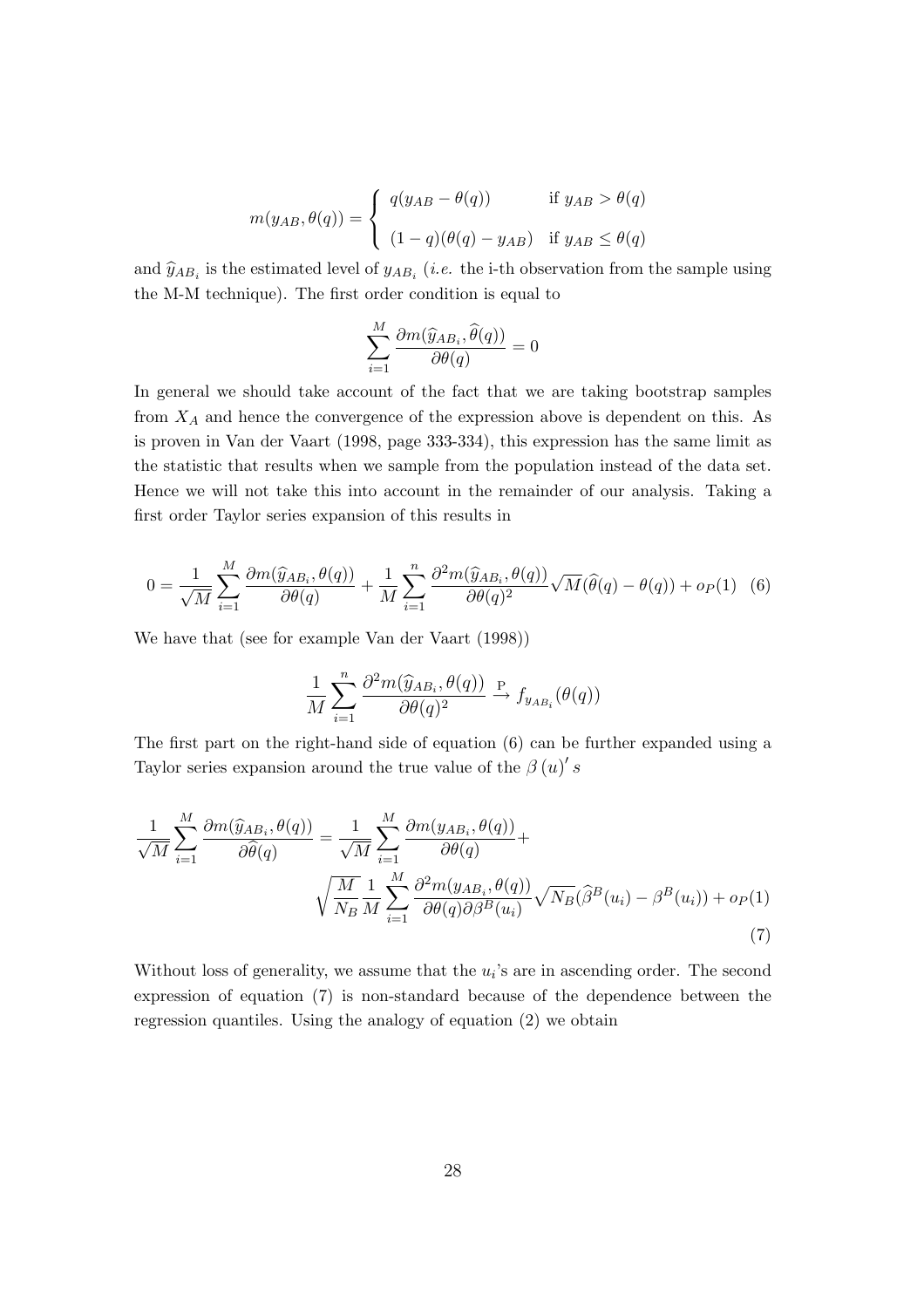$$
E_{Y_{AB}} (m(Y_{AB}, \theta(q))) = q \int_{\theta(q)}^{\infty} \overline{F}(y) dy + (1-q) \int_{-\infty}^{\theta(q)} F(y) dy
$$
  
=  $q \int_{0}^{1} \int_{\text{supp}X_A} \int_{\theta(q)}^{x_A \beta^{B}(u)} dy 1_{\{x_A \beta^{B}(u) > \theta(q)\}} dG_{X_A}(x_A) du$   
+  $(1-q) \int_{0}^{1} \int_{\text{supp}X_A} \int_{x_A \beta^{B}(u)}^{ \theta(q)} dy 1_{\{x_A \beta^{B}(u) \le \theta(q)\}} dG_{X_A}(x_A) du$ 

In the second line we use equation (1) as well as a change of the integrals together with the observation that  $x_A\beta^B(u) > \theta(q)$  whenever  $y > \theta(q)$ . The partial derivative with respect to  $\beta^{B}(u)$  is

$$
\mathcal{E}_{X_A,U} \left( \frac{\partial m(Y_{AB}, \theta(q))}{\partial \beta^B(U)} \right) = q \int_0^1 \int_{\text{supp} X_A} x_A 1_{\{x_A \beta^B(u) > \theta(q)\}} dG_{X_A}(x_A) du
$$

$$
- (1-q) \int_0^1 \int_{\text{supp} X_A} x_A 1_{\{x_A \beta^B(u) \le \theta(q)\}} dG_{X_A}(x_A) du
$$

Here we use the fact that  $\lim_{\varepsilon \downarrow 0} (1_{\{\theta(q) - \varepsilon < x_A \beta^B(u) \leq \theta(q)\}})/\varepsilon = 0$  when we condition on both  $x_A$  and u.The cross derivative with respect to  $\theta(q)$  is

$$
\begin{split} \mathcal{E}_{X_A,U} \left( \frac{\partial^2 m(Y_{AB}, \theta(q))}{\partial \beta^B(U) \partial \theta(q)} \right) &= -q \int_0^1 \int_{\text{supp} X_A} x_A \lim_{\varepsilon \downarrow 0} \frac{1}{\varepsilon} 1_{\{\theta(q) < x_A \beta^B(u) \le \theta(q) + \varepsilon\}} dG_{X_A}(x_A) du \\ &- (1-q) \int_0^1 \int_{\text{supp} X_A} x_A \lim_{\varepsilon \downarrow 0} \frac{1}{\varepsilon} 1_{\{\theta(q) < x_A \beta^B(u) \le \theta(q) + \varepsilon\}} dG_{X_A}(x_A) du \\ &= - \int_0^1 \int_{\text{supp} X_A} x_A \lim_{\varepsilon \downarrow 0} \frac{1}{\varepsilon} 1_{\{\theta(q) < x_A \beta^B(u) \le \theta(q) + \varepsilon\}} dG_{X_A}(x_A) du \\ &= - \int_{\text{supp} X_A} x_A f_{Y_{AB}} \left( \theta(q) \, | X_A = x_A \right) dG_{X_A}(x_A) \\ &= - \mathcal{E}_{X_A} \left( X_A f_{Y_{AB}} \left( \theta(q) \, | X_A = x_A \right) \right) \end{split}
$$

Combining this with lemma 3 we find that the second part of equation (7) converges to a 1 dimensional normal distribution with variance

$$
E_{X_A} (X_A f_{Y_{AB}} (\theta(q) | X_A = x_A))^T E_{U,V} \{ \Lambda(\beta^B(U), \beta^B(V)) \} E_{X_A} (X_A f_{Y_{AB}} (\theta(q) | X_A = x_A))
$$
  
=  $E_{X_A, U, V} \{ f_{Y_{AB}}^2 (\theta(q) | X_A = x_A) X_A^T \Lambda(\beta^B(U), \beta^B(V)) X_A \}$ 

The first part of equation (7) is standard and can be shown to converge to a zero mean normal distribution with variance  $I_Aq(1-q)$ . Making assumption A-5, it can be shown that the criterion functions of the first step (i.e.  $z$  as in lemma 3) and the criterion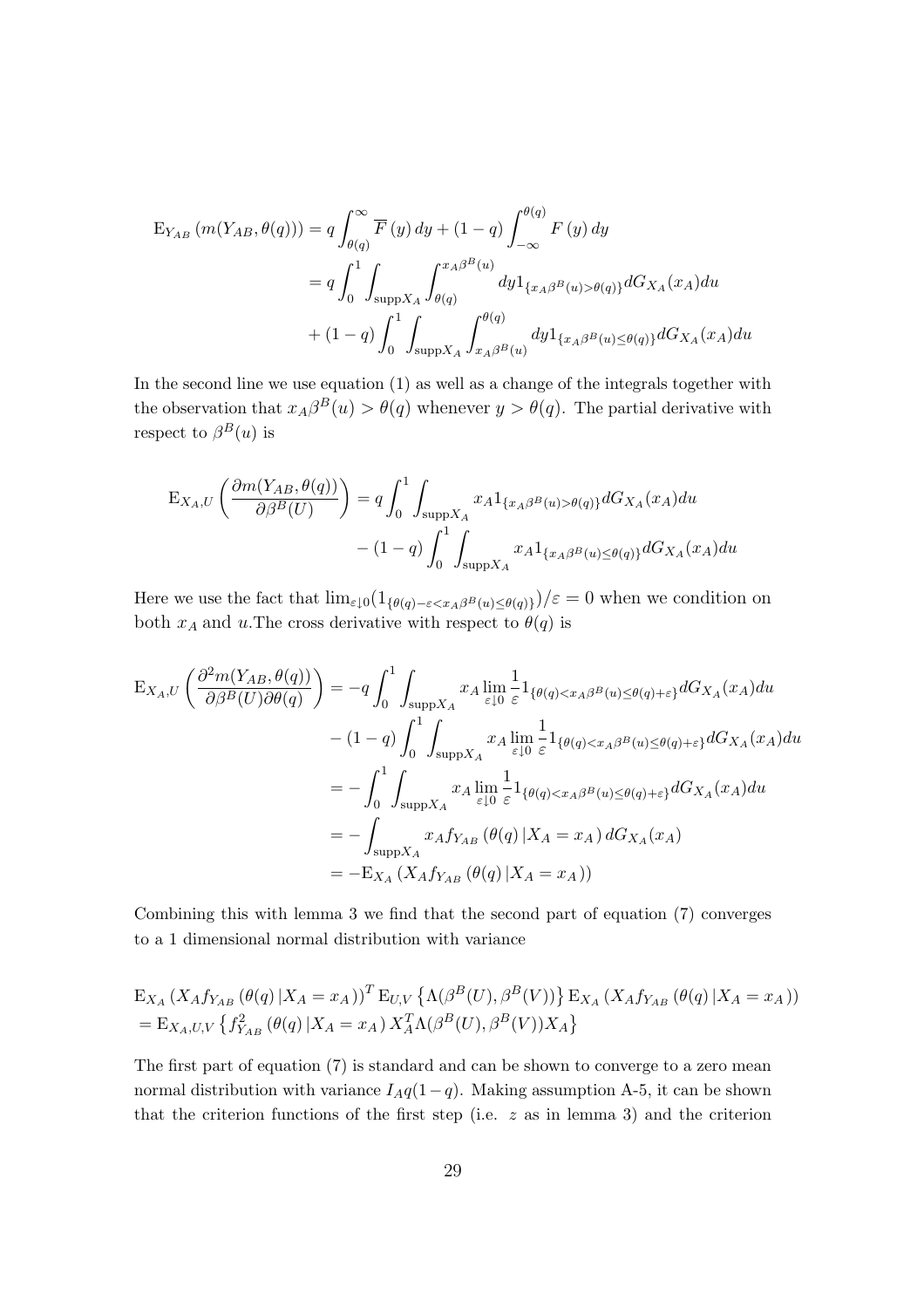function of the second step, m are independent.<sup>21</sup> Hence the right hand side of equation (7) converges to a normal distribution with zero mean and covariance matrix

$$
I_A q(1-q) + I_B E_{X_A, U, V} \left\{ f_{Y_{AB}}^2 \left( \theta(q) \, | X_A = x_A \right) X_A^T \Lambda(\beta^B(U), \beta^B(V)) X_A \right\}
$$

The result of the theorem follows directly.

 $\blacksquare$ 

<sup>&</sup>lt;sup>21</sup>Although the intuition behind this is easy, the notation is somewhat tedious. Define  $z(y_B, x_B, \beta^B(u), u)$  in the same way as in lemma 3. This implies that  $E(z(y_B, x_B, \beta^B(u), u)m(y_{AB}, \theta(q))$  =  $\int_{X_A,Y_B,X_B,U} z(y_B,x_B,\beta^B(u),u) m(y_{AB},\theta(q)) dG_{X_A,Y_B,X_B,U}(x_A,y_B,x_B,u)$  =  $\int_{X_A,U} m(y_{AB}, \theta(q)) \int_{Y_B, X_B} z(y_B, x_B, \beta^B(u), u) dG_{Y_B, X_B}(y_B, x_B) dG_{X_A, U}(x_A, u).$  The inner integral has derivative with respect to  $\beta(u)$  being equal to zero. This completes the proof of independence.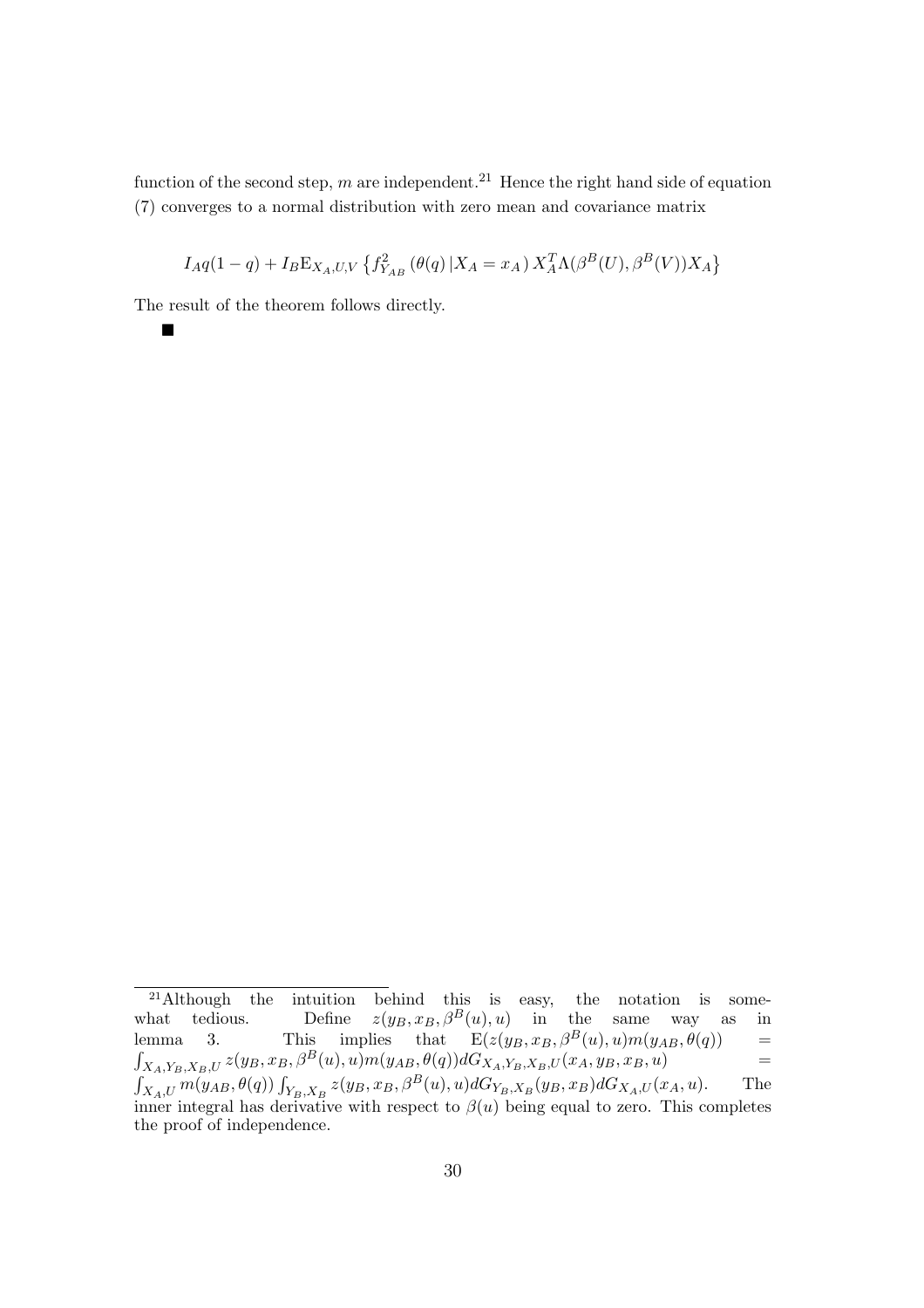## Appendix B: Comparison of Asymptotic Results with Bootstrap Standard Errors

In order to obtain an idea about the performance of our asymptotic results we compare them with those derived from a bootstrap sampling procedure. We are comparing two  $\sqrt{n}$ -approximations of the unknown finite sample distribution with each other. In general, if the number of observations is not too small, the difference in the approximations should not be large. In order to proceed we draw a replacement sample of size  $N_A$  from the data of population  $A(X_A)$  and a replacement sample of size  $N_B$  from the data of population  $B(X_B \text{ and } Y_B)$ . For every sample we proceed through steps 1 to 5 of the M-M method and compute the quantiles of the sample obtained from this procedure at different locations of the distribution. For reasons of convenience we take  $M = N_A$ , making our results and those obtained from the bootstrap sampling procedure directly comparable. Both methods converge at rate  $\sqrt{N_A}$  in this case. We repeat this procedure 1000 times.

Table 8 presents results from our bootstrap exercise. These are the results when we sample from the data of the characteristics of men and use the regression quantiles of women who are working full time. This is the exercise that is described in section 4.3. The first column reports the different locations of the distribution. The second column reports the results of the M-M method, and the third column reports the average over the bootstrap samples. The M-M quantile estimates and the bootstrapped estimates match quite well. The fourth column of Table 8 lists the levels of the standard errors using the asymptotic results as presented in section 2, while the last column of the table lists the results of the standard errors from the bootstraps. We find the standard errors to be quite close to each other. This implies that the asymptotics derived in theorem 2 of section 2 work quite well with the sample sizes we use in our analysis.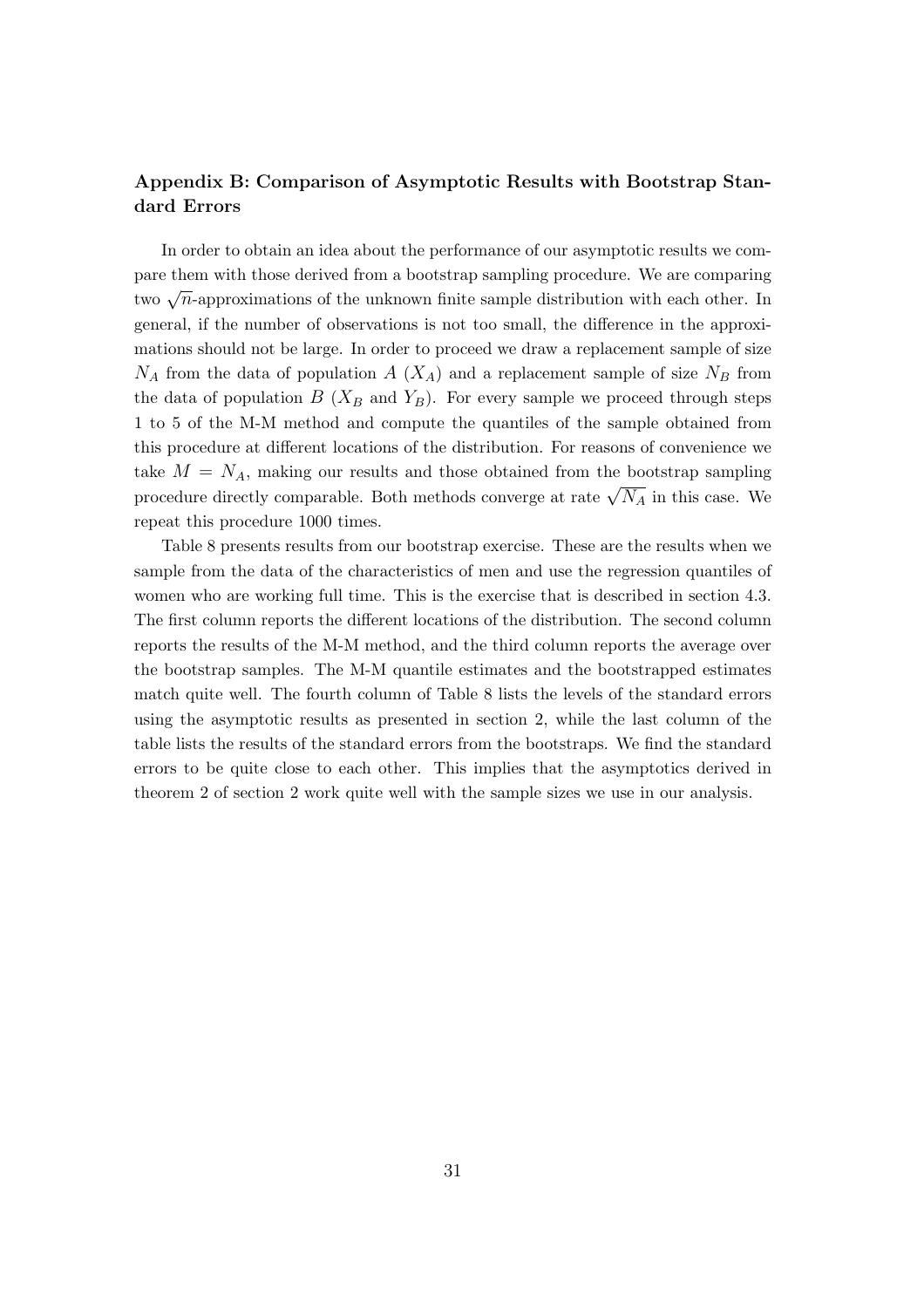|                                      | All    | Part-time | Full-time | Full-time |
|--------------------------------------|--------|-----------|-----------|-----------|
|                                      |        |           |           | wage obs. |
|                                      |        |           |           |           |
| Age                                  | 39.3   | 39.94     | 36.07     | 35.97     |
|                                      | (8.36) | (7.48)    | (8.56)    | (8.61)    |
| Married                              | 0.87   | 0.95      | 0.76      | 0.76      |
| Number of years of work experience   | 10.9   | 12.1      | 12.8      | 12.2      |
|                                      | (7.32) | (7.89)    | (7.84)    | (7.91)    |
| Agree, parents should reduce hours   | 0.65   | 0.64      | 0.55      | 0.55      |
| Living in city                       | 0.32   | 0.32      | 0.39      | 0.40      |
| Religious                            | 0.60   | 0.60      | 0.53      | 0.52      |
|                                      |        |           |           |           |
| Education levels                     |        |           |           |           |
|                                      |        |           |           |           |
| Up to elementary school              | 0.12   | 0.10      | 0.06      | 0.06      |
| Lower secondary education            | 0.44   | 0.49      | 0.30      | 0.27      |
| Higher secondary education           | 0.30   | 0.25      | 0.40      | 0.40      |
| Bachelors/masters                    | 0.14   | 0.16      | 0.23      | 0.26      |
|                                      |        |           |           |           |
| Age of youngest child living at home |        |           |           |           |
|                                      |        |           |           |           |
| Below 5 years                        | 0.18   | 0.19      | 0.08      | 0.08      |
| Between 5 and 11 years               | 0.20   | 0.23      | 0.13      | 0.11      |
| Between 12 and 17 years of age       | 0.19   | 0.26      | 0.11      | 0.12      |
|                                      |        |           |           |           |
| Number of observations               | 1617   | 336       | 410       | 391       |
|                                      |        |           |           |           |

Table 1: Descriptive Statistics for Women in OSA Data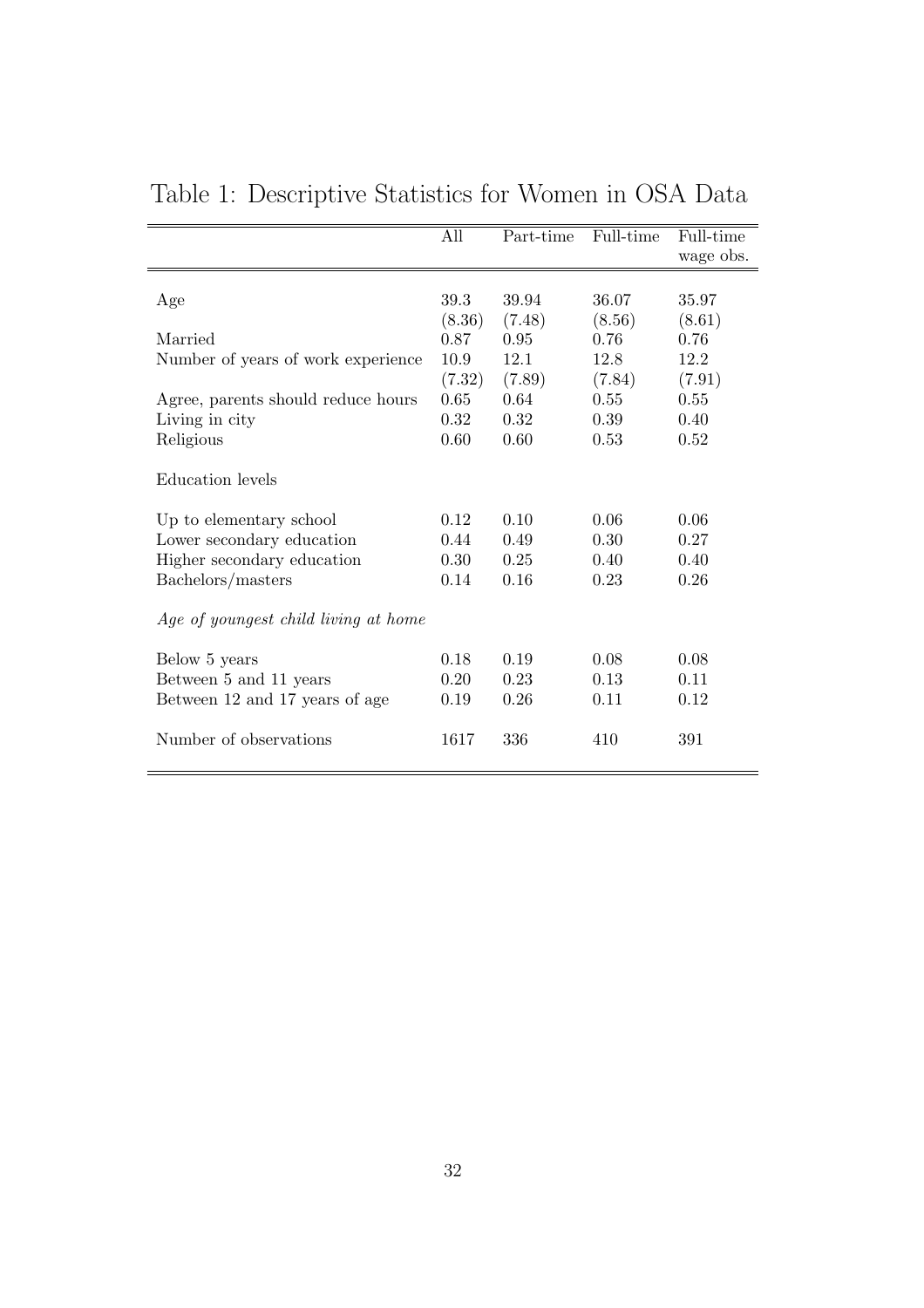|                                      | All       | Part-time | Full-time | Full-time |
|--------------------------------------|-----------|-----------|-----------|-----------|
|                                      |           |           |           | wage obs. |
|                                      |           |           |           |           |
| Age                                  | 39.26     | 43.20     | 38.90     | 38.74     |
|                                      | (8.39)    | (8.74)    | (8.28)    | (8.22)    |
| Married                              | 0.86      | 0.78      | 0.87      | 0.87      |
| Number of years of work experience   | $19.53\,$ | 23.74     | 19.61     | 19.45     |
|                                      | (9.76)    | (10.56)   | (9.67)    | (9.64)    |
| Agree, parents should reduce hours   | 0.61      | 0.70      | 0.61      | 0.62      |
| Living in city                       | 0.34      | 0.39      | 0.32      | 0.33      |
| Religious                            | 0.55      | 0.74      | 0.54      | 0.54      |
| <i>Education levels</i>              |           |           |           |           |
| Up to elementary school              | 0.10      | 0.05      | 0.10      | 0.10      |
| Lower secondary education            | 0.36      | 0.39      | 0.36      | 0.36      |
| Higher secondary education           | 0.33      | 0.39      | 0.33      | 0.33      |
| Bachelors/masters                    | 0.21      | 0.17      | 0.21      | 0.21      |
| Age of youngest child living at home |           |           |           |           |
| Below 5 years                        | 0.19      | 0.13      | 0.19      | 0.20      |
| Between 5 and 11 years               | 0.19      | 0.22      | 0.19      | 0.19      |
| Between 12 and 17 years of age       | 0.17      | 0.17      | 0.17      | 0.17      |
| Number of observations               | 1568      | 23        | 1312      | 1233      |

Table 2: Descriptive Statistics for Men in OSA Data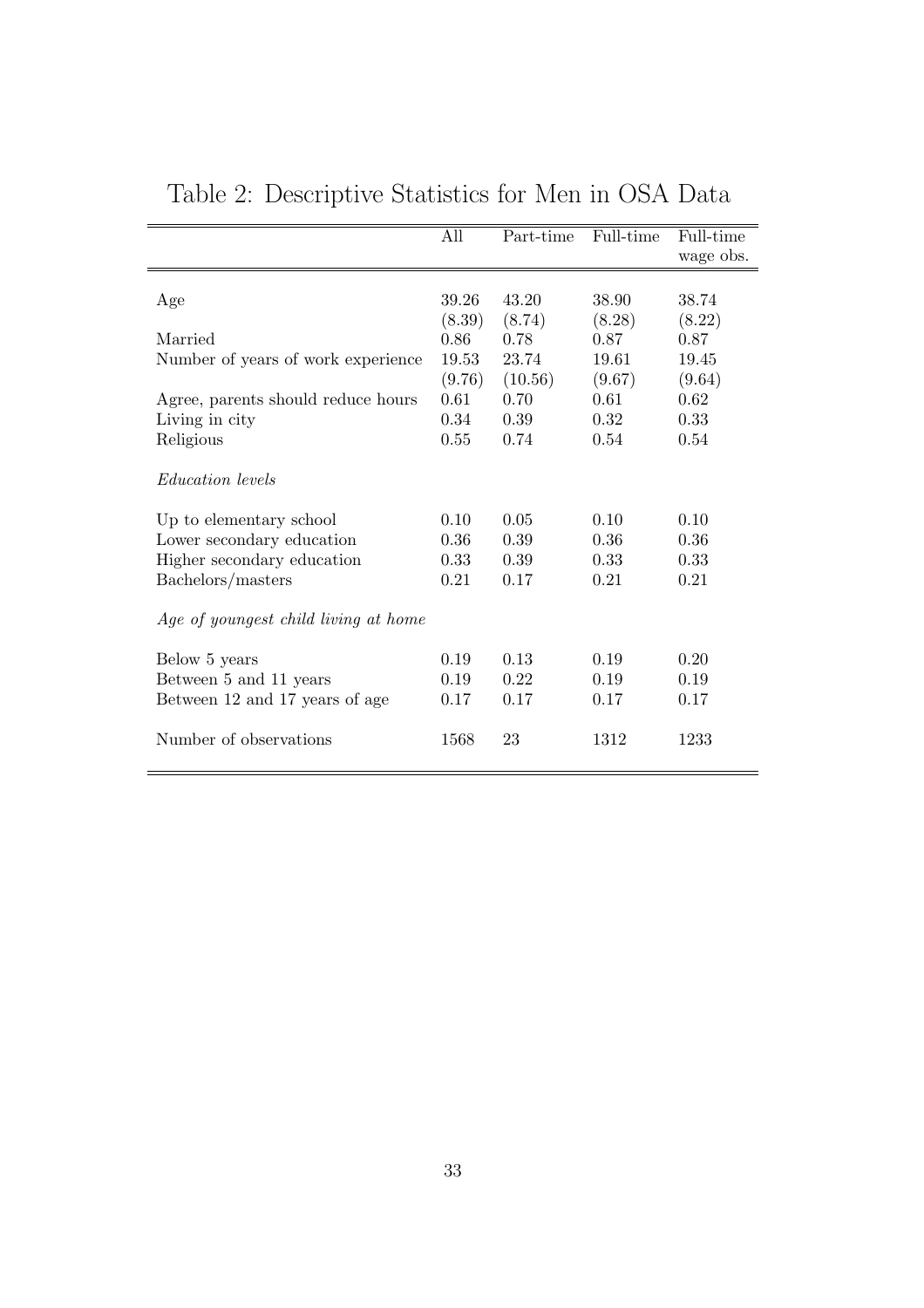Table 3: Net Hourly Wages in the OSA Labor Supply Survey in 1992 as Measured in Euros

|       | Women               | √len   |        |
|-------|---------------------|--------|--------|
|       | Part time Full time |        |        |
| Wages | 6.33                | 6.36   | 7.72   |
|       | (2.15)              | (2.12) | (2.38) |

Table 4: Estimates of the Incidence of Full-Time Work

|                                    | Probit   | Single-index         |
|------------------------------------|----------|----------------------|
| Constant                           | 2.226    | 2.226                |
|                                    | (0.282)  | $(\cdot)^{\ddagger}$ |
| Age                                | $-0.085$ | $-0.085$             |
|                                    | (0.006)  | $(\cdot)^{\ddagger}$ |
| Married                            | $-0.259$ | $-0.176$             |
|                                    | (0.115)  | (0.123)              |
| Religious                          | $-0.046$ | 0.013                |
|                                    | (0.082)  | (0.098)              |
| Number of years of work experience | 0.065    | 0.063                |
|                                    | (0.006)  | (0.005)              |
| Living in city                     | 0.076    | $-0.020$             |
|                                    | (0.084)  | (0.102)              |
| Agree, parents should reduce hours | $-0.237$ | $-0.329$             |
| interacted with children present   | (0.113)  | (0.168)              |
| Education                          |          |                      |
| Lower secondary education          | 0.085    | 0.296                |
|                                    | (0.140)  | (0.200)              |
| Upper secondary education          | 0.511    | 0.684                |
|                                    | (0.144)  | (0.212)              |
| Bachelors/masters                  | 0.735    | 0.947                |
|                                    | (0.157)  | (0.225)              |
| Age of youngest child              |          |                      |
| Younger than 5 years of age        | $-1.300$ | $-1.360$             |
|                                    | (0.145)  | (0.221)              |
| Between 5 and 12 years of age      | $-0.654$ | $-0.658$             |
|                                    | (0.127)  | (0.160)              |
| Between 12 and 18 years of age     | $-0.290$ | $-0.404$             |
|                                    |          |                      |
|                                    | (0.134)  | (0.180)              |

‡ We normalize the constant and age coefficient in the single index model.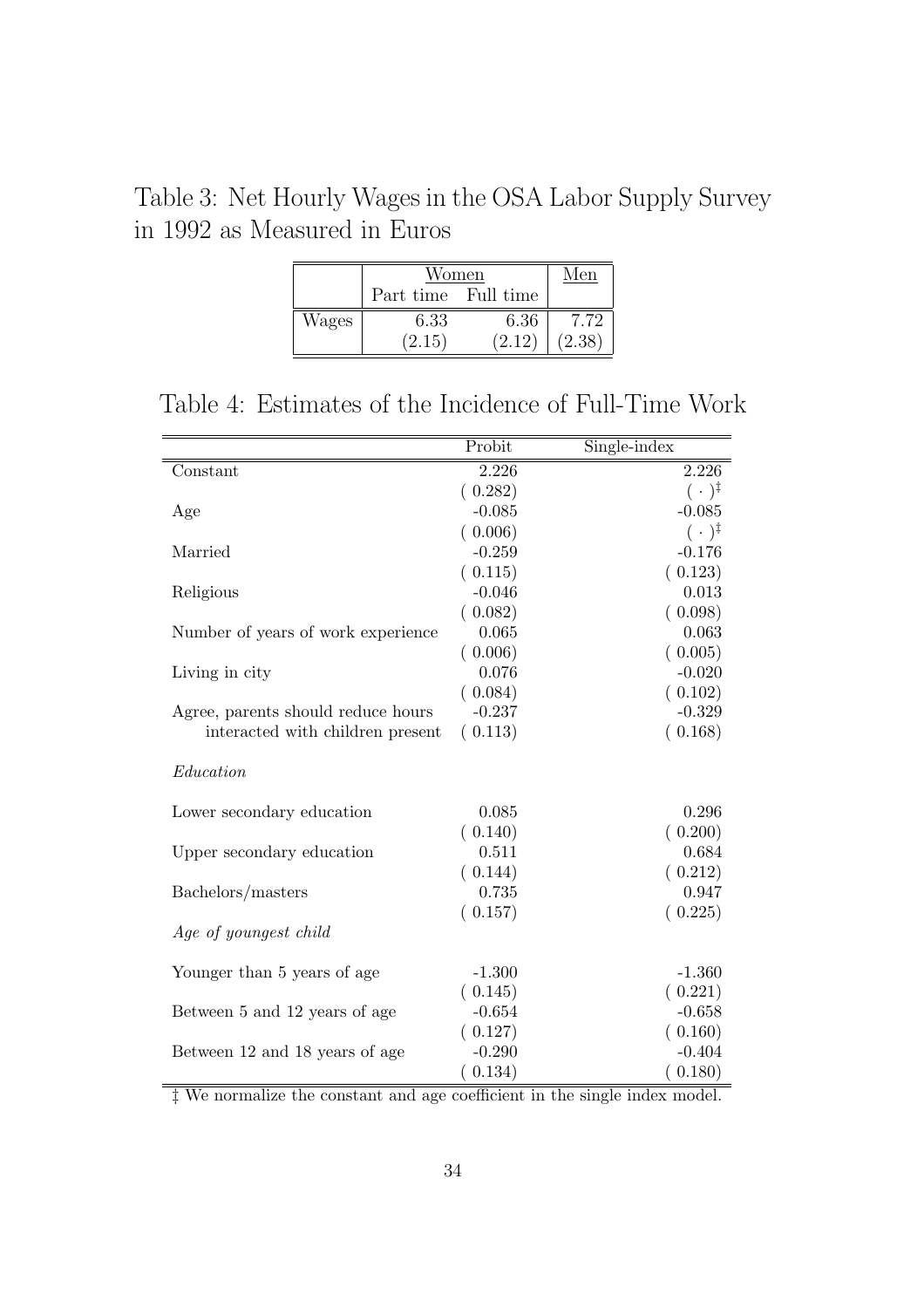|                       | 10%     | 20%     | $30\%$  | 40%    | 50%    | 60%    | 70%     | 80%     | 90%                 |
|-----------------------|---------|---------|---------|--------|--------|--------|---------|---------|---------------------|
|                       |         |         |         |        |        |        |         |         |                     |
| Constant              | 1.30    | 1.40    | 1.41    | 1.45   | 1.52   | 1.54   | 1.59    | 1.67    | 1.81                |
|                       | (0.12)  | (0.08)  | (0.07)  | 0.06)  | (0.08) | 0.07)  | 0.07)   | (0.08)  | (0.07)              |
| Married               | $-0.00$ | 0.03    | 0.02    | 0.02   | 0.02   | 0.02   | $-0.00$ | $-0.01$ | $-0.09$             |
|                       | 0.05)   | 0.04)   | 0.04)   | (0.03) | (0.04) | (0.03) | (0.03)  | 0.04)   | $\left(0.03\right)$ |
| Yrs of experience/100 | 0.52    | 0.72    | 0.76    | 0.93   | 1.00   | 1.13   | 1.11    | 1.04    | 1.22                |
|                       | (0.31)  | 0.21)   | (0.19)  | 0.15)  | (0.21) | (0.17) | (0.17)  | (0.19)  | (0.14)              |
| City                  | $-0.02$ | $-0.01$ | $-0.00$ | 0.02   | 0.03   | 0.02   | 0.01    | 0.00    | 0.00                |
|                       | (0.05)  | (0.03)  | (0.03)  | 0.02)  | (0.03) | (0.03) | (0.03)  | (0.03)  | 0.03)               |
| Education             |         |         |         |        |        |        |         |         |                     |
| Lower secondary       | 0.15    | 0.05    | 0.11    | 0.08   | 0.06   | 0.08   | 0.11    | 0.11    | 0.10                |
|                       | (0.09)  | 0.07)   | 0.06)   | 0.05)  | (0.07) | 0.06)  | 0.06)   | 0.07)   | 0.06)               |
| Upper secondary       | 0.21    | 0.14    | 0.20    | 0.20   | 0.16   | 0.18   | 0.19    | 0.18    | 0.14                |
|                       | (0.09)  | 0.07)   | (0.06)  | 0.05)  | (0.07) | (0.06) | 0.06)   | (0.07)  | (0.06)              |
| Bachelors/masters     | 0.33    | 0.32    | 0.36    | 0.33   | 0.31   | 0.35   | 0.40    | 0.42    | 0.41                |
|                       | (0.10)  | 0.07)   | 0.06)   | 0.05)  | (0.07) | (0.06) | 0.07)   | 0.07)   | 0.06)               |

Table 5: Quantile Regressions for Women Without Corrections for Selectivity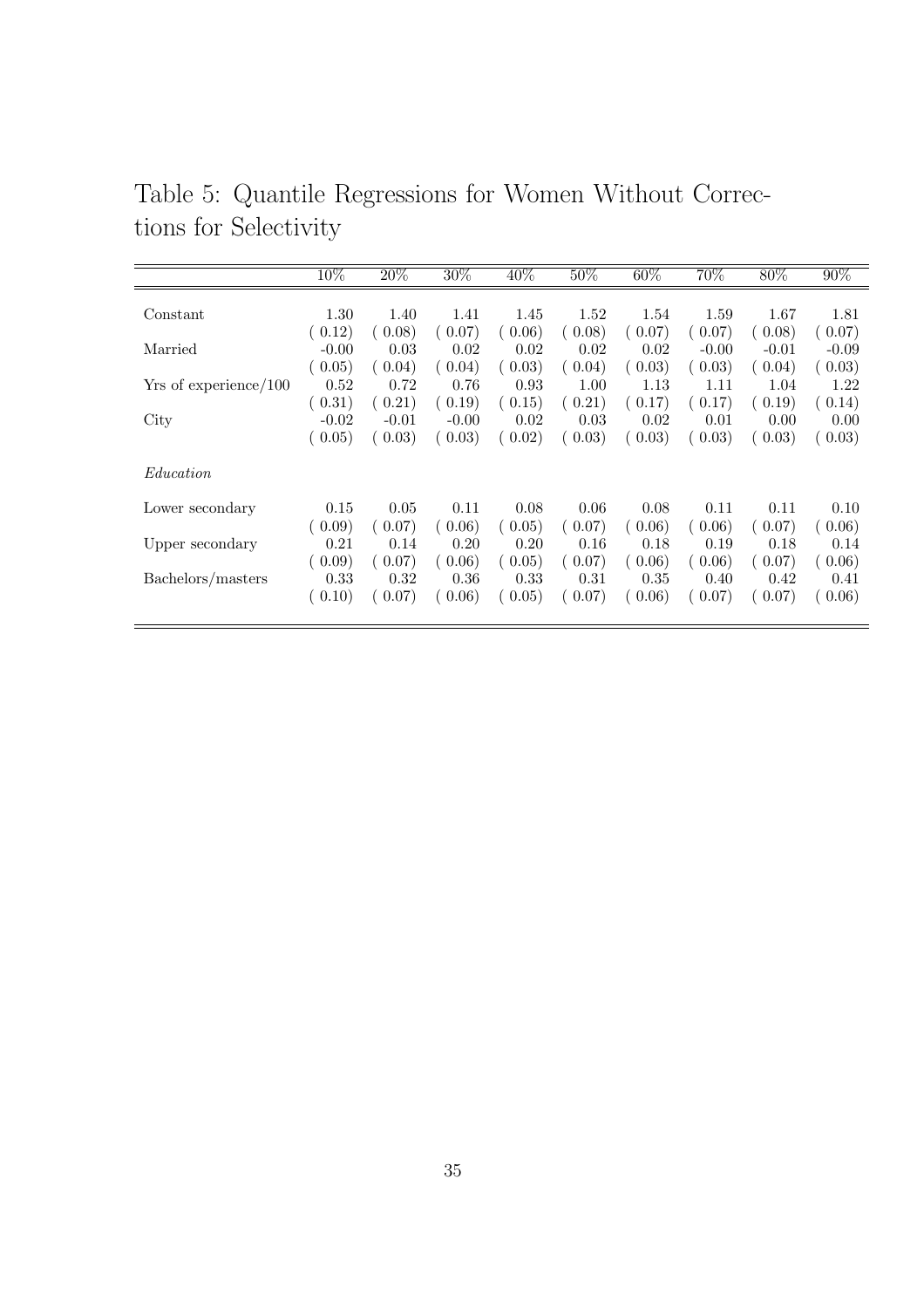|                       | 10%     | 20%     | 30%     | 40%     | 50%     | 60%     | 70%     | 80%     | $90\%$  |
|-----------------------|---------|---------|---------|---------|---------|---------|---------|---------|---------|
|                       |         |         |         |         |         |         |         |         |         |
| Constant              | 1.27    | 1.28    | 1.34    | 1.35    | 1.38    | 1.40    | 1.44    | 1.52    | 1.56    |
|                       | (0.02)  | (0.03)  | (0.02)  | (0.02)  | (0.02)  | (0.02)  | (0.02)  | (0.03)  | (0.03)  |
| Married               | 0.00    | 0.00    | $-0.00$ | 0.01    | $-0.01$ | $-0.02$ | $-0.03$ | $-0.05$ | $-0.05$ |
|                       | (0.04)  | (0.03)  | (0.03)  | (0.04)  | (0.04)  | (0.04)  | (0.04)  | (0.04)  | (0.04)  |
| Yrs of experience/100 | 0.39    | 0.60    | 0.72    | 0.80    | 0.89    | 1.03    | 0.94    | 0.88    | 1.19    |
|                       | (0.40)  | (0.24)  | (0.19)  | (0.18)  | (0.18)  | (0.21)  | (0.21)  | (0.21)  | (0.30)  |
| City                  | $-0.01$ | $-0.02$ | $-0.00$ | $-0.02$ | 0.01    | 0.03    | 0.02    | 0.01    | 0.01    |
|                       | (0.04)  | (0.03)  | (0.03)  | (0.03)  | (0.03)  | (0.03)  | (0.03)  | (0.03)  | (0.04)  |
| Education             |         |         |         |         |         |         |         |         |         |
| Lower secondary       | 0.13    | 0.07    | 0.08    | 0.11    | 0.10    | 0.11    | 0.10    | 0.11    | 0.18    |
|                       | (0.12)  | (0.06)  | (0.06)  | (0.07)  | (0.06)  | (0.06)  | (0.06)  | (0.06)  | (0.07)  |
| Upper secondary       | 0.19    | 0.16    | 0.20    | 0.23    | 0.23    | 0.23    | 0.21    | 0.19    | 0.21    |
|                       | (0.13)  | (0.07)  | (0.06)  | (0.07)  | (0.06)  | (0.06)  | (0.06)  | (0.06)  | (0.07)  |
| Bachelors/masters     | 0.31    | 0.33    | 0.34    | 0.40    | 0.38    | 0.39    | 0.41    | 0.43    | 0.49    |
|                       | (0.13)  | (0.07)  | (0.07)  | (0.07)  | (0.07)  | (0.06)  | (0.07)  | (0.07)  | (0.08)  |

Table 6: Quantile Regressions for Women with Corrections for Selectivity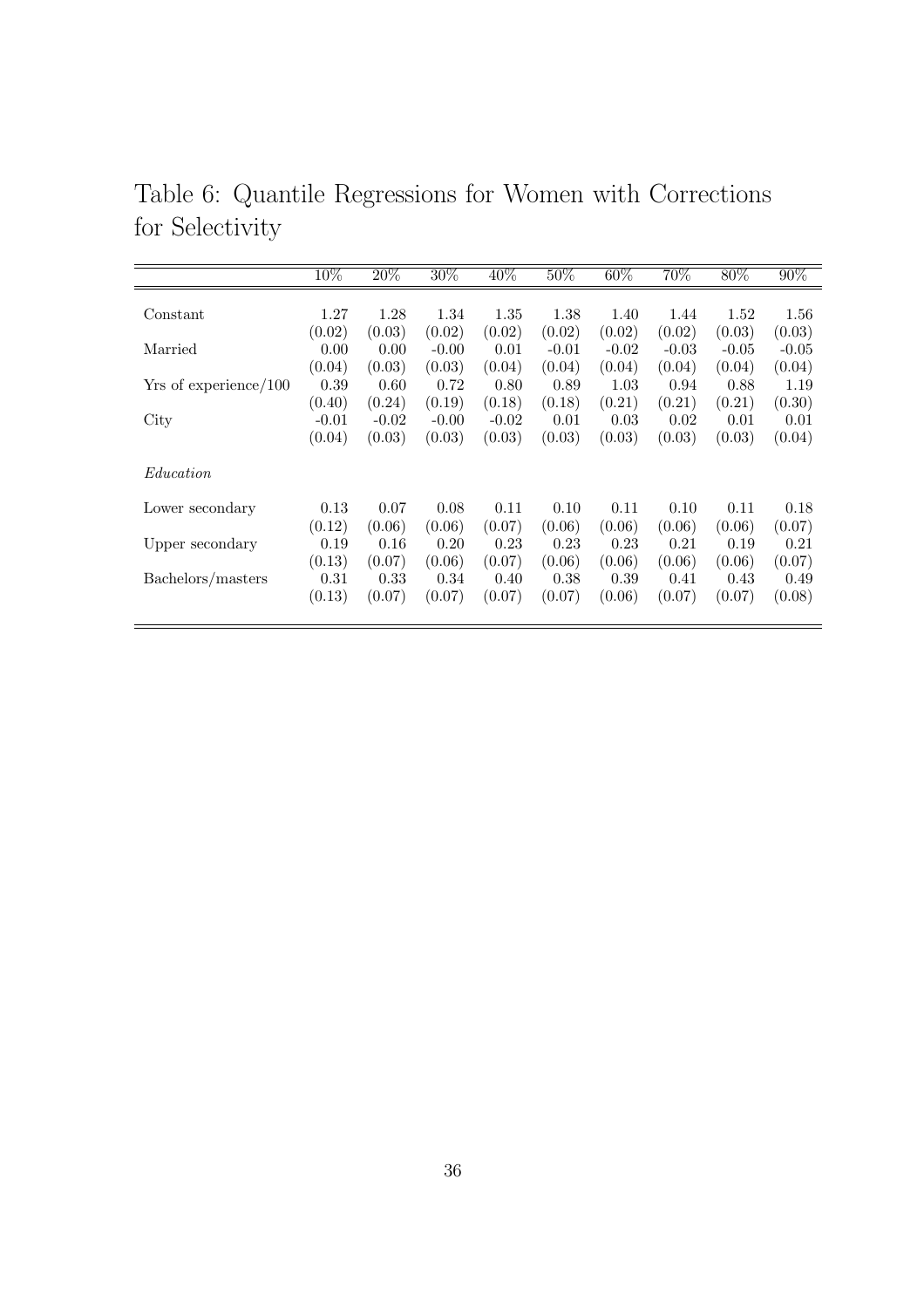Table 7: Estimates of the Quantile Regressions for Men Without Correction

|                       | 10%     | 20%     | 30%     | 40%    | $50\%$ | 60%    | 70%    | $80\%$ | 90%     |
|-----------------------|---------|---------|---------|--------|--------|--------|--------|--------|---------|
|                       |         |         |         |        |        |        |        |        |         |
|                       |         |         |         |        |        |        |        |        |         |
| Constant              | 1.36    | 1.42    | 1.48    | 1.51   | 1.55   | 1.59   | 1.61   | 1.67   | 1.75    |
|                       | (0.05)  | 0.04)   | (0.04)  | 0.04)  | (0.02) | (0.04) | 0.04)  | 0.05)  | 0.07)   |
| Married               | 0.11    | 0.10    | 0.11    | 0.12   | 0.13   | 0.11   | 0.13   | 0.13   | 0.10    |
|                       | (0.03)  | 0.02)   | (0.02)  | 0.02)  | 0.02)  | 0.02)  | 0.03)  | (0.03) | (0.05)  |
| Yrs of experience/100 | 0.49    | 0.65    | 0.65    | 0.68   | 0.69   | 0.80   | 0.86   | 1.03   | 1.18    |
|                       | (0.13)  | 0.09)   | (0.09)  | (0.09) | 0.06)  | 0.08)  | (0.10) | (0.12) | (0.16)  |
| City                  | $-0.00$ | $-0.01$ | $-0.01$ | 0.00   | 0.01   | 0.01   | 0.00   | 0.02   | $-0.00$ |
|                       | (0.02)  | 0.02)   | (0.02)  | 0.02)  | 0.01)  | 0.02)  | 0.02)  | (0.02) | 0.03)   |
| Education             |         |         |         |        |        |        |        |        |         |
| Lower secondary       | 0.14    | 0.12    | 0.11    | 0.11   | 0.10   | 0.10   | 0.10   | 0.07   | 0.12    |
|                       | (0.04)  | 0.03)   | (0.03)  | 0.03)  | (0.02) | (0.03) | (0.03) | 0.04)  | 0.06)   |
| Upper secondary       | 0.19    | 0.18    | 0.18    | 0.20   | 0.20   | 0.21   | 0.24   | 0.21   | 0.27    |
|                       | (0.04)  | (0.03)  | (0.03)  | (0.03) | 0.02)  | (0.03) | 0.03)  | 0.04)  | (0.06)  |
| Bachelors/masters     | 0.33    | 0.37    | 0.39    | 0.42   | 0.42   | 0.43   | 0.45   | 0.47   | 0.54    |
|                       | 0.04)   | 0.03)   | (0.03)  | (0.03) | 0.02)  | (0.03) | 0.04)  | 0.04)  | 0.06)   |
|                       |         |         |         |        |        |        |        |        |         |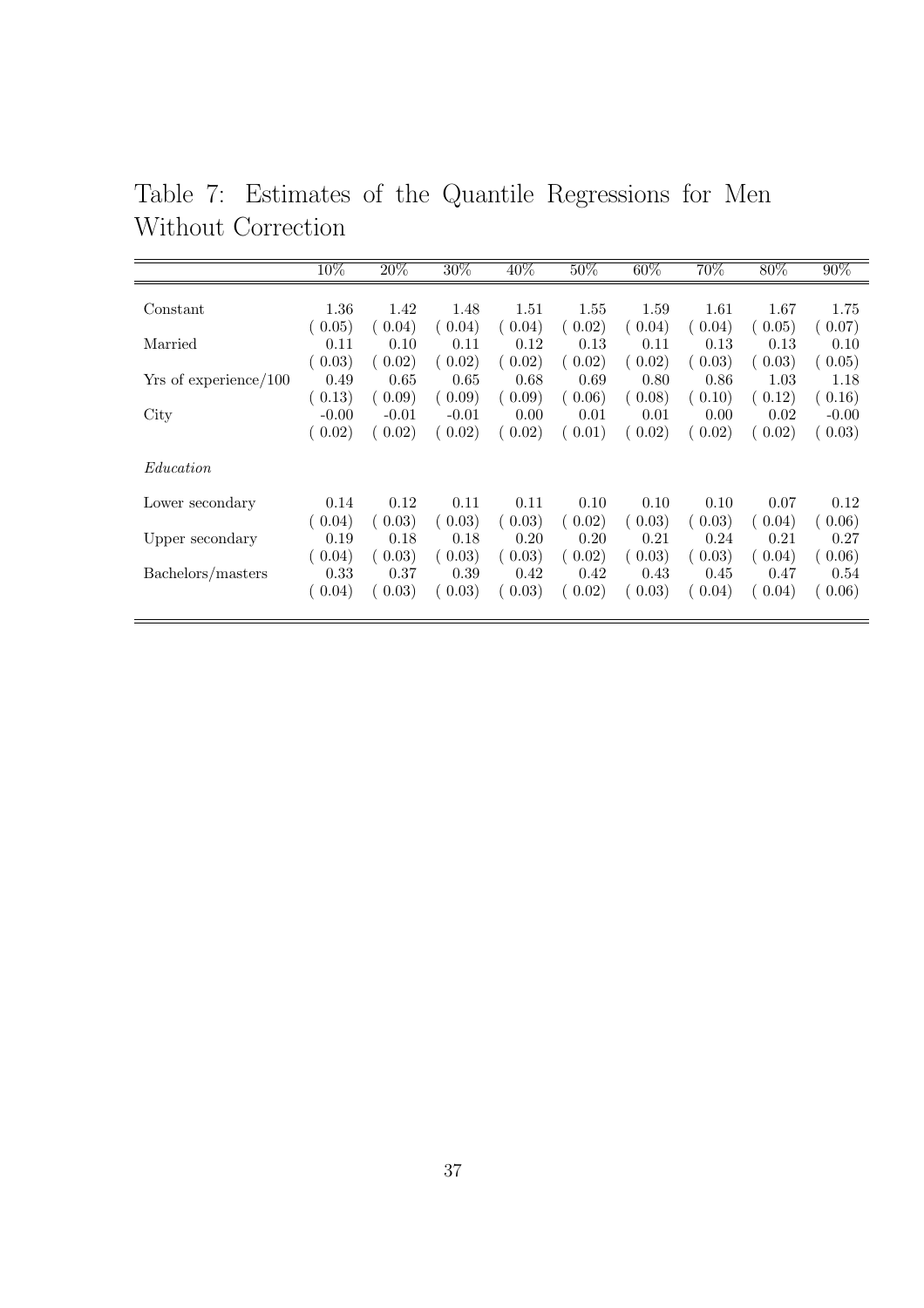Table 8: Results of the Bootstrap Exercise for the MMmethod for the Counterfactual Distribution of Women with the Characteristics of Men but paid for these Characteristics like Women Using 1000 Bootstrap Samples

|        |       | Quantile estimates | Standard errors |                  |
|--------|-------|--------------------|-----------------|------------------|
|        | $M-M$ | $M-M$<br>bootstrap | computed        | boot-<br>straped |
| $10\%$ | 1.655 | 1.659              | 0.0132          | 0.0119           |
| 20 %   | 1.747 | 1.744              | 0.0123          | 0.0114           |
| 30 %   | 1.806 | 1.812              | 0.0121          | 0.0117           |
| 40 %   | 1.861 | 1.874              | 0.0124          | 0.0122           |
| 50 %   | 1.919 | 1.935              | 0.0120          | 0.0128           |
| 60 %   | 1.980 | 2.000              | 0.0125          | 0.0149           |
| $70\%$ | 2.060 | 2.075              | 0.0138          | 0.0160           |
| 80 %   | 2.164 | 2.165              | 0.0152          | 0.0181           |
| $90\%$ | 2.299 | 2.306              | 0.0177          | 0.0234           |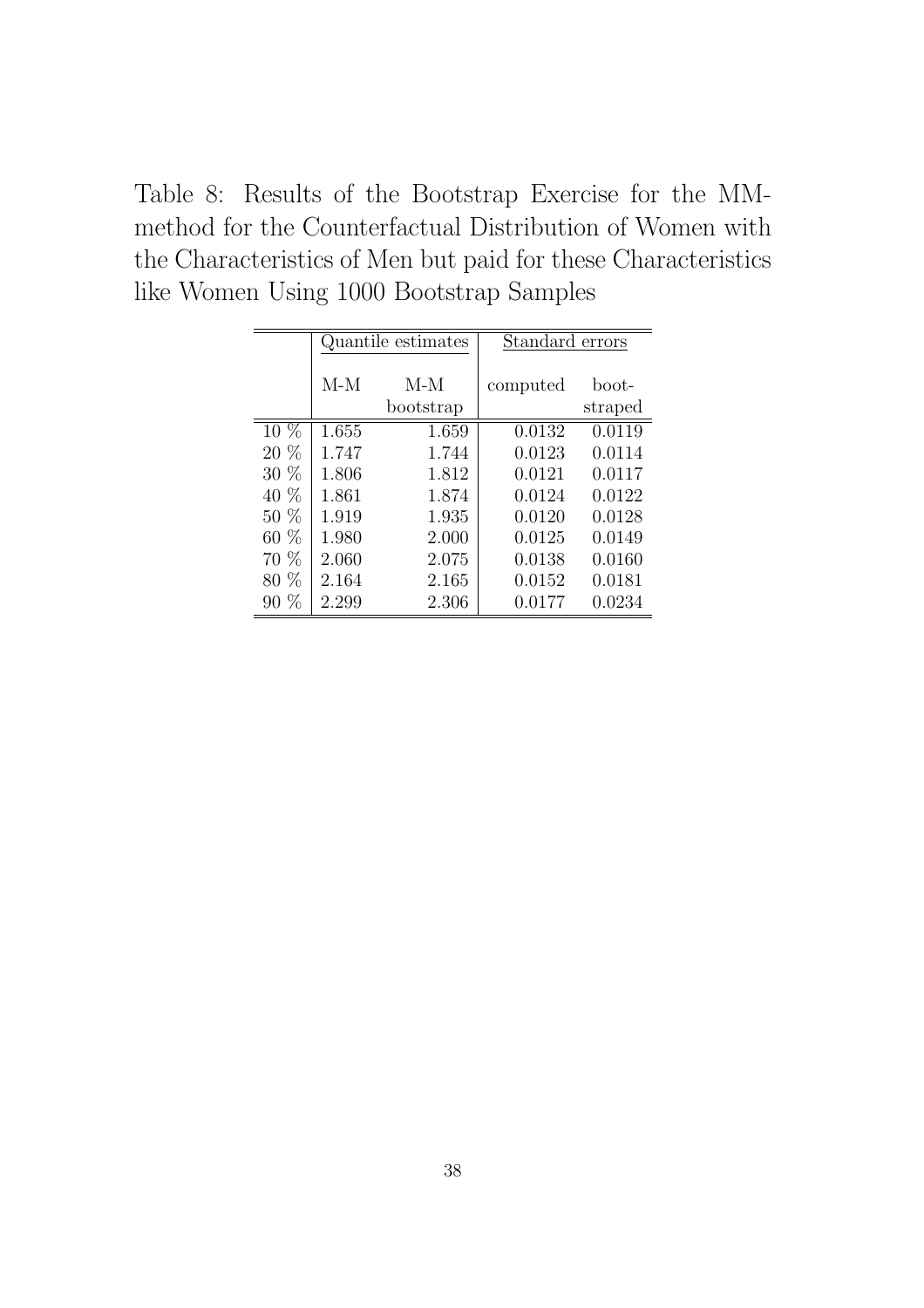

Figure 1: Kernel Density Estimates for Wages in OSA Labor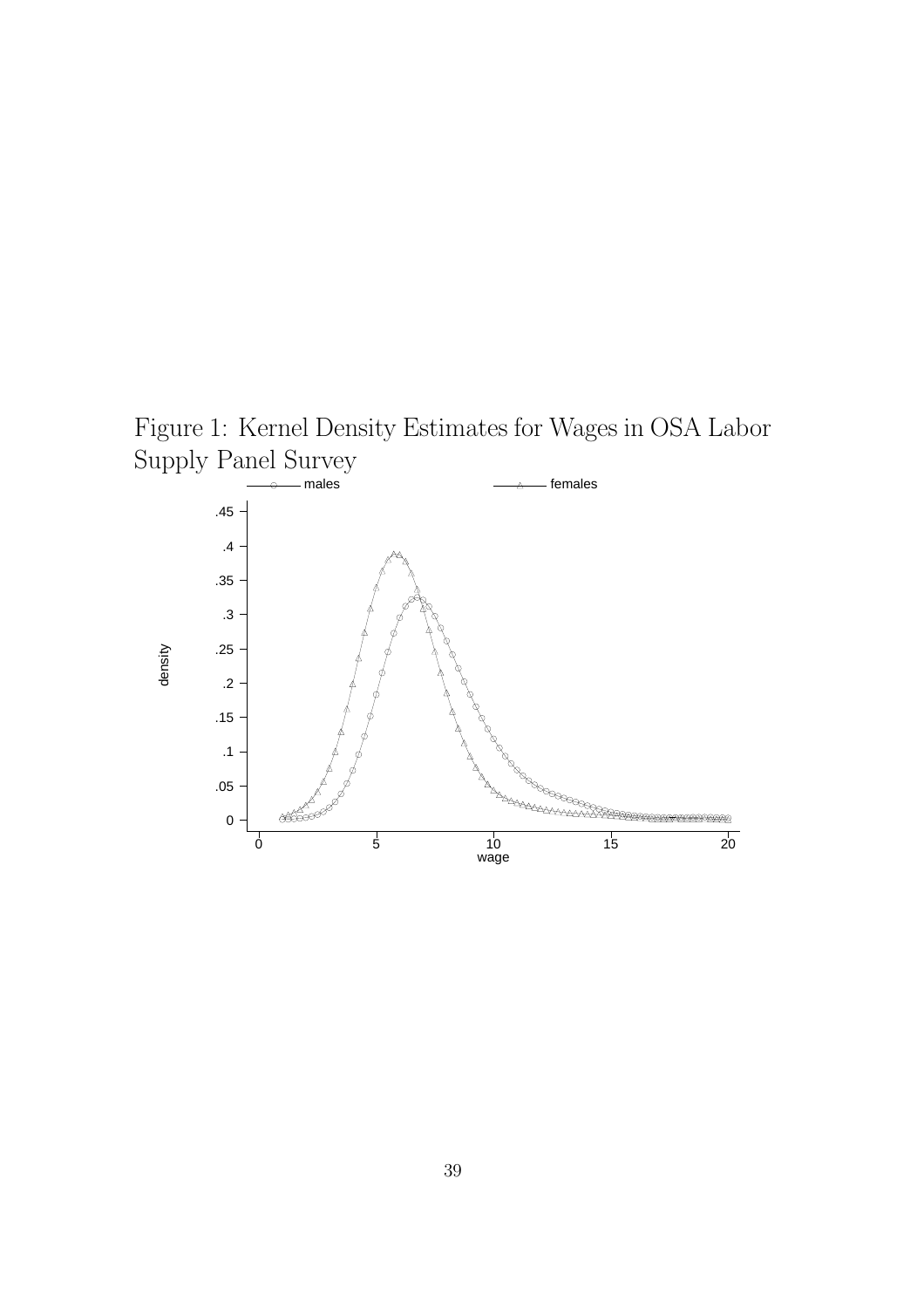

40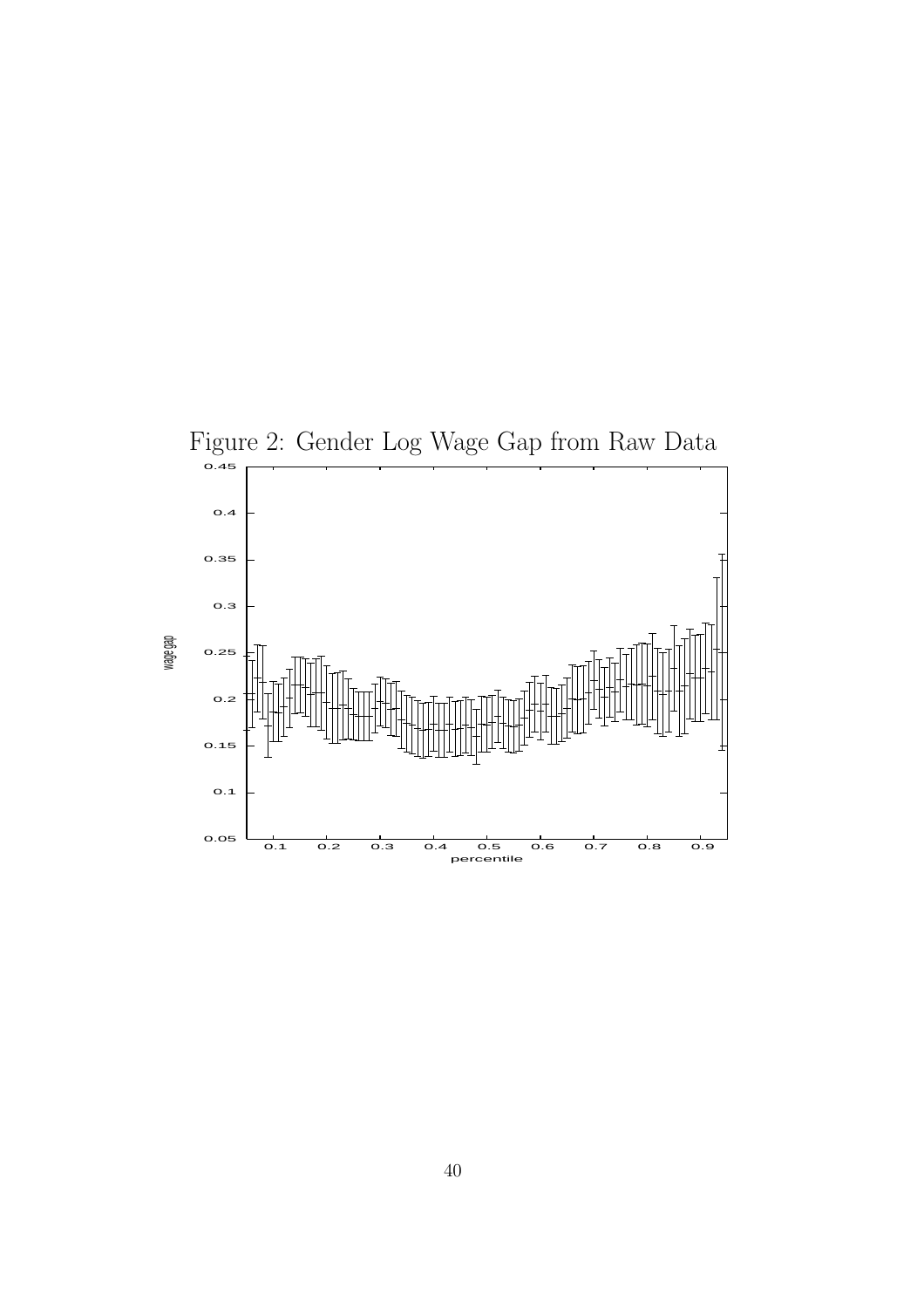Figure 3: Gender Log Wage Gap from Raw Data for Women Working Full Time

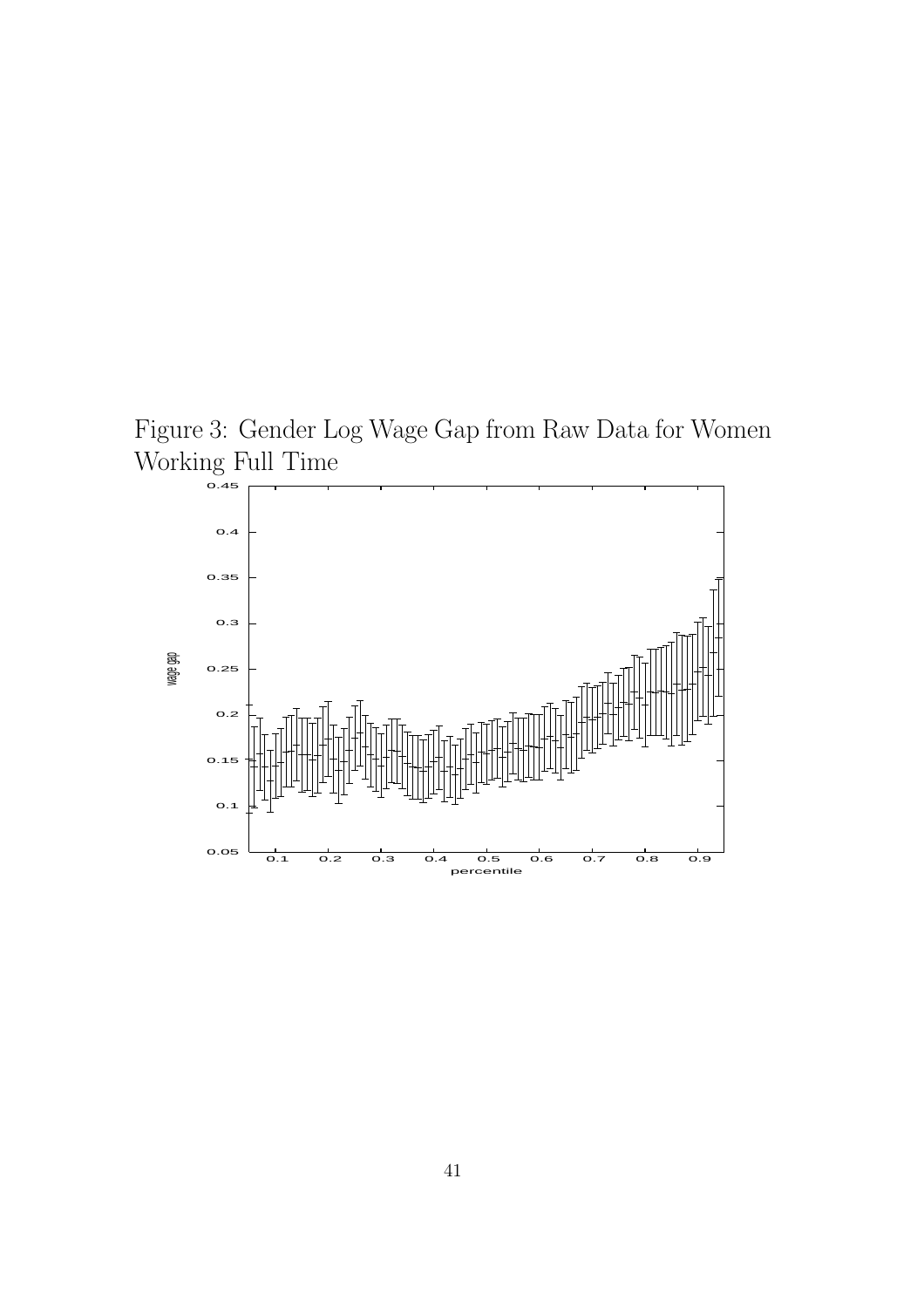

Figure 4: Log Wage Gap Between Women Working Full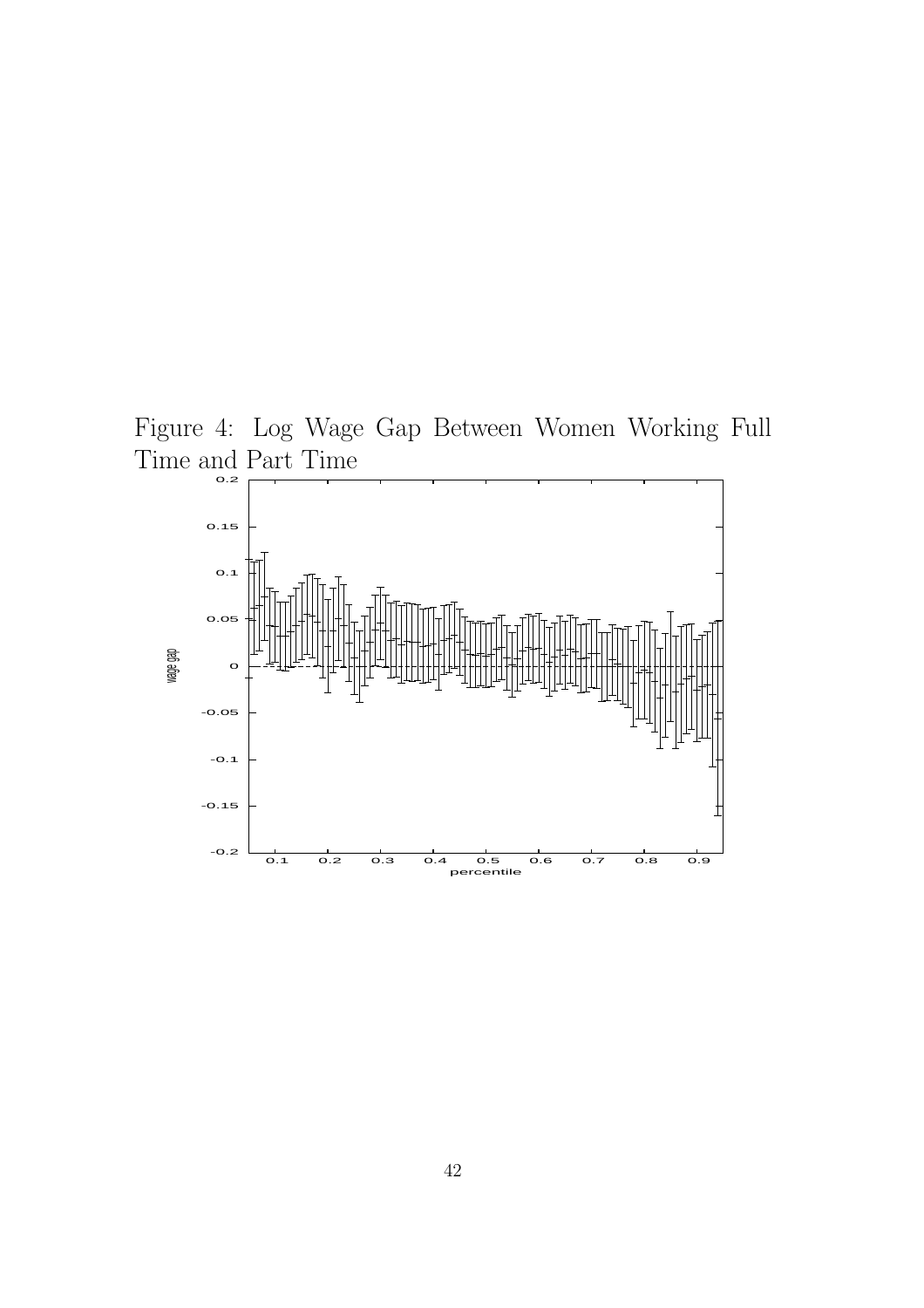Figure 5: Log Wage Gap Between Men's Wages and Wages that Women Would Earn if They had Men's Characteristics and Women's Returns to Those Characteristics



Figure 6: Log Wage Gap Between Men and Full-Time Women Paid Like Men

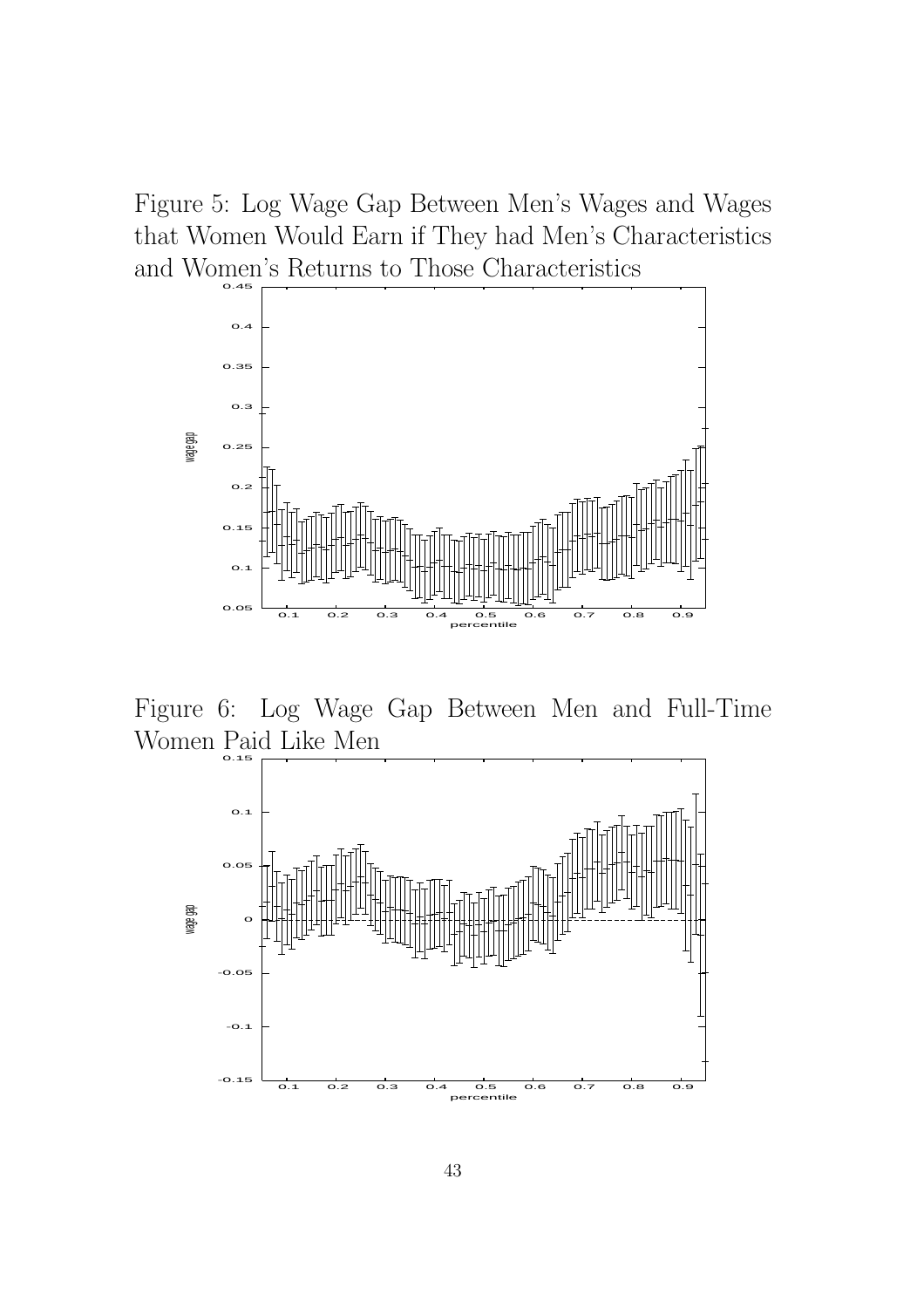Figure 7: Log Wage Gap Between Full-Time Women's Wages Before and After Selection Correction



Figure 8: Log Wage Gap Between Men and Full-Time Women Corrected for Selection

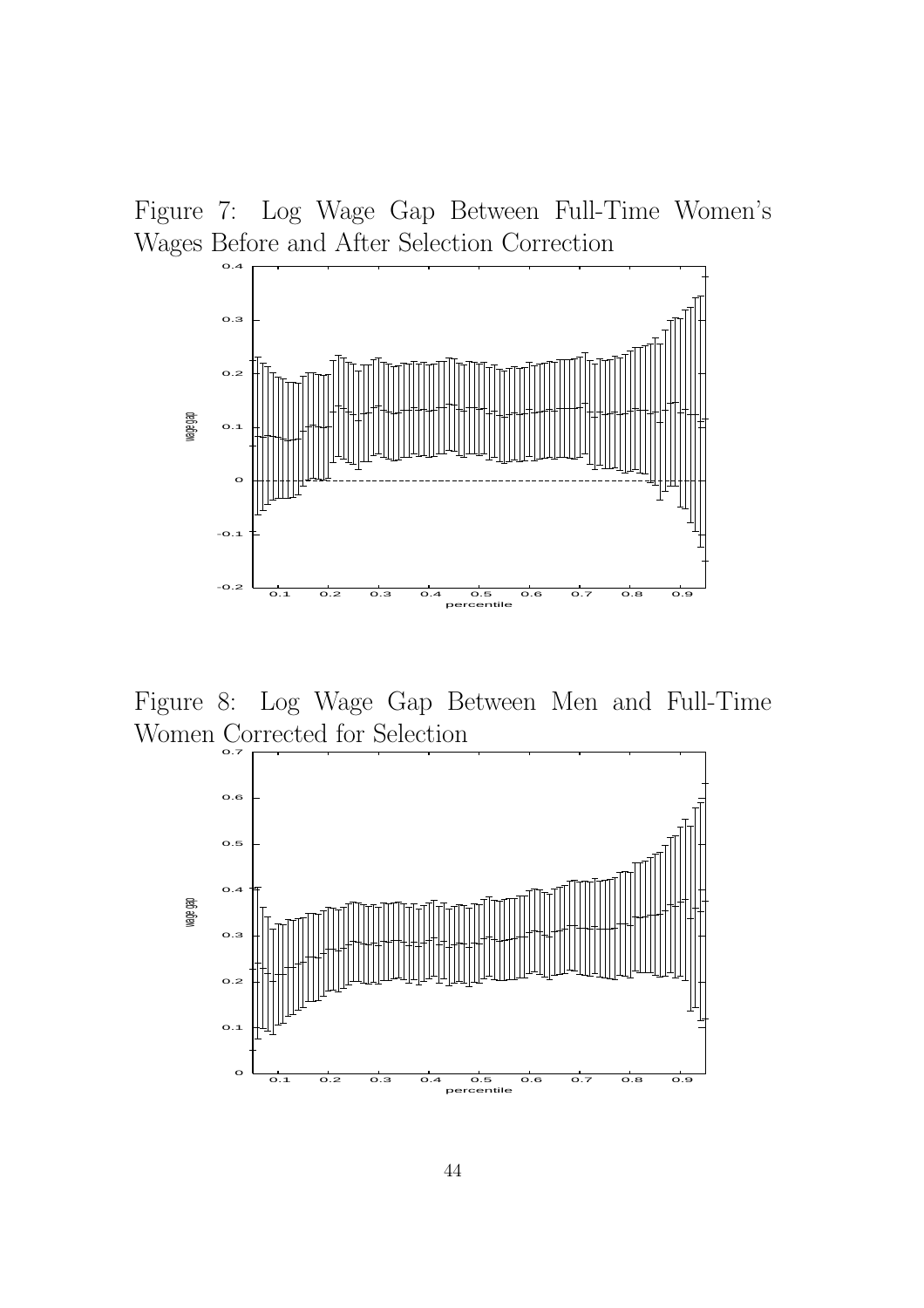



Figure 10: Sample Selection Based on Unobserved Characteristics